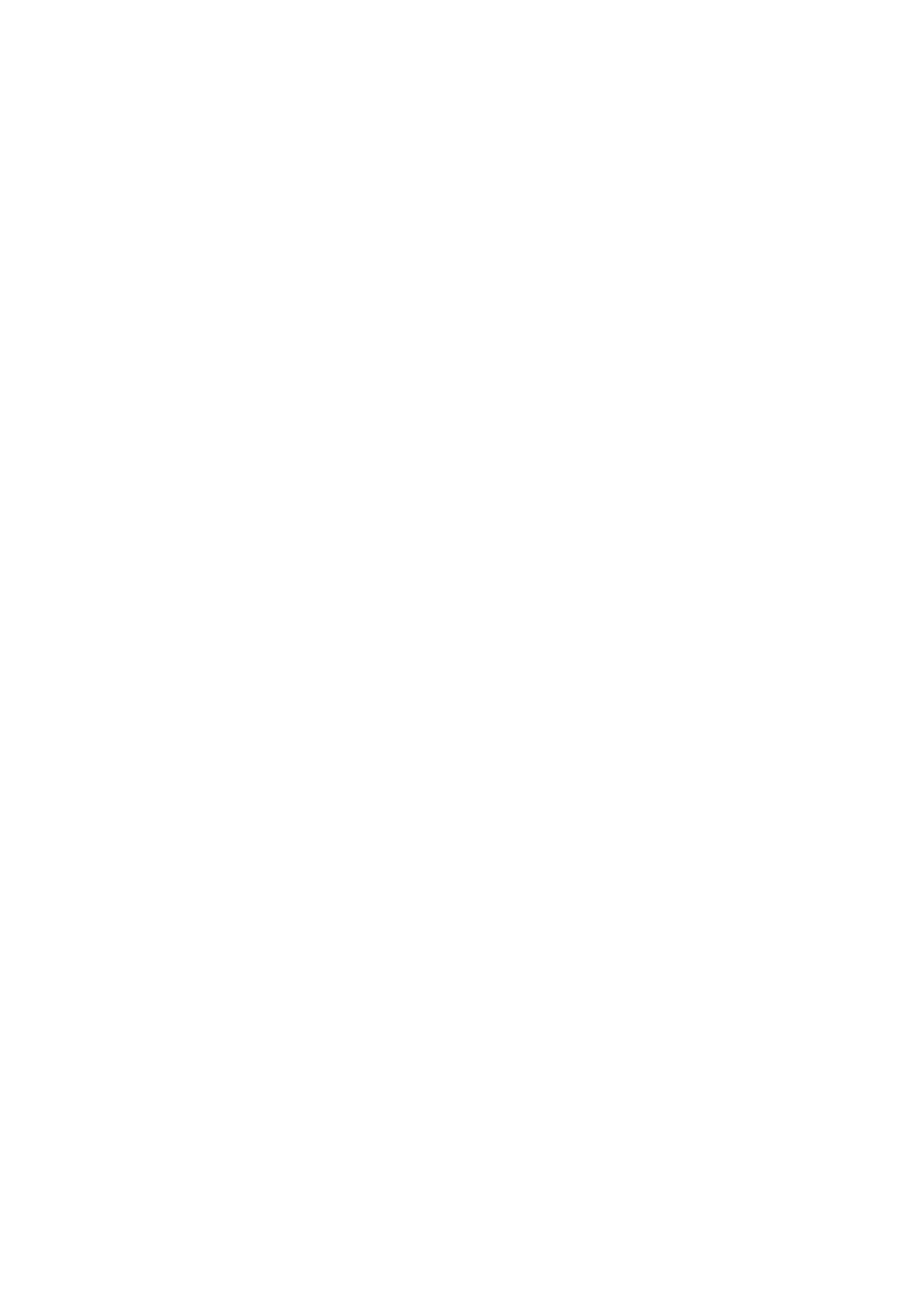## **ACKNOWLEDGEMENTS**

The authors gratefully acknowledge the guidance and support of Ms Nasima Badsha, CEO of CHEC, and the inputs of the representatives from the four Western Cape universities who, together with Ms Badsha, constituted the Project Reference Group. Our heartfelt thanks are also due to all the graduates and employers who shared their experiences and views graciously, enthusiastically and with sincerity. The contents of this report do not necessarily reflect the views of CHEC or any of its partners.

Cover design: Lucille Müller

Printed by SunMedia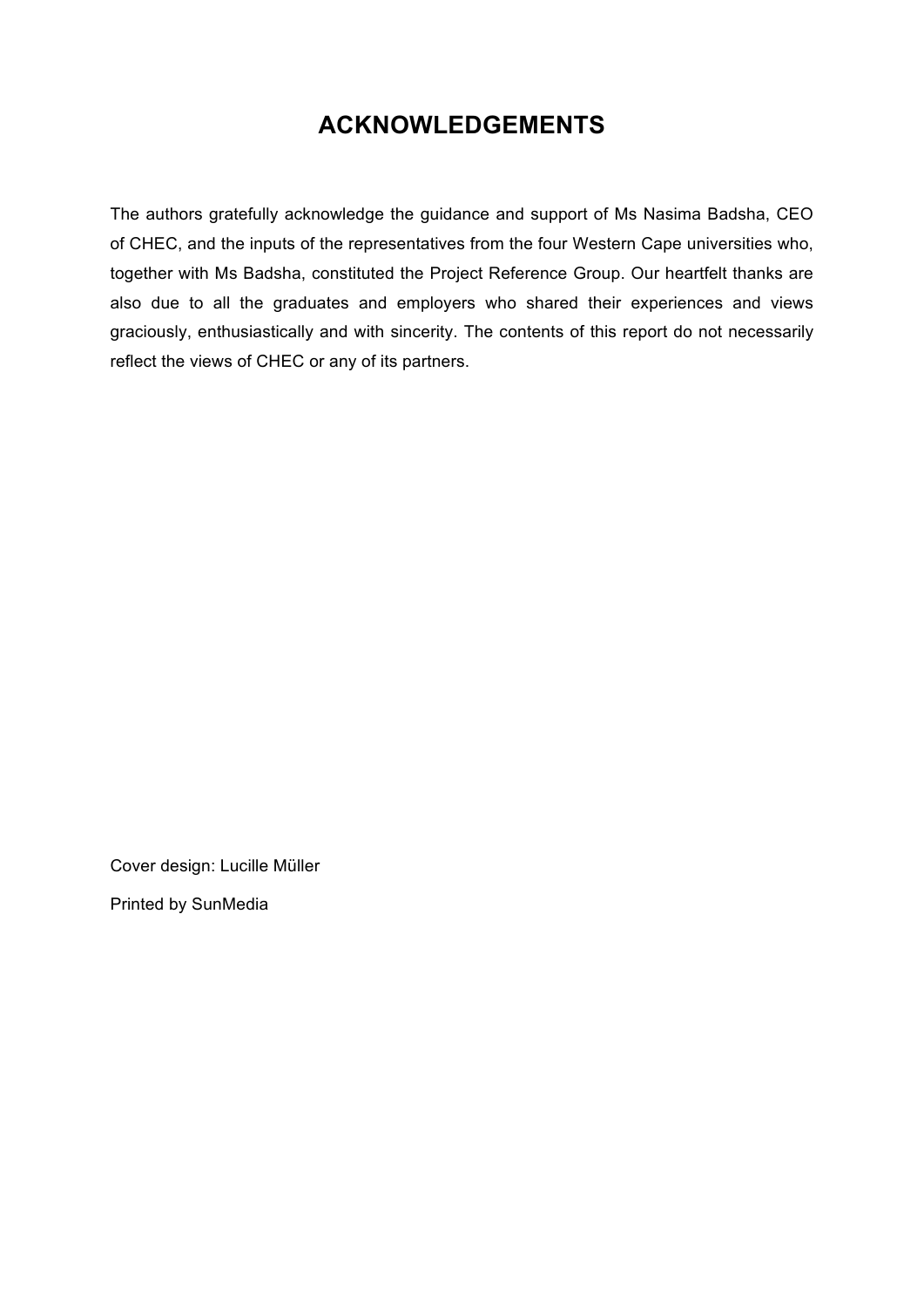## **FROM GRADUATE TO EMPLOYEE: EXAMINING THE FACTORS THAT DETERMINE THE PROFESSIONAL SUCCESS OF GRADUATES FROM DISADVANTAGED BACKGROUNDS**

## **A QUALITATIVE STUDY**

**by**

**Elza Lourens and Magda Fourie-Malherbe**

**A study for the Cape Higher Education Consortium (CHEC)** 

**MAY 2017**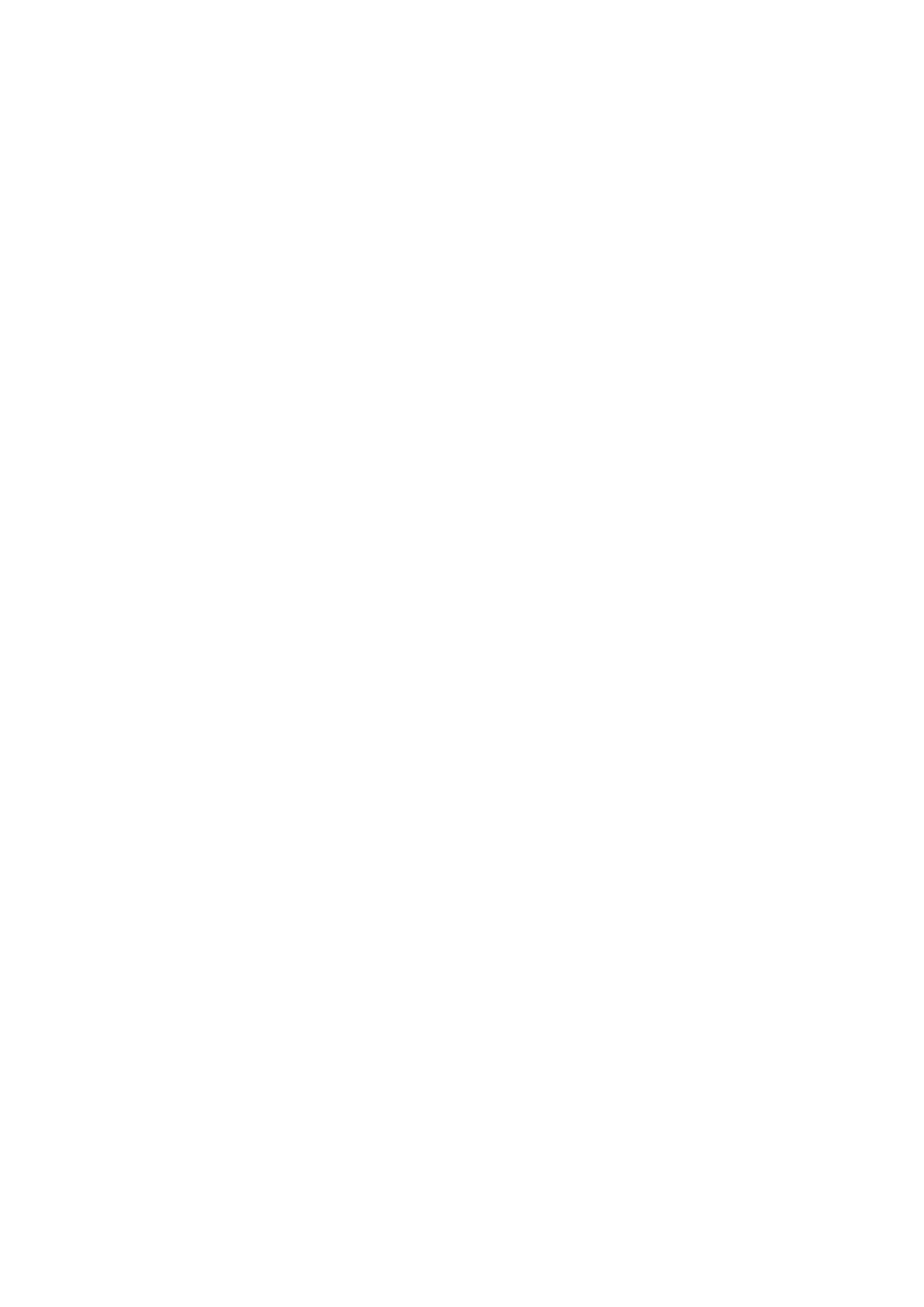## **TABLE OF CONTENTS**

| 1                       |                                                                                                       |  |  |  |  |  |  |
|-------------------------|-------------------------------------------------------------------------------------------------------|--|--|--|--|--|--|
| $\mathbf{2}$            | A CHANGING LABOUR MARKET AND GRADUATE EMPLOYMENT:<br>INTERNATIONAL, NATIONAL AND LOCAL PERSPECTIVES 7 |  |  |  |  |  |  |
| 2.1                     |                                                                                                       |  |  |  |  |  |  |
| 2.2                     |                                                                                                       |  |  |  |  |  |  |
| 2.3                     |                                                                                                       |  |  |  |  |  |  |
| $\mathbf{3}$            |                                                                                                       |  |  |  |  |  |  |
| 3.1                     |                                                                                                       |  |  |  |  |  |  |
| 3.2                     |                                                                                                       |  |  |  |  |  |  |
| $\overline{\mathbf{4}}$ |                                                                                                       |  |  |  |  |  |  |
| 5                       |                                                                                                       |  |  |  |  |  |  |
| 5.1                     |                                                                                                       |  |  |  |  |  |  |
| 5.2                     |                                                                                                       |  |  |  |  |  |  |
| 5.3                     |                                                                                                       |  |  |  |  |  |  |
| 5.4                     |                                                                                                       |  |  |  |  |  |  |
| 5.5                     |                                                                                                       |  |  |  |  |  |  |
| 5.6                     |                                                                                                       |  |  |  |  |  |  |
| 6                       |                                                                                                       |  |  |  |  |  |  |
| 6.1                     |                                                                                                       |  |  |  |  |  |  |
| 6.2                     |                                                                                                       |  |  |  |  |  |  |
| 6.3                     |                                                                                                       |  |  |  |  |  |  |
| 6.4                     |                                                                                                       |  |  |  |  |  |  |
| 6.5                     |                                                                                                       |  |  |  |  |  |  |
| 6.6                     |                                                                                                       |  |  |  |  |  |  |
| $\overline{7}$          |                                                                                                       |  |  |  |  |  |  |
| 8                       |                                                                                                       |  |  |  |  |  |  |
| 9                       |                                                                                                       |  |  |  |  |  |  |
|                         | Appendix A:                                                                                           |  |  |  |  |  |  |
| Appendix B:             |                                                                                                       |  |  |  |  |  |  |
| Appendix C:             |                                                                                                       |  |  |  |  |  |  |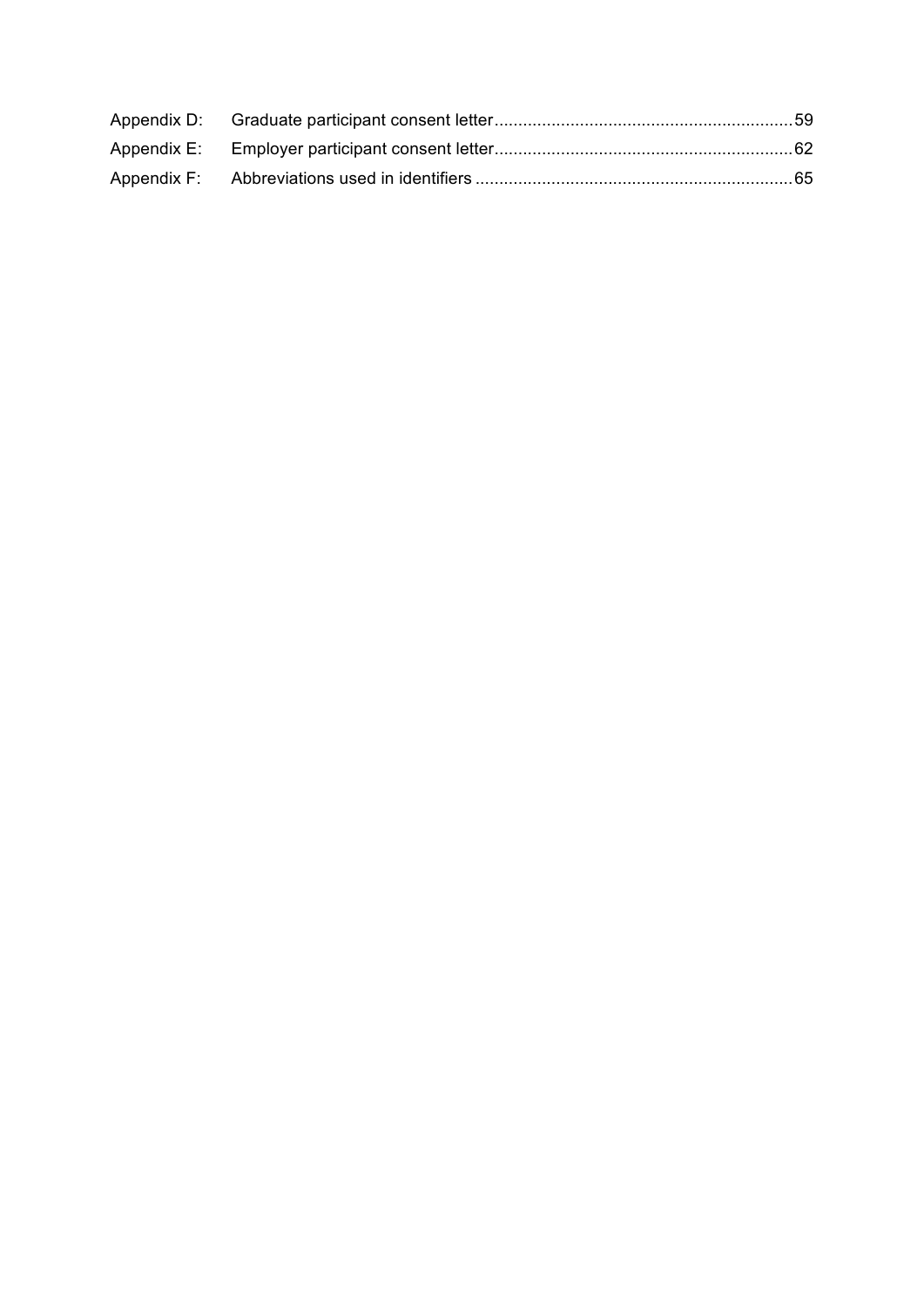## **EXECUTIVE SUMMARY**

Following on the Graduate Destination Survey (GDS), commissioned in 2012 by the Cape Higher Education Consortium (CHEC), that tracked the pathways into employment of the 2010 graduate cohort from the four universities in the Western Cape, there was a need to explore in more depth the experiences of particularly disadvantaged graduates from this cohort, five years after them entering the workplace. Hence, this follow-up study was conducted to answer the following question: *What are the factors that determine the professional success of graduates from disadvantaged backgrounds from Western Cape higher education (HE) institutions?*

In order to answer the main research question, answers to the following sub-questions were sought:

- 1) Which strategies did these students employ at university in order to graduate successfully?
- 2) Which strategies did these students employ to secure employment?
- 3) How is success in the workplace understood by these graduates?
- 4) How is success in the workplace understood by their employers?
- 5) How, according to these graduates and their employers, do their degree studies feed back into their jobs?

The survey data of the GDS formed the sampling frame from which a sample of thirty research participants were selected. Individual, face-to-face interviews were conducted with the participants. Email interviews were conducted with 13 employers representing a variety of employment sectors in the Western Cape.

The findings are presented according to the four phases of the graduate journey, namely 1) entry into higher education, 2) experiences in higher education, 3) transition into employment, and 4) negotiating employment. Participants' perspectives on the value of higher education in their career journeys are also reported. Lastly, themes emerging from the employers' interviews are identified.

Graduates' views on the first phase of the journey, i.e. entry in higher education, highlighted the constraints in their choices as far as academic programmes and higher education institutions are concerned, mainly due to poor schooling and financial difficulties. Their

1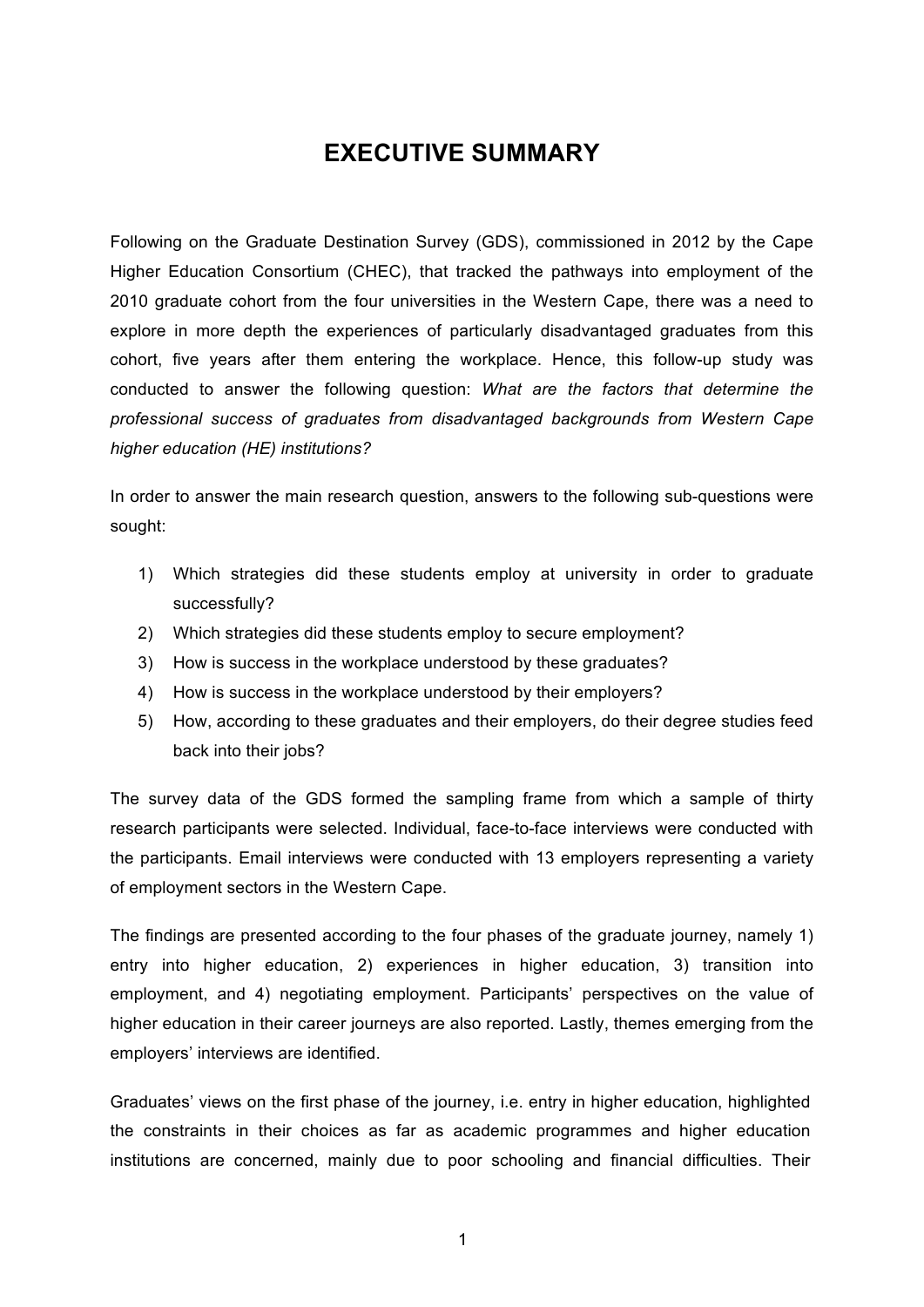choices were also hampered by their lack of knowledge about potential employment opportunities and the nature of work. In retrospect, some of them believed they should have made different choices.

Once they had entered higher education most participants experienced it as a 'foreign' environment where they could only survive through hard work, perseverance and with the support of family and friends. Institutional support mechanisms for these students seemed to be of limited value as they were either unaware of available support or chose not to make use of it. Mainly as a result of them struggling to be academically successful, their engagement in extra-curricular activities was very limited. Participants had clear-cut views on the institution that they had attended, also in comparison with some of the other institutions, and institutional reputations certainly played a role in this regard. There was also evidence of 'qualification inflation' in the importance that participants afforded to acquiring postgraduate qualifications.

Participants' inputs around their transition into employment produced several themes, the most prominent of which was their struggle to find employment. This could be related to their lack of prior planning for the transition from higher education to the world of work, and possibly also by them limiting their job applications to certain geographical areas or employment sectors. Whereas the internet was the preferred tool in their job searches, evidence of them using social networks to find employment was also quite strong. A third factor that contributed to them finding employment was in-service training opportunities and internships afforded to them during their studies. On the downside, some participants reported that it unexpectedly took them a look time to eventually secure employment, and because of this, some had to settle for being underemployed. Once again, the inadequacy of support from higher education institutions during this phase transpired from the interviews.

Having found employment participants' biggest challenge was traversing the gap between higher education and the world of work for which they largely felt unprepared. During this time of 'settling in' they depended on the support of peers and colleagues in the workplace. They also had clear ideas on what constitutes success in the workplace, and related this mostly to personal happiness and personal goal achievement.

As far as the value of higher education is concerned participants believed that having a university qualification leads to better career options. In addition, and possibly even more important, they credited the higher education experience with development of the whole person. They were also convinced that a stronger relationship between higher education and the work world could have better prepared them for employment.

2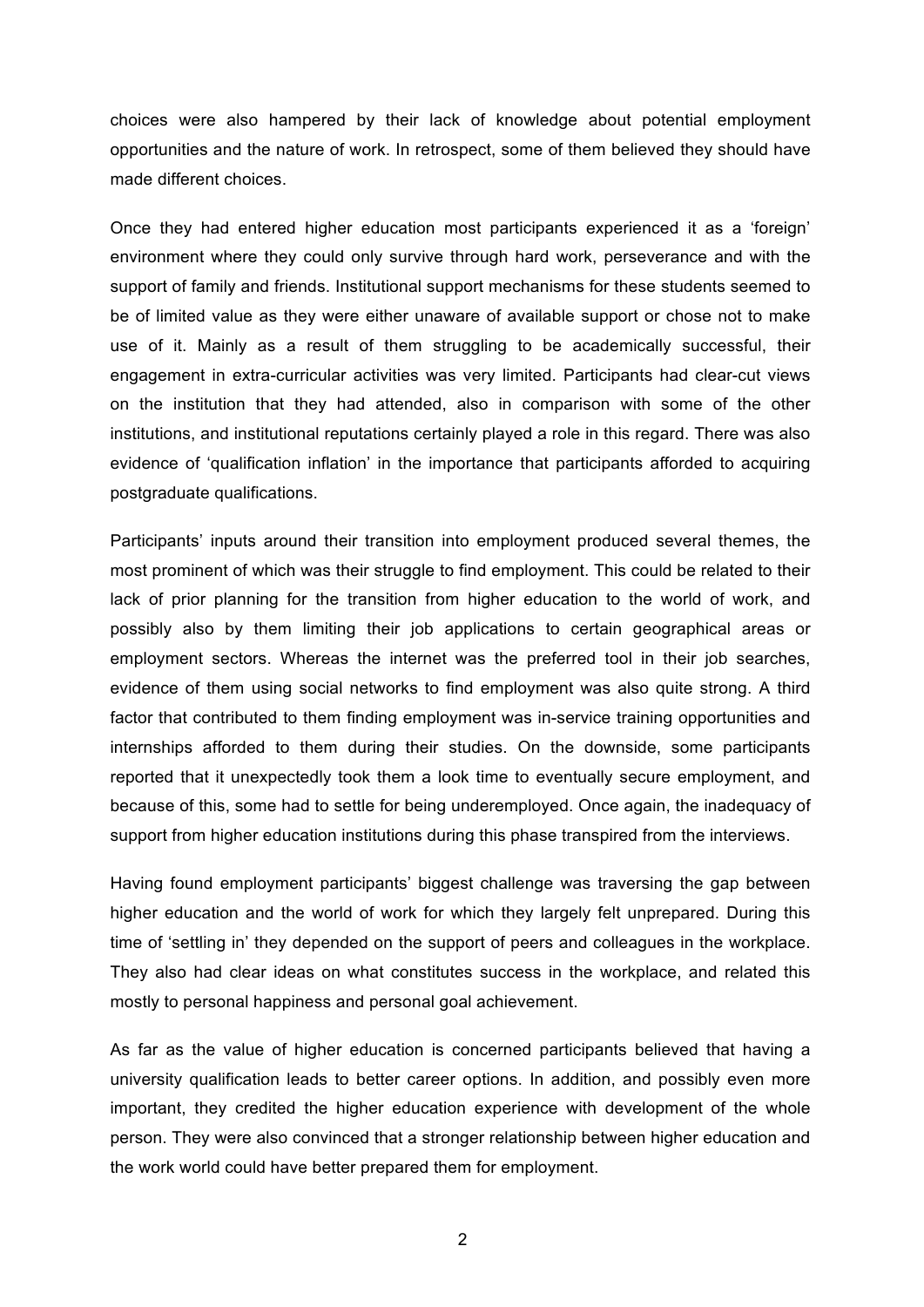In their feedback, employers emphasized the importance of academic qualifications and for graduates to have strong academic records, while also valuing a wide range of graduate attributes. Employers also clearly expressed preferences for certain institutions when recruiting and hiring graduates.

In conclusion, the report makes a number of recommendations pertaining to the roles that a variety of stakeholders can play in facilitating employability of graduates from disadvantaged backgrounds. Firstly, graduates themselves need to acknowledge the importance of developing a strong graduate profile, and consciously work towards doing this from their final school years, and throughout their time at university, by not only performing well academically but also developing a broad range of attributes through extra-curricular involvement and extending and strengthening their social networks. Secondly, higher education institutions need to extend institutional goals beyond graduation rates to rates of graduate employment, and consider how academic offerings, extra-curricular activities and support services could all contribute towards building strong graduate profiles and employable graduates. Lastly, employers may need to reconsider their preconceived ideas with regard to institutions' reputations, interpretation of academic records and graduates' 'fit' with the workplace as far as particularly disadvantaged graduates are concerned.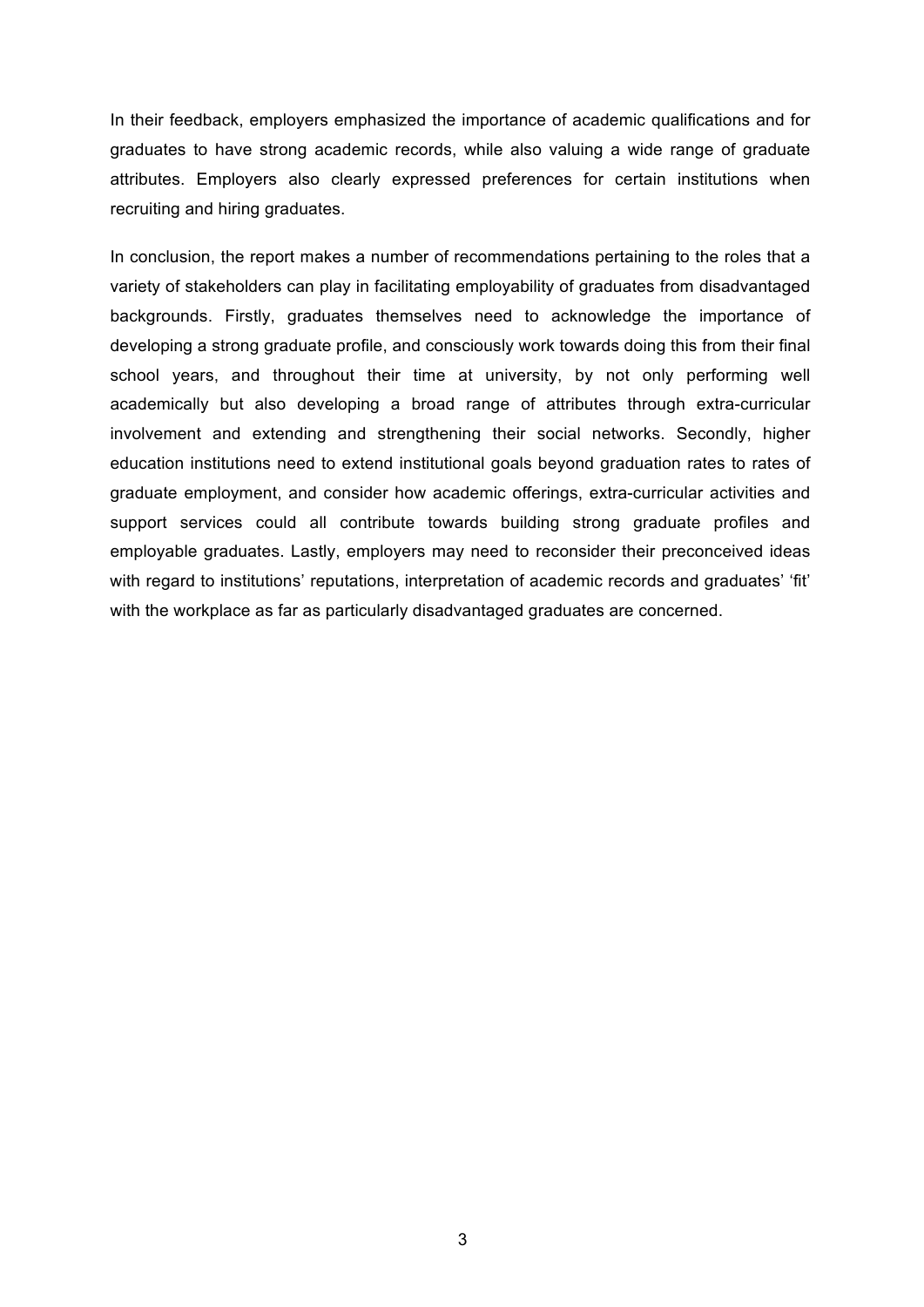## **INTRODUCTION: BACKGROUND TO THE STUDY**

This research report follows on the Graduate Destination Survey (GDS) of the Cape Higher Education Consortium (CHEC) done in 2012 (see CHEC 2013). The GDS aimed at determining levels of graduate employment and understanding the different pathways from higher education into work. The GDS covered the 2010 graduate cohort from the four universities in the Western Cape, namely Cape Peninsula University of Technology (CPUT), University of the Western Cape (UWC), Stellenbosch University (SU) and the University of Cape Town (UCT). The research report with the title: *Pathways from university to work*, was published in June 2013 (see CHEC 2013).

The GDS identified seven pathways graduates follow after graduation, namely 1) already employed, 2) first-time entrants into the labour market, 3) self-employed, 4) graduates employed in the informal sector, 5) unemployed, 6) continuing higher education, and 7) caregivers. The GDS report provides valuable data on graduate destinations and employment status of one graduate cohort in the Western Cape.

The GDS report also highlights the need to complement the quantitative survey data with more in-depth qualitative work. Issues pertaining to, for example, graduate attributes and employability could not be explored in depth in the quantitative study. As a second phase of the CHEC project, a call for proposals went out in June 2014 for a qualitative study to examine the successful transition from university to employment by graduates from disadvantaged backgrounds who had participated in the GDS.

Several considerations underpinned the decision to focus the qualitative follow-up study on graduates from disadvantaged backgrounds entering the labour market for the first time. As the South African higher education (HE) system is transforming from the former fragmented, elite and uneven system to one with widened participation, one such consideration was the larger numbers of students from disadvantaged socio-economic backgrounds entering higher education (Council on Higher Education [CHE] 2016). Another consideration was studies showing that students from disadvantaged backgrounds face bigger challenges to complete higher education (Rogan & Reynolds 2015) than their advantaged counterparts.

4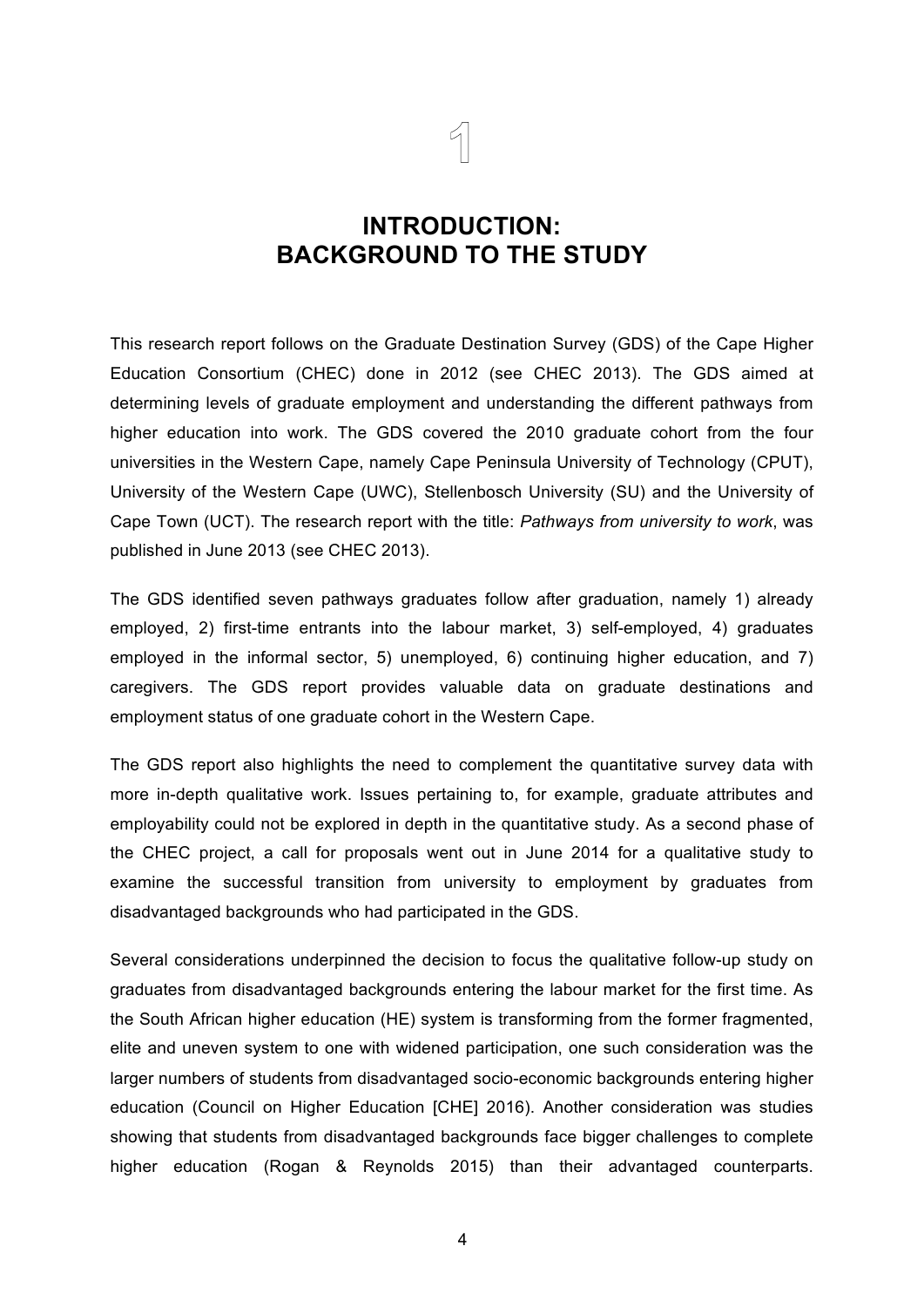Furthermore, statistics showing that 90% of the South African population who live in poverty are black<sup>1</sup> (Index Mundi 2013), and that blacks have the highest unemployment rate (Statistics South Africa 2012), all point to the necessity to investigate the experiences of particularly black students from disadvantaged backgrounds. Although a disproportionate percentage of disadvantaged students do not complete higher education, many do graduate successfully, enter employment and build a career. A better understanding of the factors that contribute to the successful transition of these students into employment could inform a broad range of stakeholders, such as prospective and current students, HE managers, employers and parents to put measures in place proactively to facilitate the transition from higher education into the workplace, and to ensure a successful integration of particularly black graduates in the job market.

This qualitative research study focused on factors that influence and shape the professional success of graduates from disadvantaged backgrounds, covering the journey of the graduate from higher education into employment, since first-time entry into the labour market and securing full-time, formal sector employment are considered the most important life course transition for a young graduate (CHEC 2013; Piróg 2016). The main research question that guided the research was: *What are the factors that determine the professional success of graduates from disadvantaged backgrounds from Western Cape higher education (HE) institutions?*

The following sub-questions were addressed in order to answer the main research question:

- 1) Which strategies did these students employ at university in order to graduate successfully?
- 2) Which strategies did these students employ to secure employment?
- 3) How is success in the workplace understood by these graduates?
- 4) How is success in the workplace understood by their employers?
- 5) How, according to these graduates and their employers, do their degree studies feed back into their jobs?

Hence, the focus of the study was to determine the factors that influence and shape the professional success of graduates from disadvantaged backgrounds. This was done by considering the entry of these graduates into higher education, their experiences in higher education, their transition into employment and their perspectives on their success in the labour market. Their perspectives on the value of higher education for future careers were also investigated.

<sup>&</sup>lt;sup>1</sup> In this report, we use the term **black** to refer to black Africans.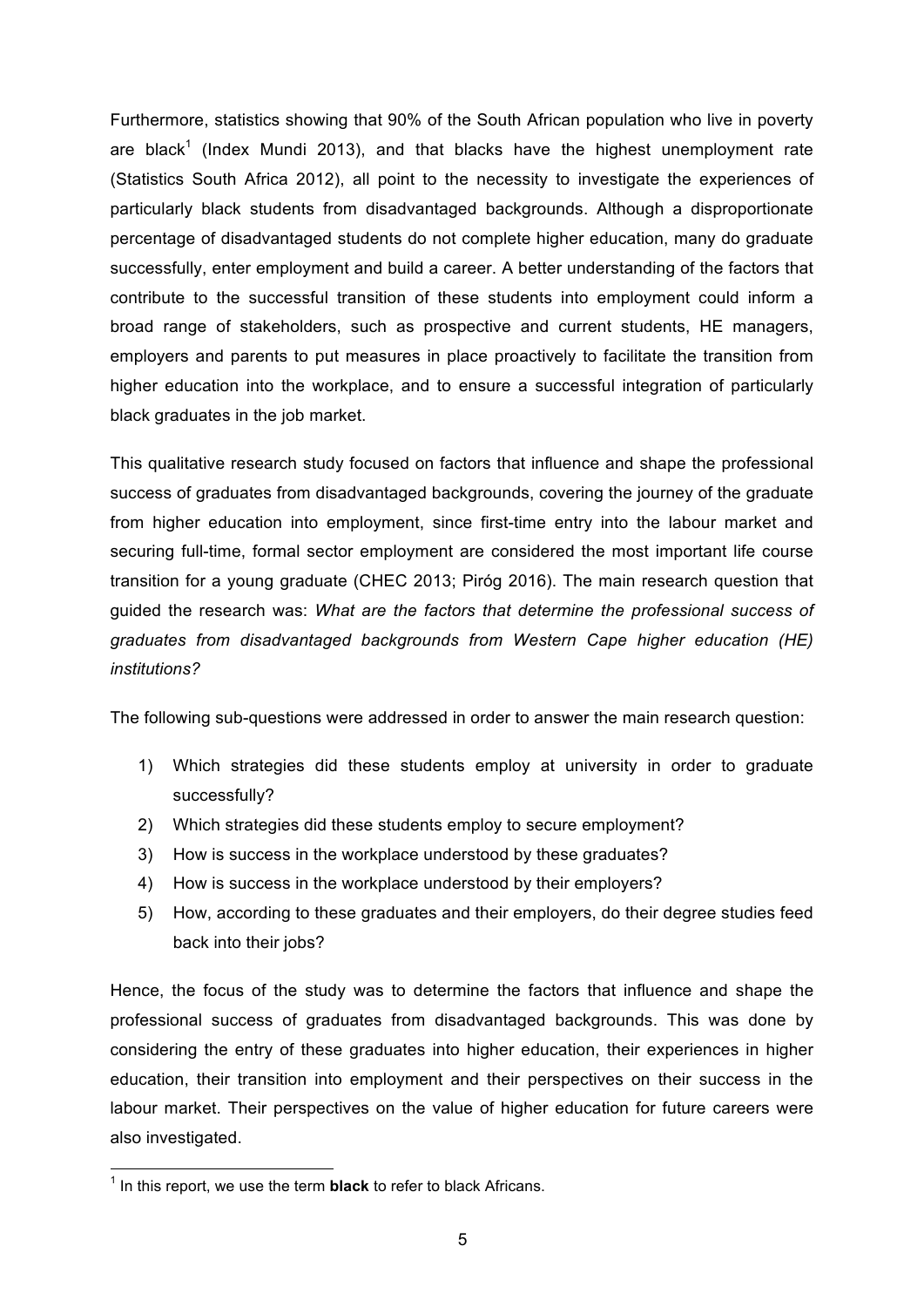Dr Elza Lourens, a facilitator in the SciMathUS access programme at Stellenbosch University (SU) and Prof. Magda Fourie-Malherbe of the Centre for Higher and Adult Education in the Faculty of Education at Stellenbosch University were appointed to undertake the research. The empirical research was conducted during the period February to November 2015.

The survey data of the GDS formed the sampling frame from which possible participants were selected. The selection took place according to a set of criteria agreed upon by the Project Reference Group comprising representatives from CHEC and from the four Western Cape universities. Thirty research participants were selected from graduates who had participated in the CHEC GDS. Face-to-face interviews of approximately forty minutes each were conducted with the participants. Email interviews were also conducted with 13 employers representing a variety of employment sectors in the Western Cape.

The findings of the study cover participants' perspectives on their entrance into higher education, their experiences in higher education, their transition into the labour market and their success in the labour market. These findings should be interpreted against the background of international and national labour market and graduate employability trends.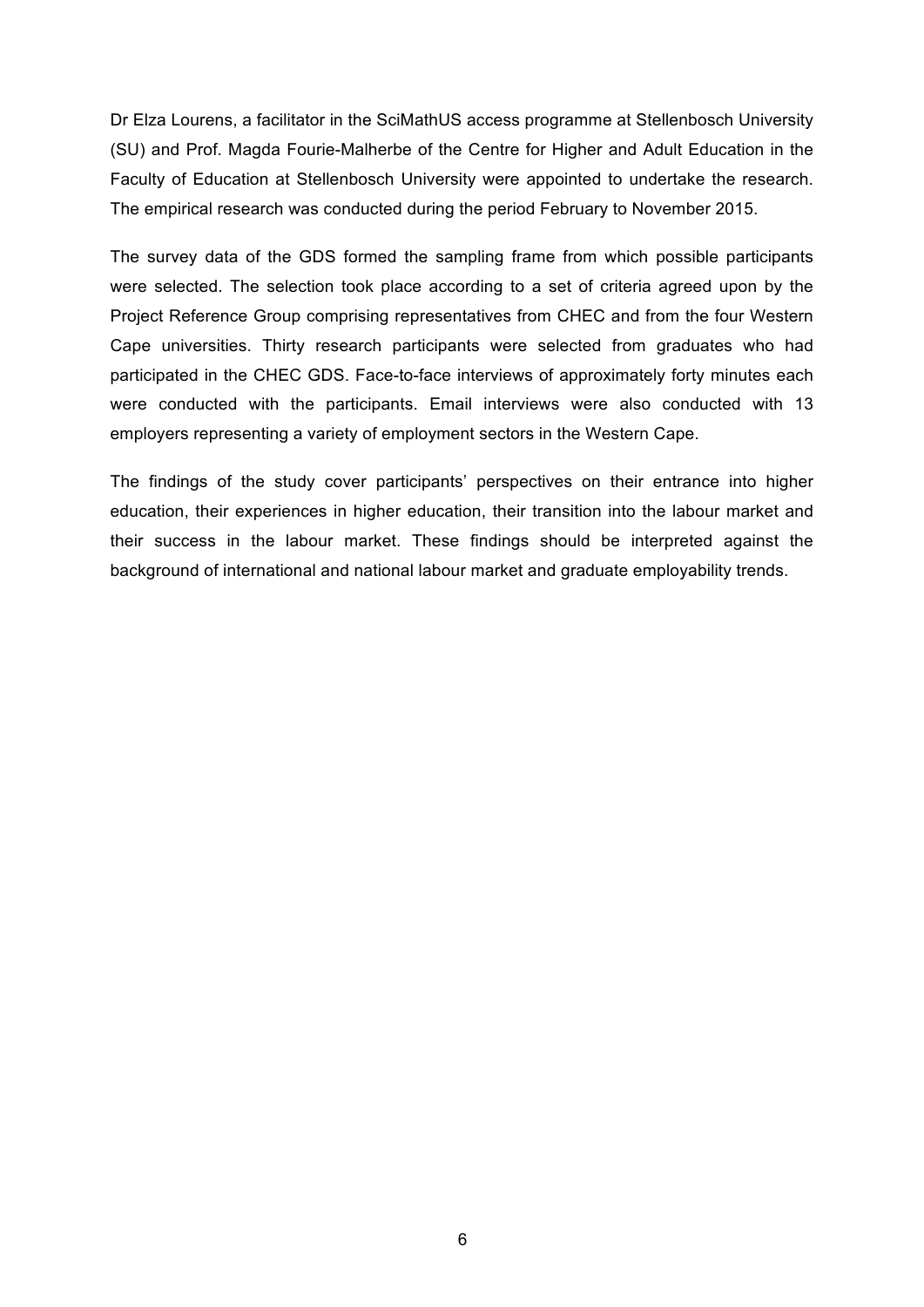## **2**

## **A CHANGING LABOUR MARKET AND GRADUATE EMPLOYMENT: INTERNATIONAL, NATIONAL AND LOCAL PERSPECTIVES**

#### **2.1 International perspectives**

Globally, labour markets are in flux. A report prepared for the 2017 World Economic Forum, entitled: *The future of jobs – Employment, skills and workforce strategy for the Fourth Industrial Revolution* (World Economic Forum [WEF] 2016b: 3) highlights the "disruptive changes to business models" that will have "a profound impact on the employment landscape over the coming years". The report goes on to discuss the drivers of change in the labour market, underscoring the 'Fourth Industrial Revolution' with its technological advances, together with a set of broad socio-economic, geopolitical and demographic developments, which are interacting with and intensifying one another.

While these impending changes hold great promise for future prosperity and job creation, many of them also pose major challenges requiring proactive adaptation by corporations, governments, societies and individuals. As whole industries adjust and new ones are born, many occupations will undergo a fundamental transformation (World Economic Forum 2016b: 8).

As the dataset that formed the basis of the WEF report comprised the 100 largest global employers in nine target industry sectors, and included 15 major developed and emerging economies (including South Africa), the trends foreseen in the report deserve close attention. Clearly, labour markets across the world are facing significant changes as far as the nature of work and the type and availability of jobs are concerned. We can conclude that the "transformative impact" (World Economic Forum 2016b: 3) of the Fourth Industrial Revolution on employment and on education and training has major implications for higher education as the main provider of highly skilled or 'knowledge' workers.

Knowledge workers are expected to supply and manage their knowledge in order to make a contribution to a knowledge-driven economy. The shift towards a post-industrialised knowledge-driven economy has been affecting the labour market since the end of the  $20<sup>th</sup>$ century, resulting in a demand for specifically trained individuals with high-level skills and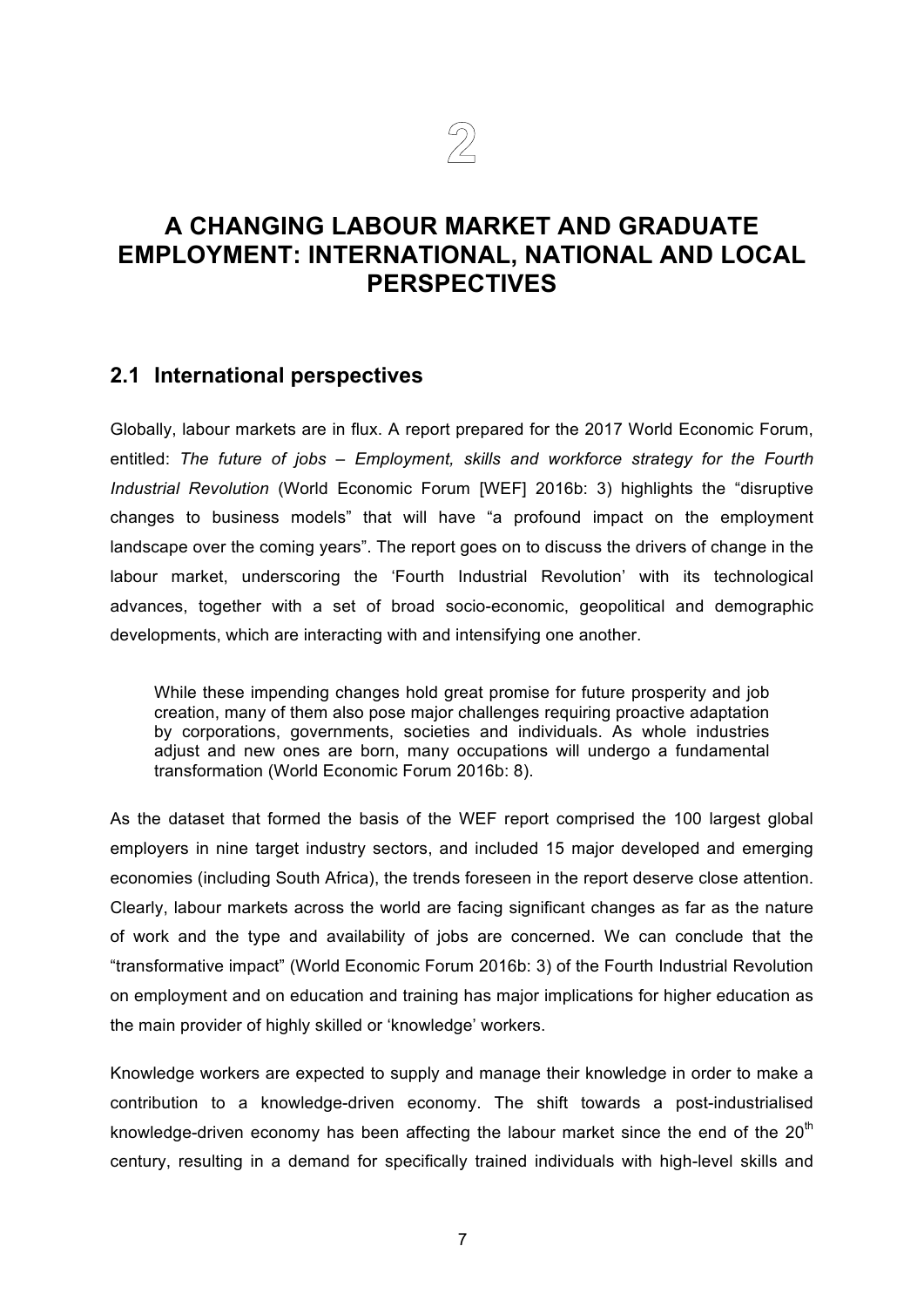knowledge (Tomlinson 2012). In this context, knowledge is regarded as a capital with the potential to benefit individuals and countries in terms of economic return and general wellbeing (Brown & Hesketh 2004).

However, the view that the labour market is knowledge-driven is not universally accepted. Brown and Hesketh (2004), for example, contend that the focus on knowledge workers is skewed since for every job requiring a degree in the United States, there are almost three that do not have such requirements. Furthermore, Brown and Hesketh (2004) believe that the supply of knowledge workers exceeds the need. Brown and Lauder (2012) refer to this overemphasis on knowledge workers as the 'death of human capital'. In spite of dissenting viewpoints, the belief that the labour market is shaped by a knowledge-driven economy continues to influence stakeholders' perspectives on the role of higher education as the primary vehicle to a more prosperous society.

From the above follows that the transformative potential of higher education has become critical in both developed and developing economies, as higher education is considered pivotal for development. The value of higher education in producing high-level research and advancing technological capacity is well known, but its role in the preparation of graduates for employment in both the private and public sector is also regarded as fundamental (McCowan 2016).

Higher education is, however, also a private good. Worldwide it is by and large accepted that higher education determines graduates' life chances (Marginson 2007; Parry 2005). Yet, the public and private good of higher education are intertwined. The effect of preparing a graduate to be employable stretches beyond the personal gain of the graduate: graduates entering and remaining in employment contribute to the tax base of the economy and could also, through other contributions, potentially have a positive effect on whole communities. Thus, higher education is widely considered the key to employment, development and prosperity. But how has higher education responded to these expectations?

Tomlinson (2012) argues that the shift towards a knowledge-driven economy resulting in increased pressure on higher education to fulfil the needs of such an economy coincided with the massification of higher education. The massification of higher education globally was primarily the result of the democratisation of higher education underpinned by notions of inclusivity and diversity rather than elitism and the exclusivity of higher education (Blessinger 2015). One would assume that the massification of higher education would satisfy the demand for graduates in the labour market. However, in spite of the expansion of HE provision and a sharpened focus on the preparation of graduates for the world of work, the

8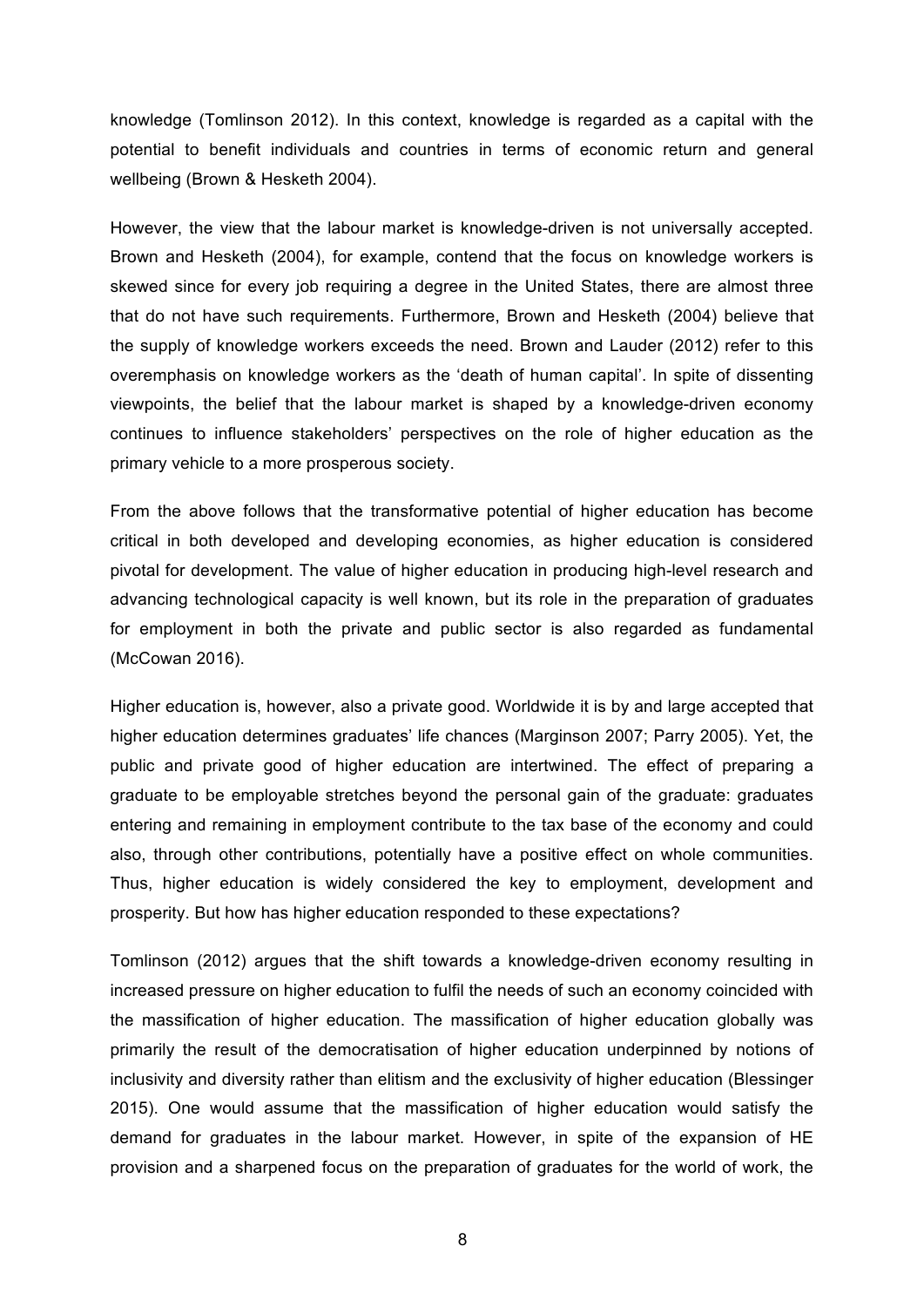expectations that graduates would be easily employed and employers would be satisfied with the skills and attributes of graduates, have not realised. Paradoxically, both a critical shortage of scarce skills and high levels of graduate un- or underemployment exist (Mourshed, Farrell & Barton 2013). This apparent paradox is explained by what Brown, Hesketh and Williams (2003: 110) call the "duality of employability", referring to the relative and absolute dimensions of employability (cf. McQuaid & Lindsay 2005). The 'absolute dimension of employability' refers to whether graduates possess the appropriate knowledge, skills and other relevant characteristics to do a job, whereas the 'relative dimension' relates to supply and demand in the job market. This implies that employability cannot merely be seen as an individual responsibility, as a graduate's employment will also depend on the availability of appropriate employment and the graduate's position relative to other jobseekers. For purposes of this research report, employability is therefore not simply defined as the graduate having a particular set of attributes, skills and knowledge or achievements (Yorke 2004) or the graduate having the capability to gain and maintain initial employment and obtaining new employment (Hillage & Pollard 1998). Keeping the duality of employability in mind, the definition of graduate employability of Brown et al. (2003: 111) was adopted: "… employability can be defined as *the relative chances of acquiring and maintaining different kinds of employment"* (italics in original).

From this follows that the rapid changes in labour markets are a further factor that confounds graduate employability. According to a 2013 McKinsey report (Mourshed et al. 2013), a shortfall of 85 million high- and medium-skilled workers will exist by 2020. The report maintains that only 43% of employers indicated that they could find skilled entry-level workers (i.e. graduates with appropriate qualifications). According to the Foundation for Young Australians [FYA], 60% of students are educated for jobs that will not exist by the time they graduate (FYA 2015). Current sought-after jobs in many industries did not exist ten years ago, and the pace of job-related changes is still accelerating. Linear progression in traditional career structures is becoming less common (Bridgstock 2009), and career structures are becoming increasingly flexible (Tomlinson 2012). Graduates are thus expected to adapt to these new work environments and requirements for rapidly changing technical and social skills (World Economic Forum 2016a).

#### **2.2 National perspectives**

Similar conditions are prevalent in the South African (SA) labour market. Skills shortages in South Africa are highlighted, amongst others, in construction and engineering industries. Yet, our labour market is challenged by slow economic growth, high unemployment rates as well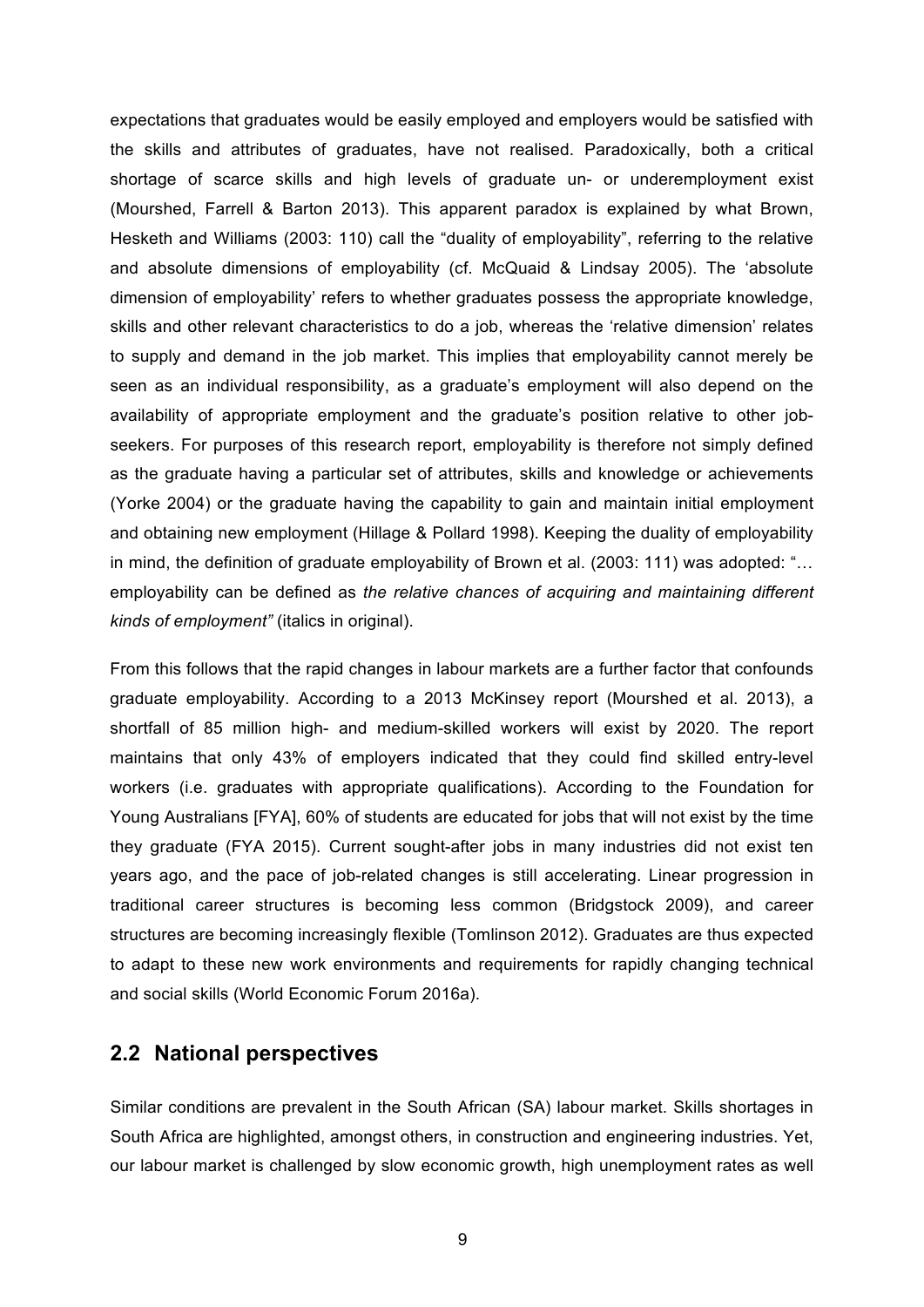as continuing disparities resulting from our apartheid past. Despite the increase in the number of skilled workers across all population groups since 1994, the proportion of skilled people per group is still uneven with only 18% of the black workforce being skilled in 2014. This is in stark contrast with the 61% skilled workers in the white work force (Statistics South Africa 2014).

In an attempt to ameliorate the enduring inequalities along racial lines in the labour market, the SA government introduced various initiatives over the past 18 years. In 1998, the Employment Equity Act (EEA) was introduced in order to eradicate all forms of discrimination in the labour market by fast-tracking transformation in the workplace. The Act intended giving preference to black, coloured and Indian people as well as women and people with disabilities when employment decisions are made (Department of Labour [DoL] 2016). In 2003, black economic empowerment (BEE) was introduced to enable black, coloured and Indian people to enter the mainstream economy in order to realise the country's full economic potential (Department of Trade and Industry [dti] 2016). Another example of a government initiative is the Accelerated and Shared Growth Initiative for South Africa (ASGISA) (see SA Government On Line n.d.), which was launched in 2006. The purpose of ASGISA was to address skilled labour shortages and lift barriers to competition in certain segments of the economy (Walker & Fongwa 2016). Despite these policy interventions, racial inequalities in the labour market are still prevalent and employment opportunities remain limited, pointing to enduring social, economic and development issues (Van Broekhuizen 2013). Graduates entering the labour market in South Africa thus face a complex and challenging environment.

One of the challenges in this environment and an unexpected consequence of major changes in the labour market is that of a shrinking workforce. A McKinsey report (Mourshed et al. 2013) posits that young people are three times more likely to be unemployed than their parents. In Greece, Spain and South Africa more than half of young people are unemployed, while 25% and more young people are unemployed in Europe, the Middle East and Northern Africa. The International Labour Organization estimates that 75 million young people across the world are unemployed and that this number could triple if underemployed youth are also taken into account (Mourshed et al. 2013). The phenomenon of unemployment is not restricted to young people without tertiary qualifications. Various studies report on rising levels of graduate unemployment (Baldry 2016; Botha 2015; Chillas, Marks & Galloway 2015; Sin, Tavares & Amaral 2016; Varghese, Panigrahi & Heslop 2015). In 2014, the average unemployment rate in OECD countries was 7.4% (Organisation for Economic Cooperation and Development [OECD] 2014) while that of graduates in Africa was 25%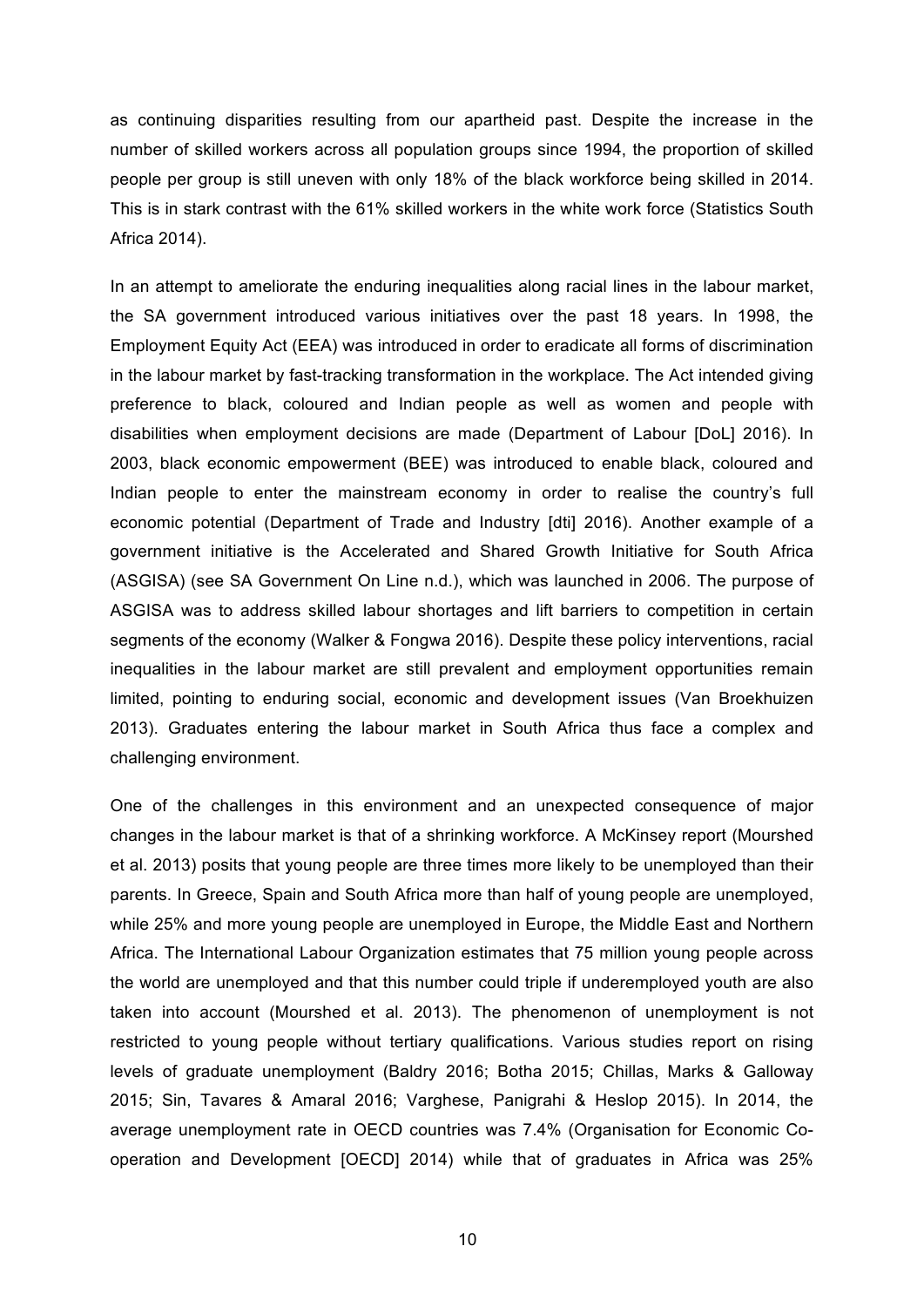(McCowan 2014). Although in 2013 graduate unemployment in South Africa was only 6%, the fact that it had doubled since 2008 is serious cause for concern (Van Broekhuizen 2013). The rise in graduate unemployment in South Africa is most pronounced among black graduates, holders of diplomas and certificates, humanities graduates and new graduates (Baldry 2016). Furthermore, Brown and Hesketh's (2004) somewhat older analysis showed little or no prospect of the graduate labour market expanding in line with the increased supply of graduates. From these studies, one could conclude that the journey into employment after graduation is not as simple as one might have expected. What is needed is an understanding of the transition of graduates into first-time employment and the factors that influence the graduate journey.

The transition from being a graduate to becoming an employee is considered to be one of the most important transitions in a person's life course, and is characterised as 'messy' (Sin & Neave 2014) and 'complicated' (Holmes 2015; Mourshed et al. 2013) with a variety of routes that can be followed. Different routes have different challenges and requirements that need to be negotiated. The period between graduation and first employment as well as the type of employment secured by the graduate influences his or her perceptions and decisions regarding a future career (Piróg 2016). Many young people get lost along the way. A better understanding of these journeys and the challenges that young people come across along their journeys could equip higher education institutions (HEIs) to prepare and support graduates better for employability (Mourshed et al. 2013).

#### **2.3 A local perspective: The CHEC GDS**

The introduction to this report referred to the seven pathways out of university into work identified by the GDS conducted in 2012 (CHEC 2013: 2). The focus of the study reported on here was the first group, i.e. employed graduates who entered the labour market in 2010 and who were in full-time employment. The analysis of employment rates of this group in the GDS provided a valuable back-drop to the current study, and is therefore discussed briefly.

Of the total number of graduates who participated in the GDS (20 592), 10% were unemployed at the time of the survey (two years after they had graduated). There were evident differences between unemployment rates among graduates of different institutions. Whereas 15.8% of CPUT graduates and 13.4% of UWC graduates reported as unemployed and looking for work, only 6.4% of UCT graduates and 4.8% of SU graduates fell in that category (CHEC 2013).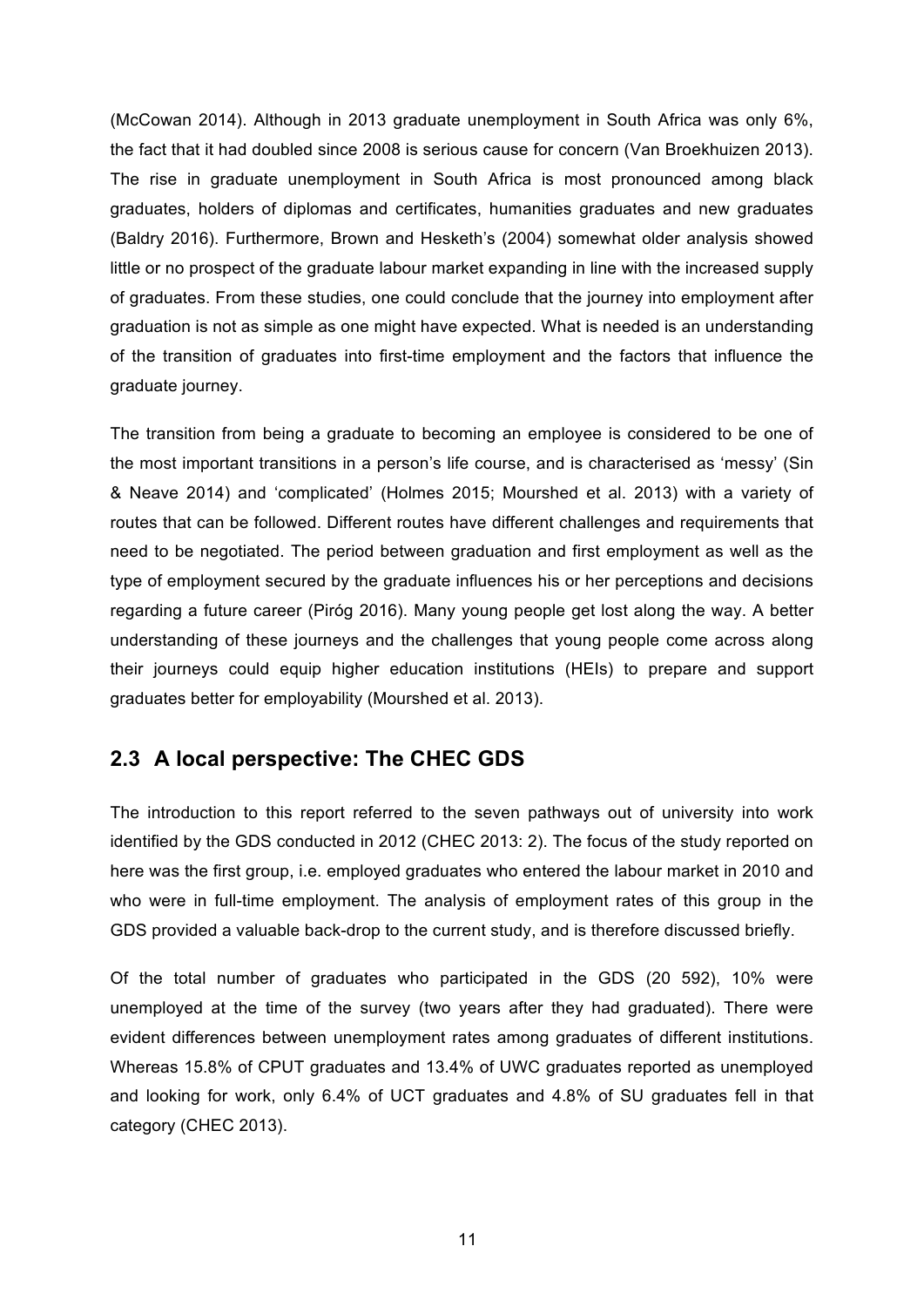More than half of the cohort (50.6%) were employed in the private sector (only 3% were selfemployed), and 36.4% were employed in the public sector. There were noticeable differences in employment patterns according to gender and race. More men than women found employment in the private sector (54.1% compared to 42.6%) whereas twice as many men were self-employed in the private sector compared to women (4.0% compared to 2.3%) (CHEC 2013).

The GDS report also highlights racial differences in employment patterns: whereas 61.4% of white graduates were employed in the private sector, this percentage was only 35 and 44 for African and coloured graduates respectively. African graduates also experienced the highest level of unemployment (19.1%), compared to 7% for coloureds, 5% for whites and 3.2% for Indians. The GDS report concludes:

The public sector is clearly playing a critical role in human capital formation amongst university graduates, firstly, by employing a significant number of young graduates from the four institutions, secondly by employing more women than men, and thirdly by employing larger numbers of Africans and coloureds than the private sector (CHEC 2013: 41).

The GDS analysis of 2010 graduates' employment by occupation showed that about 61% of the graduates were employed as professionals (CHEC 2013: 46). This percentage was higher for UCT (73%) and SU (71%) graduates, whereas CPUT had the highest number of graduates employed as technicians, associated professionals, clerical, sales and craft workers, which, as the GDS report points out, are all mission-appropriated employment outcomes (CHEC 2013: 47). The GDS also found evidence of under-employment among the cohort who participated in the survey, a finding that was confirmed by the current study. As far as status of employment is concerned, the GDS found that most of the 2010 graduates were in permanent (72%) and full-time (90%) positions. Yet, a certain level of vulnerability was evident as 28% of the graduates were in contract positions (CHEC 2013: 48).

The analysis of employment patterns of the 2010 cohort of university graduates in the Western Cape points to high levels of employment of graduates, more or less equally distributed among the public and private sectors, and mostly in permanent positions. Although some racial and gender differences were still evident, the bigger differences in employment patterns were according to HE institution with graduates from the two historically advantaged institutions still clearly benefiting from institutional reputation and possibly social capital as far as employability is concerned. These differences will be highlighted again in the latter part of this report.

12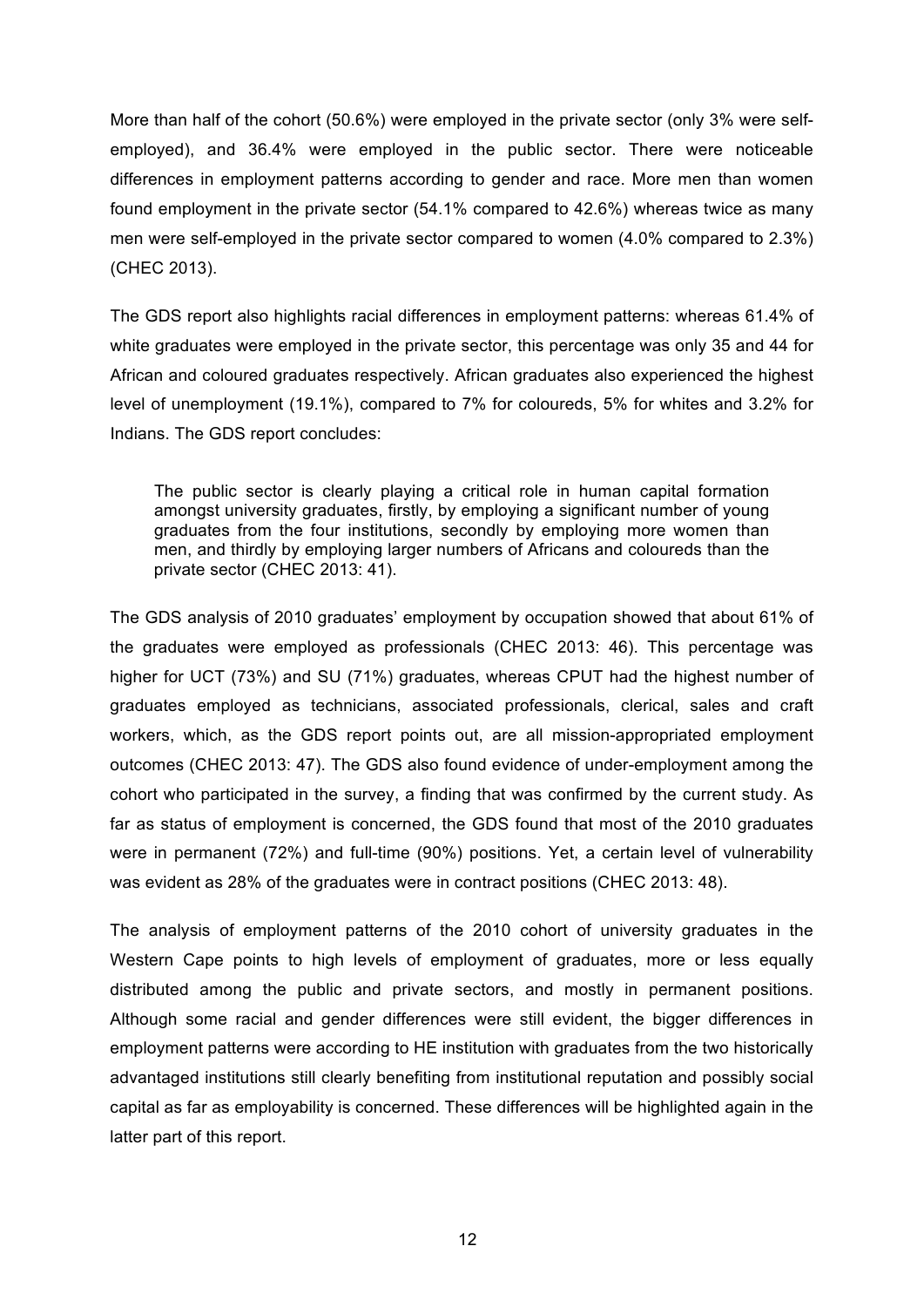

## **GRADUATE EMPLOYABILITY AND HIGHER EDUCATION**

#### **3.1 International perspectives**

As mentioned earlier, the transformative potential of higher education is recognised globally. As a result, the preparation of graduates for the world of work is on the agenda of HEIs in most countries.

The relationship between higher education and graduate employment is neither causal nor simple. Reporting on the REFLEX study (see Arthur & Little 2010), a European Commission project (which examined how graduates in different European countries were prepared for the labour market) Arthur and Little (2010: 15) cite Storen and Arnerson (2007) as arguing that "[the] relationship between study at higher education and preparation for work and employment gained after graduation can be viewed in terms of 'match' or 'mis-match', i.e. higher education prepares students well for work or not". Stiwne and Alves (2010) point out that the Bologna process as well as the establishment of the European Higher Education Area, amongst other initiatives, informed the focus on graduate employability in European universities.

In the United Kingdom, Enterprise in Higher Education, established in December 1987, encouraged HEIs to include graduate preparation for work as part of their purpose (Editorial 1993). Likewise, the goal to deliver employable graduates is supported in the United States through various initiatives of which the National Association of Colleges and Employers is an example. Amongst other things, the Association supports HEIs through the provision of literature and information on graduate employability (Department for Business, Innovation and Skills [BIS] 2011). Australian universities, informed by government policies, have developed statements of graduate attributes to enhance graduate employability (Hager, Holland & David 2002). Evidence of engagement with graduate employability is also prevalent in Canada, New Zealand (BIS 2011), Vietnam (Tran 2015), Morocco (Sawahel 2016) and Malaysia (Abdullah 2009).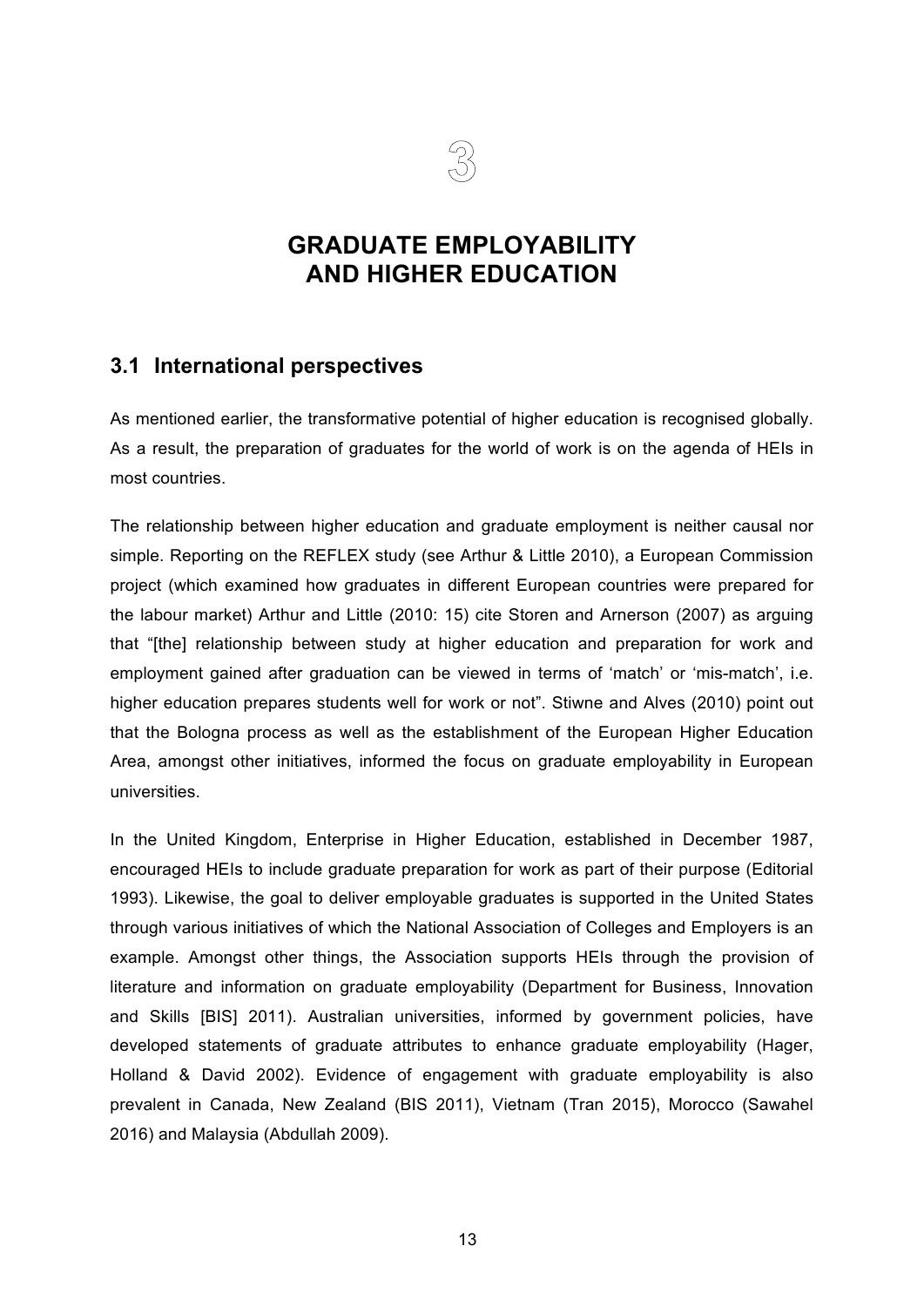#### **3.2 National perspectives**

Since the establishment of the SA democracy in 1994, several policy and guiding documents (Department of Education [DoE] 1997; Department of Science and Technology [DST] 2007) have been released, communicating a vision of a more equitable, expanded and diverse education and training system. The HE system could contribute to the redress and transformation of society through improving the life chances of individuals and through developing active, responsible citizens for society. In addition, higher education should contribute to the national economy by producing skilled workers. Eight years ago, Griesel and Parker (2009) pointed out that, in line with higher education globally, the SA HE system is experiencing pressure to contribute to the human capital development of the country. More recently, policy documents have been highlighting the importance of developing human capital for specific sectors, such as space science and technology, energy security and global climate change (see Department of Higher Education and Training [DHET] 2013, National Planning Commission [NPC] 2011).

Lately, more evidence of engagement with graduate employability at both national policy and institutional level has emerged. The CHE *Framework for institutional quality enhancement in the second period of quality assurance* (CHE 2014) associates student success with graduate attributes, and points to the importance of curricula with the potential to develop graduate attributes that are personally, professionally and socially valuable. At institutional level, programmes focusing on entrepreneurship, life skills, leadership and assertiveness skills as well as professional work attitudes and sound work ethics have been reported (Walker & Fongwa 2016). Although some universities have engaged with graduate employability to a significant extent, not all HEIs in South Africa have incorporated a holistic, inclusive approach to graduate employability. Except for a few quantitative studies (Altbeker & Storme 2013; CHEC 2013; Griesel & Parker 2009; Rogan & Reynolds 2015), limited empirical research based on sound theoretical foundations has been published about the graduate experience of searching for employment and making the transition into the world of work.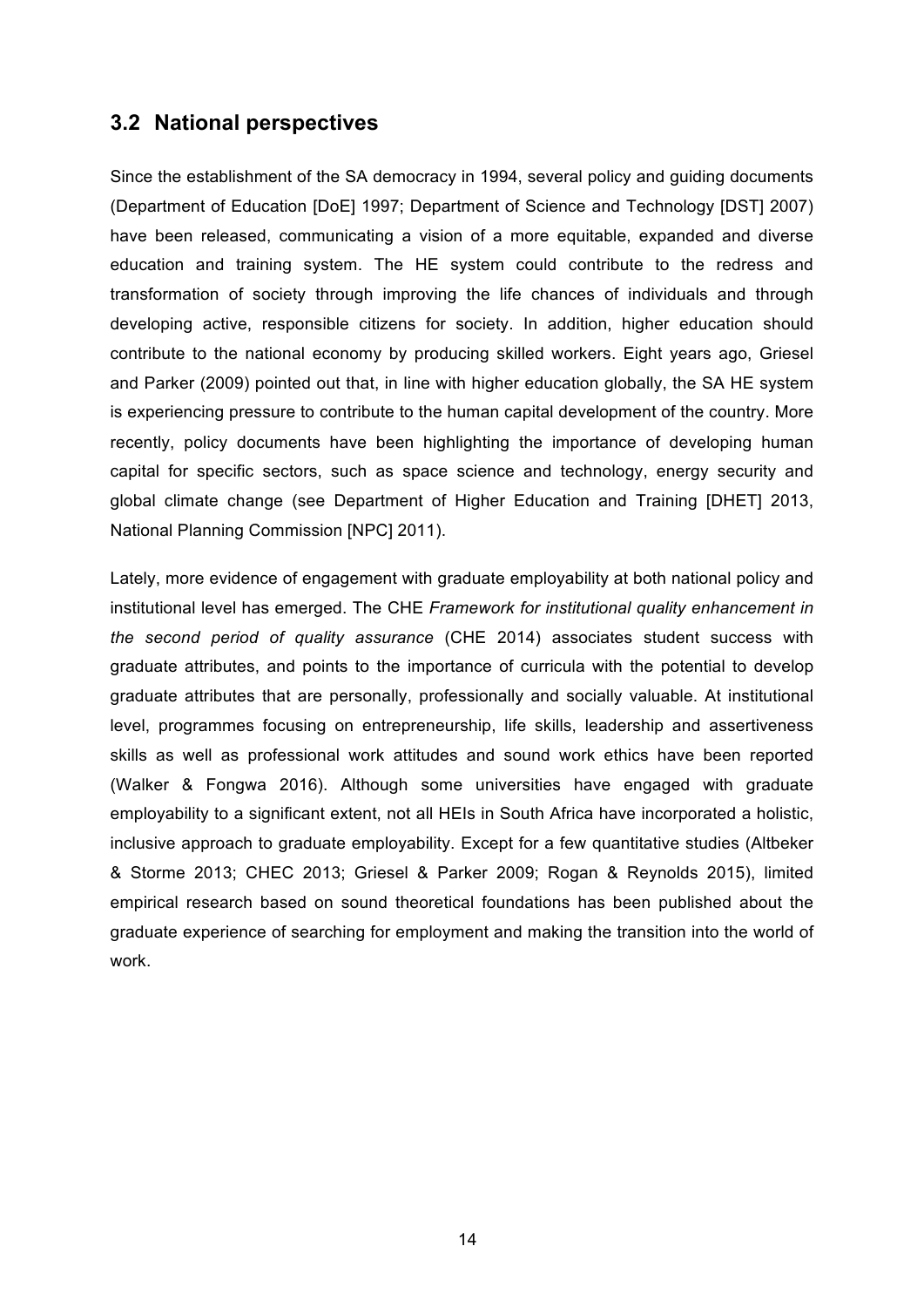

## **EMPLOYERS' EXPECTATIONS OF GRADUATES**

Employers have different perspectives on what they expect from graduates. Studies exploring the expectations of employers in South Africa point to these varying perspectives. According to Griesel and Parker (2009) employers in the SA context expect graduates to have four categories of skills, namely:

- 1) basic skills and understanding;
- 2) knowledge and intellectual ability;
- 3) workplace skills and applied knowledge; as well as
- 4) interactive and personal skills.

These authors found that the perceived gap between what employers expect and what universities offer is smaller than expected. However, in a study by the South African Qualifications Authority (SAQA) and Higher Education South Africa (HESA), a considerable gap between employer expectations and what graduates offered was exposed (*City Press* 2012, cited by Walker & Fongwa 2016: 19). This perceived gap was corroborated by a study of 2 841 NMMU (Nelson Mandela Metropolitan University) graduates between 2005 and 2008, which reflected a discrepancy between the theoretical knowledge of the graduates and their ability to apply theory in practice (Nel & Barnard n.d., cited by Walker & Fongwa 2016: 19). These varying perspectives emphasise the need for more research into what the reality in the labour market is as well as a need for improved collaboration between employers and higher education.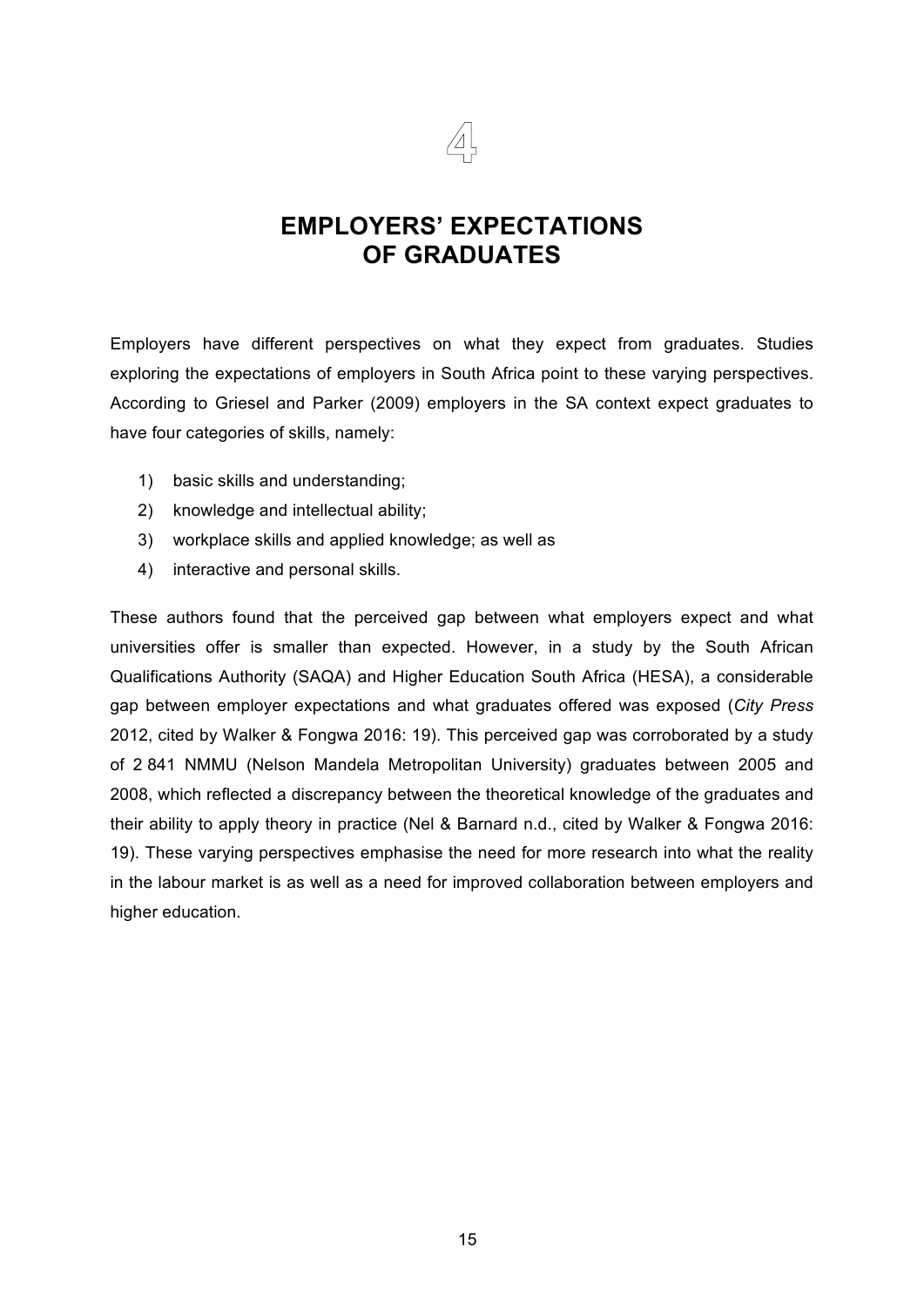

## **METHODOLOGY**

#### **5.1 Research design**

The researchers adopted an interpretivist paradigm, as the purpose of the research was to understand the experiences of the participants, and not to make broad generalisations or predictions. A qualitative methodology that incorporated conducting individual interviews was followed. This approach gave the participants the opportunity to describe their experiences during their graduate journey.

The aim of this study was to examine the factors that determine the professional success in first-time employment of graduates from disadvantaged backgrounds by considering:

- the strategies they employed at university to graduate successfully;
- the strategies they employed to secure employment;
- how they and their employers understood success in the workplace; and
- the relevance of their degree studies to their careers, according to them and their employers.

#### **5.2 Research participants**

#### **i Graduates as employees**

The sampling frame for the project was all the students who had graduated in 2010 from the four universities in the Western Cape and who had participated in the CHEC GDS survey. From this sampling frame, first-time employed graduates from disadvantaged backgrounds were identified. In this study, the term 'first-time employed graduates' referred to graduates who had entered the labour market for the first time and who had acquired full-time employment. The employment could be in the private or public sector, and contractual or permanent.

The GDS targeted 24 710 graduates from the four Western Cape universities, of whom a total of 5 560 participated in the survey. The sampling frame at our disposal thus comprised these 5 560 graduates. In order to identify a smaller group of participants in our research that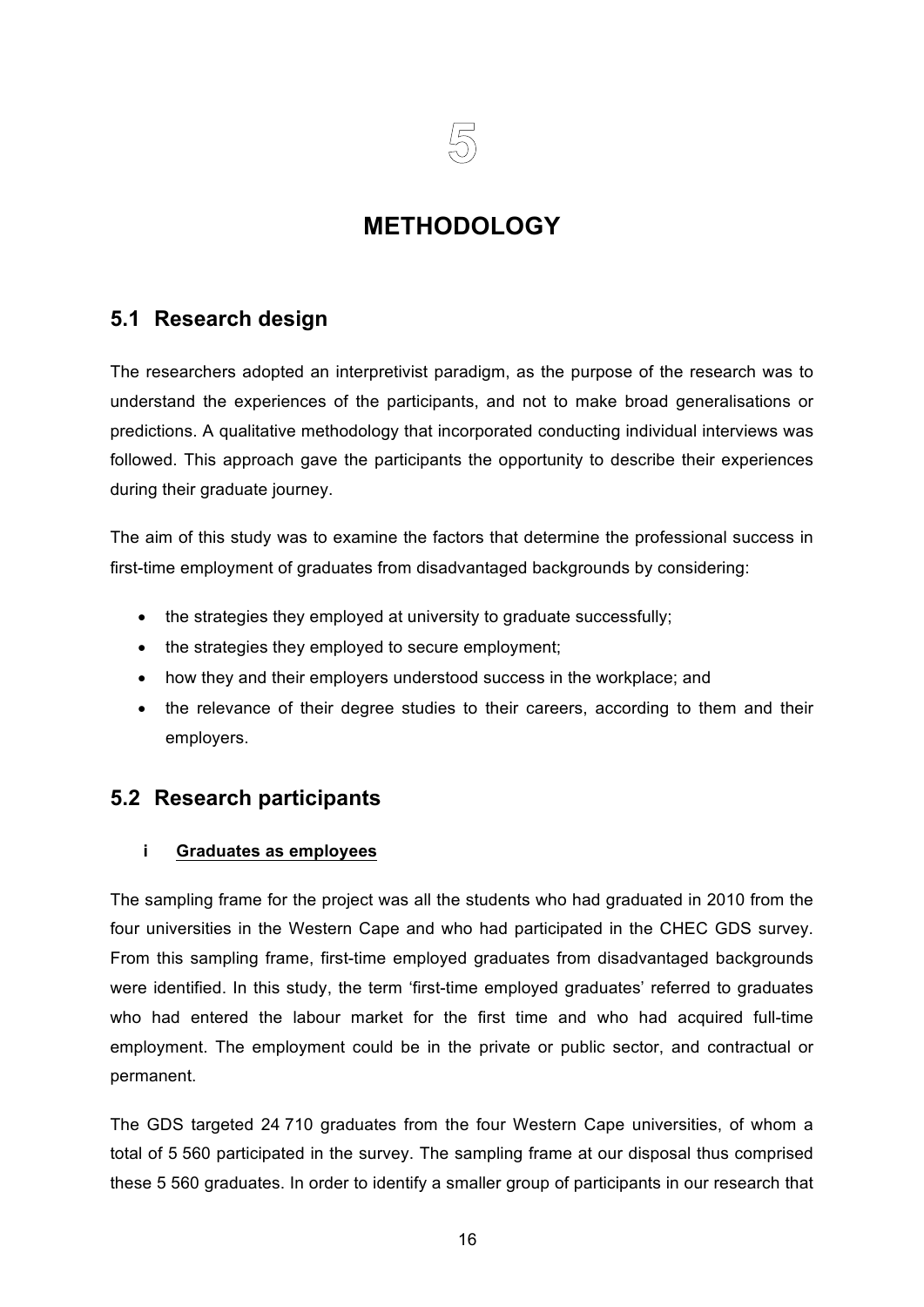would satisfy the criterion of coming from disadvantaged backgrounds, a systematic process of elimination was followed.

Firstly, specific questions in section 3 of the GDS survey were used to identify first-time entrants into the labour market namely:

Question 3.3 was used to establish the status of the student before graduating in 2010. Students choosing categories 1, 2, 7 and 8 were included in the sample.

- *3.3 What was your employment status just before you started studying towards the qualification you obtained in 2010?*
	- 1 N/A I was still in school
	- 2 N/A I was studying fulltime, not working and not looking for work at all
	- 7 Unemployed and looking for work
	- 8 Unemployed but not looking for work, e.g. 'gap-year', caregiver, homemaker, stay-at-home parent, etc.

The selection produced 3 549 potential participants.

To confirm whether these graduates had entered the labour market after graduating in 2010, question 3.4 was used as the next selection criterion, and students choosing categories 2, 4 and 6 were included. Category 7 (Unemployed and not looking for work) was not included since there was no further information to verify whether those graduates worked at all after graduating in 2010.

- *3.4 What was your employment status on the 1st of September 2012?*
	- 2 Employed in the private sector (part- or full-time)
	- 4 Employed in the public sector (part- or full-time)
	- 6 Unemployed and looking for work (these students could have worked after 2010 but stopped working for whatever reason)

The selection produced 2 644 potential participants.

Question 3.4.1 (*When did you start the job you had on the 1st of September 2012?)* was used to confirm that the selected graduates started working after graduation. Some values here are 'null' since the students in category 6 did not answer this question.

Question 3.4.12 (*Since when have you been looking for work given your current unemployment situation?)* was then used to confirm the status of students in category 6 in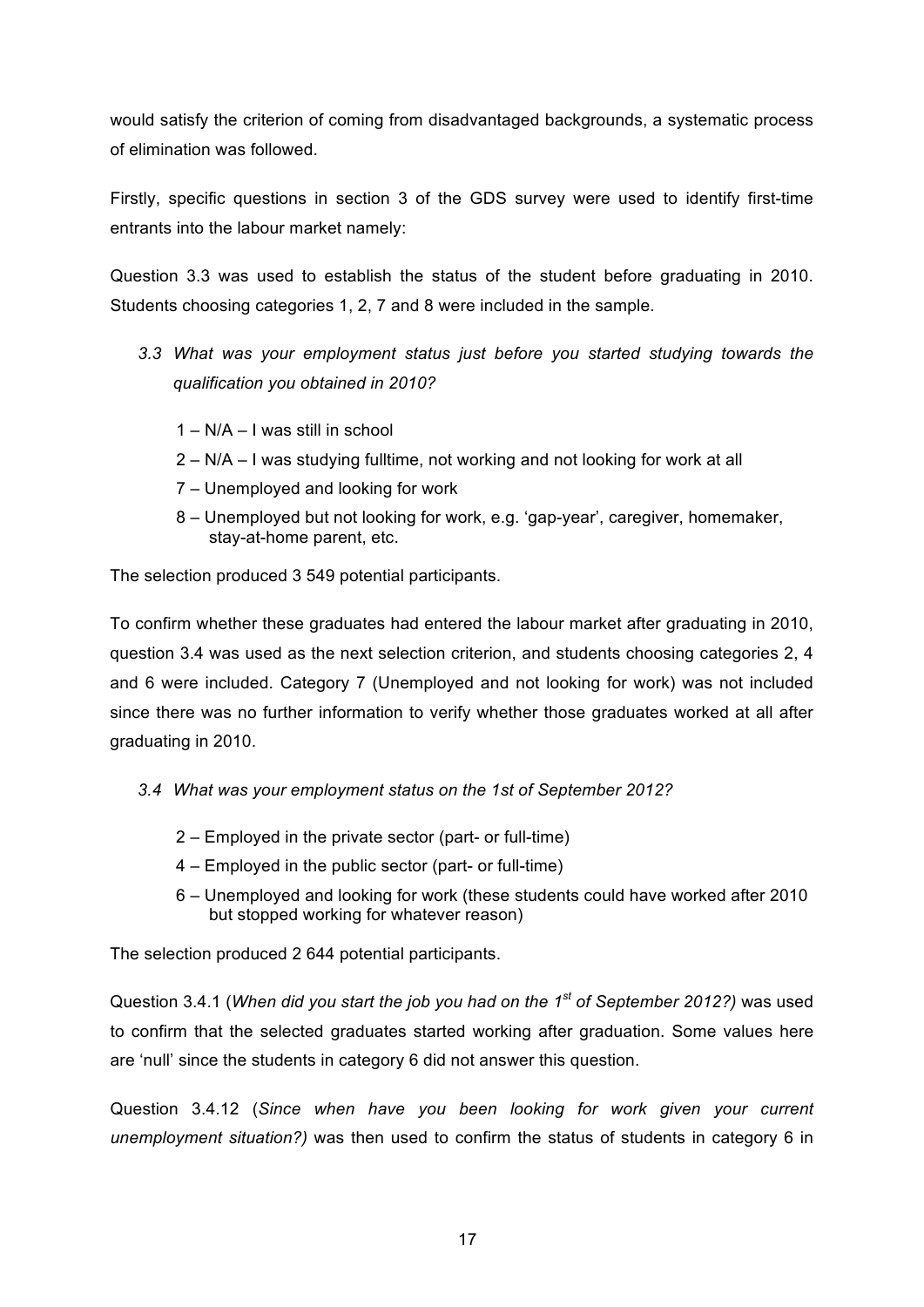question 3.4. These dates were used to select students who were employed after 2010 but who were no longer in employment on 1 September 2012.

The next question was used to refine the selected sample and to ensure that all the graduates in the sample did enter the labour market after graduating in 2010. Categories 2, 4 and 8 were included.

- *3.4.1.1 What was your employment status mostly between graduating and starting the job you had on the 1st of September 2012?* 
	- 2 Employed in the private sector
	- 4 Employed in the public sector
	- $8 N/A -$  The job I had on the 1<sup>st</sup> of September started soon after studying

The selection produced 1 270 potential participants.

Students from disadvantaged backgrounds were then selected from the sample of 1 270 first time-entrants into the labour market. 'Disadvantage' in this case was distinguished by using students' means of financial support during their HE studies and their parents' level of education as proxies. Due to the obligation of institutions to protect private information, school data could not be verified and thus could not be used as proxy for educational disadvantage.

The following questions were used to identify possible participants:

Question 2.2.1 was used as a proxy for economic status. Categories b, c, e, g, h and j were included.

- *2.2.1 What means did you use to pay for the registration, tuition and book fees for the qualification you obtained in 2010?*
	- b Funds or loans from my parents/guardians
	- c Funds or loans from other family members or acquaintances
	- e NSFAS (National Student Financial Aid Scheme) bursary/loan
	- g A bursary or scholarship from my university
	- h A private bursary or scholarship
	- j Other

The selection produced 1 270 potential participants.

Noticeably, the filter of economic status used above, produced exactly the same number of potential participants. This implies that none of the 1 270 potential participants identified up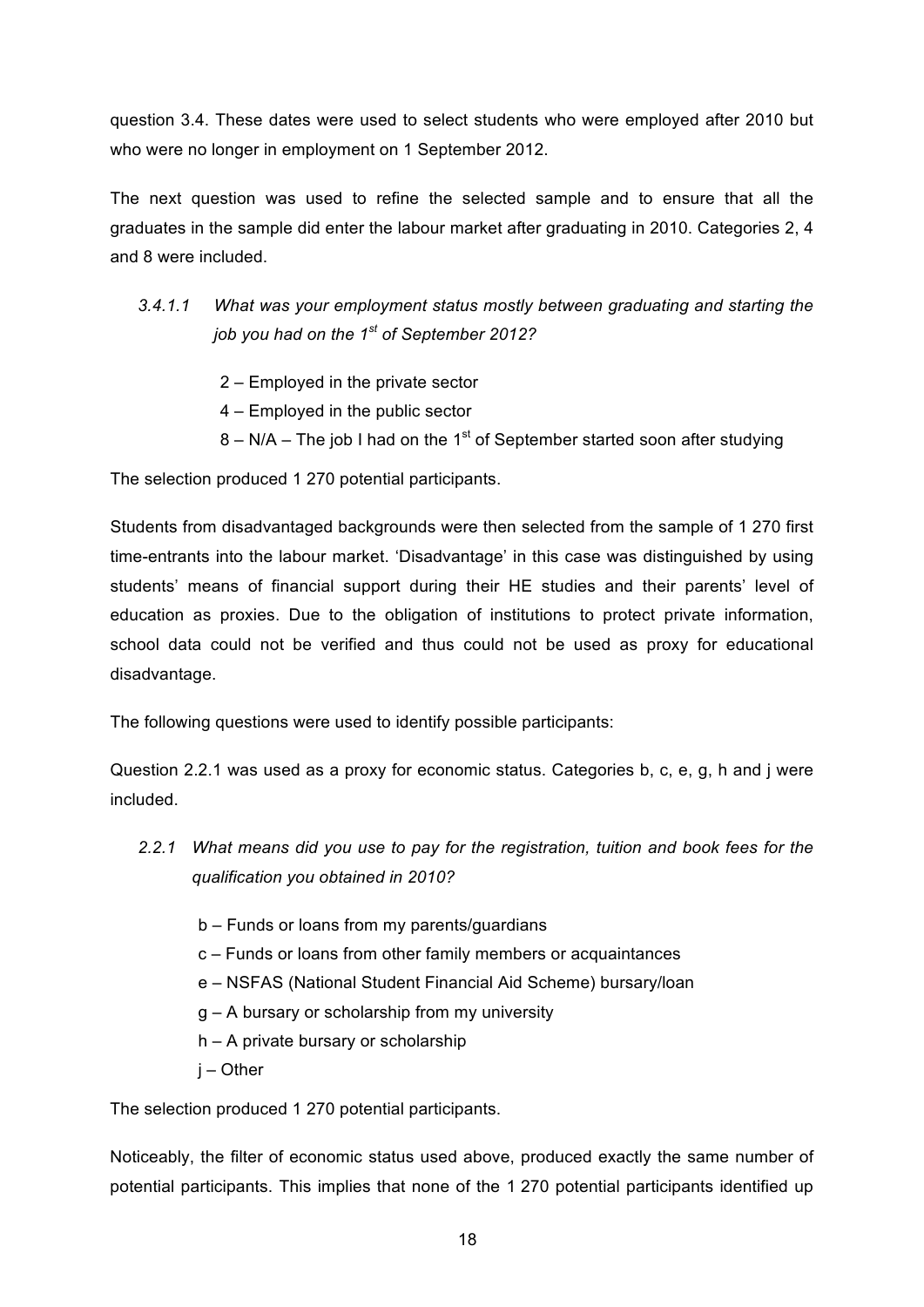to this stage, paid for their studies from own funds, funds of loans from their employer, an NRF (National Research Foundation) bursary, or a bank loan (categories a, d, f and i), and points to the extent of reliance on bursaries and loans for the majority of students.

Question 3.1 was used as proxy for the parents' level of education, and categories 8, 9, 10 and 11 were selected. This selection criteria also implied that all the students in this sample were first-generation students (FGSs) as none of the parents completed any form of tertiary education.

- *3.1 What was the highest level of education that each of your parents/guardians had completed as on the 1st September 2012?*
	- 8 Some formal schooling
	- 9 No formal schooling
	- 10 I am not sure
	- 11 N/A This parent/guardian was deceased at the time

The selection produced 209 potential participants.

Since 81.34% of the 209 potential participants resided in the Western Cape and Gauteng on 1 September 2012, it was decided that, for practical purposes, participants from these two provinces only would be selected. Due to privacy considerations (cf. 5.3 Ethical considerations), only alumni whose emails were still active and who could be informed by CHEC that follow-up research would be done, were contacted by us.

The final sample therefore included 170 potential participants.

All the potential participants were black, coloured or Indian, demonstrating the lingering legacy of apartheid (cf. 2 Background to the study). Thirty participants from the group of 170 potential participants were then selected purposively to be representative of gender, race, home province, level of qualification, field of study, occupation during September 2012, and the four institutions involved (see Table 1). As school data could not be verified beforehand, the final sample included four participants who had attended former 'Model C' schools. They did, however, still meet all the other criteria used as proxies for being from a disadvantaged background.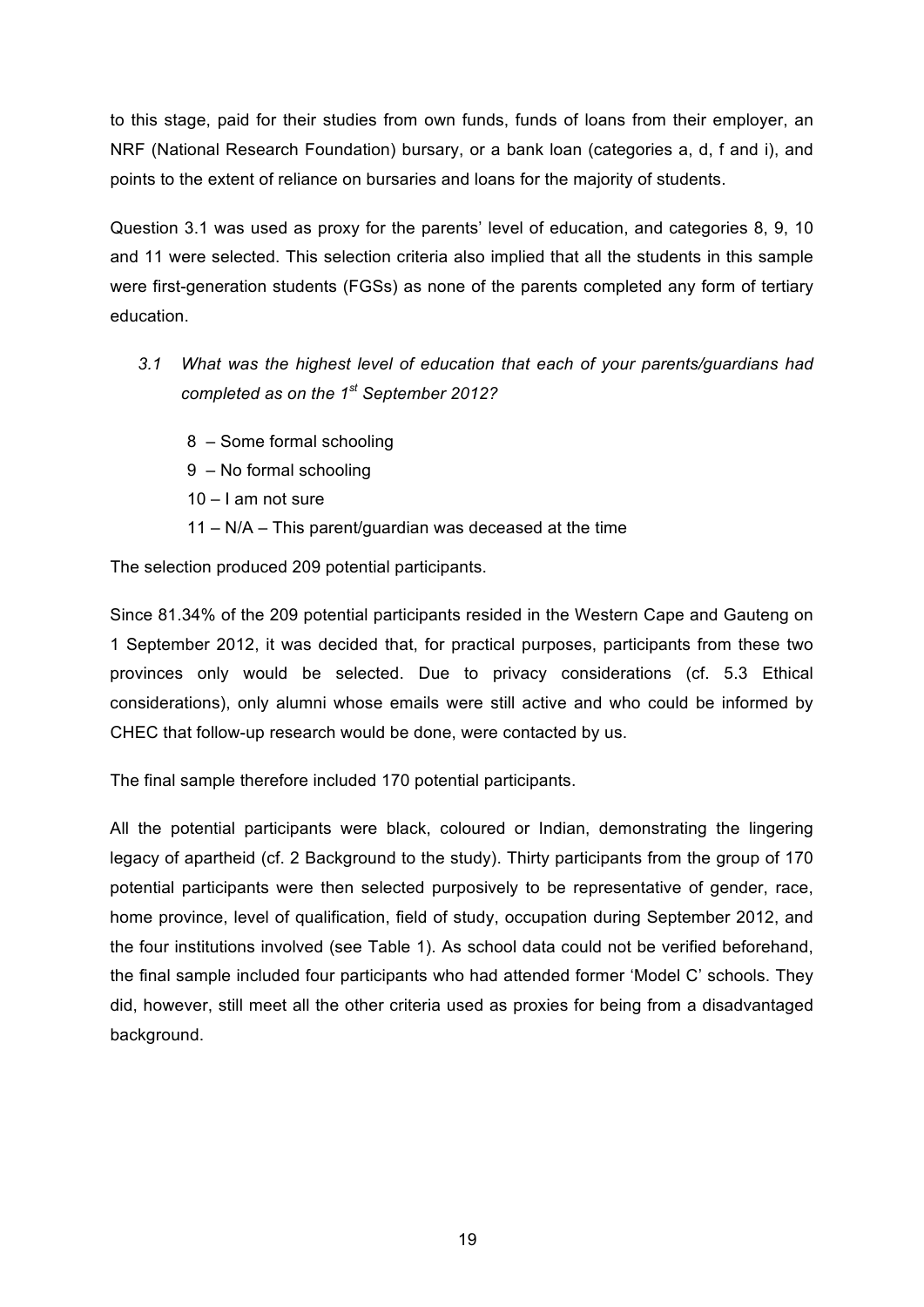| <b>Institution</b> |   | Field of study                                |              | Level of<br>qualification |                | Gender                 |    | Race             |             | Sector<br>employed |    | Home province |    |
|--------------------|---|-----------------------------------------------|--------------|---------------------------|----------------|------------------------|----|------------------|-------------|--------------------|----|---------------|----|
| <b>CPUT</b>        | 9 | AgriSciences                                  | 0            | PhD                       | $\mathbf{1}$   |                        |    | African          | 12          | <b>HE</b>          | 3  |               |    |
|                    |   | Arts and Social<br><b>Sciences</b>            | 8            | Master's                  | $\overline{2}$ |                        |    |                  |             |                    |    | Western       |    |
| <b>SU</b>          | 6 | Economic and<br>Management<br><b>Sciences</b> | 6            | <b>Honours</b>            | 4              | Male                   | 14 | Coloured         | 17          | Private            | 12 | Cape          | 26 |
|                    |   | Education                                     | $\mathbf{1}$ | Postgraduate<br>diploma   | $\overline{2}$ |                        |    |                  |             |                    |    |               |    |
| <b>UCT</b>         | 9 | Engineering                                   | 3            | Bachelor's                | 19             |                        | 16 | Indian/<br>Asian | 1           | Public             | 14 |               | 4  |
|                    |   | Law                                           | 0            | Diploma                   | $\mathbf{1}$   |                        |    |                  |             |                    |    |               |    |
| <b>UWC</b>         | р | Medicine and<br>Health                        | 3            | Certificate               |                | Female<br>$\mathbf{1}$ |    | White            | $\mathbf 0$ | $Un-$<br>employed  | 1  | Gauteng       |    |
|                    |   | Science                                       | 9            |                           |                |                        |    |                  |             |                    |    |               |    |

#### **Table 1: Summary of selected participants**

#### **ii Employers**

Thirteen employers were selected to participate in the study on the basis of being involved in an industry in which one or more of the participants were employed or on the basis of being directly referred to by a graduate participant. Six employers were from the public sector, five from the private sector and two from the HE sector.

#### **5.3 Ethical considerations**

Ethical clearance was obtained from all four institutions involved in the research. The process (see Appendix A) to obtain ethics clearance for the project, and to gain access to student data was drawn out, confusing and often frustrating. The types of forms, number of forms, terminology, processes and offices/officials involved differed from institution to institution. It further seemed as if there was little consistency in the implementation of regulations relevant to ethics clearance in the various institutions. The alignment and streamlining of these requirements and procedures would go a long way to facilitate interinstitutional research at regional and national level.

#### **5.4 Data collection**

The contact details of the participants were obtained from the GDS data base. Participants were first contacted telephonically. The researcher introduced herself and explained the purpose of the study, after which the participant had the opportunity to ask questions and indicate whether he/she would be willing to participate in the research. If the participant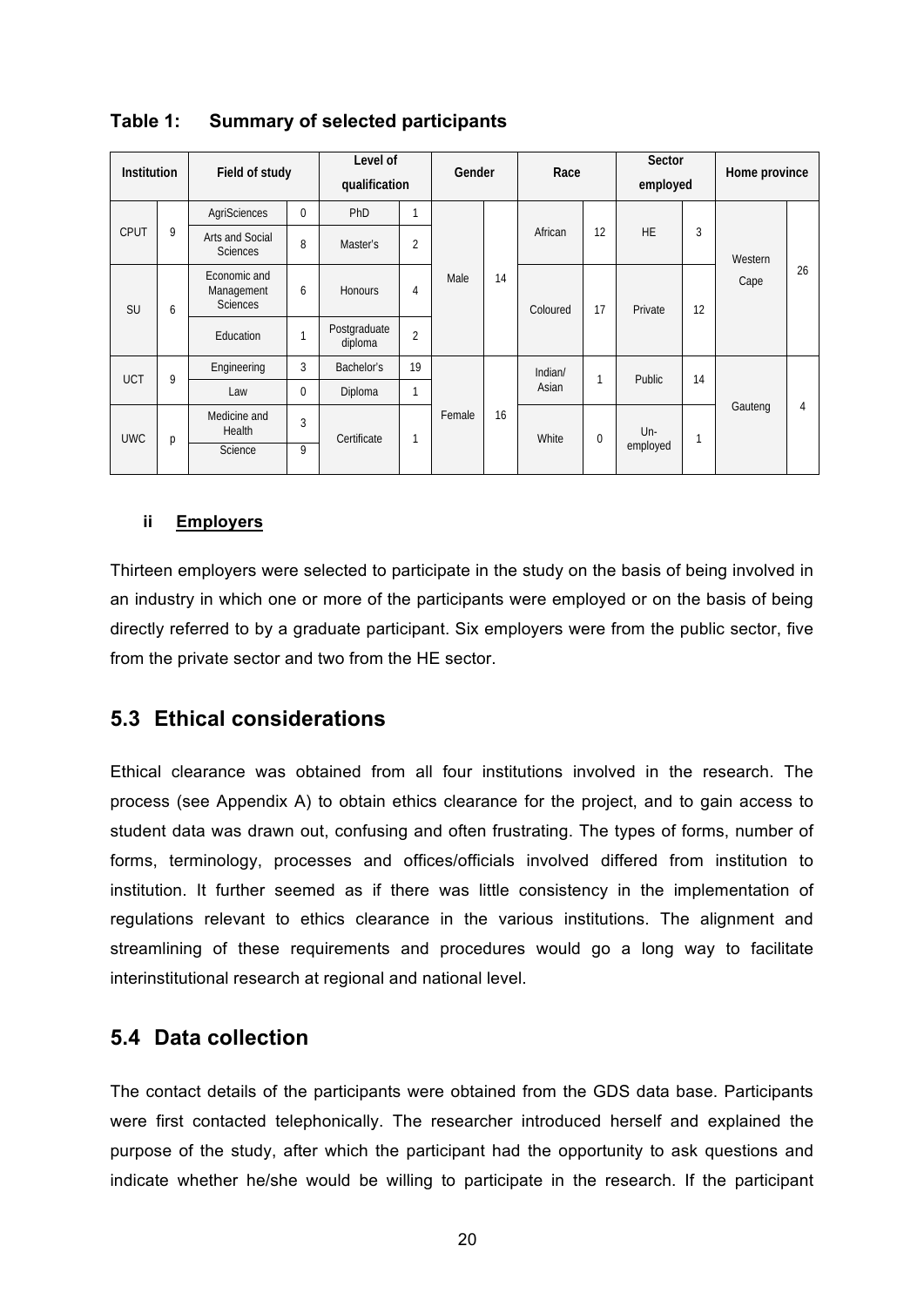indicated that he/she was willing to participate in the research, an appointment was scheduled. The telephone call was followed by an email confirming the appointment. A consent letter was attached to the email for the participant's information. At the beginning of the interview, the participant signed a hard copy of the consent letter and also received a hard copy to keep as reference.

Semi-structured interviews of approximately forty minutes each were conducted with each participant. Interviews were conducted in and around Cape Town and Johannesburg from March to November 2015. Most of the interviews were conducted during office hours at the participants' workplaces, whereas a few were conducted in public places like coffee shops. An interview schedule (Appendix B) was developed in order to elicit answers to the research questions. Although interview questions provided structure to the interview, the interviewer adopted a flexible approach and followed some of the participants' responses up with further questions or prompts (Leech 2002). The interviews were recorded and transcribed after which they were checked for accuracy.

The selected employer participants were also invited telephonically to participate in the study. They were requested to complete an email interview consisting of five questions. The telephonic invitation was followed by the email as well as a consent letter.

#### **5.5 Data analysis**

The transcriptions were coded in ATLAS.ti (Rambaree 2007). During the coding process, 150 codes emerged (Level 1 coding). These were organised into five categories, namely 1) entry into higher education, 2) experiences in higher education, 3) transition into employment, 4) negotiating employment, and 5) value of higher education. These categories were determined in consideration of the main research question and the sub-questions, as well as the literature review. The first four categories represented the four phases in the graduate journey and precipitated a chronological approach to the data analysis. The level 1 codes were then categorised into 23 themes (Level 2 coding) in the five categories. The interview data of the employers were analysed in a similar fashion to identify five emerging themes. The themes in both the employees' and employers' data form the subheadings according to which the data will be presented.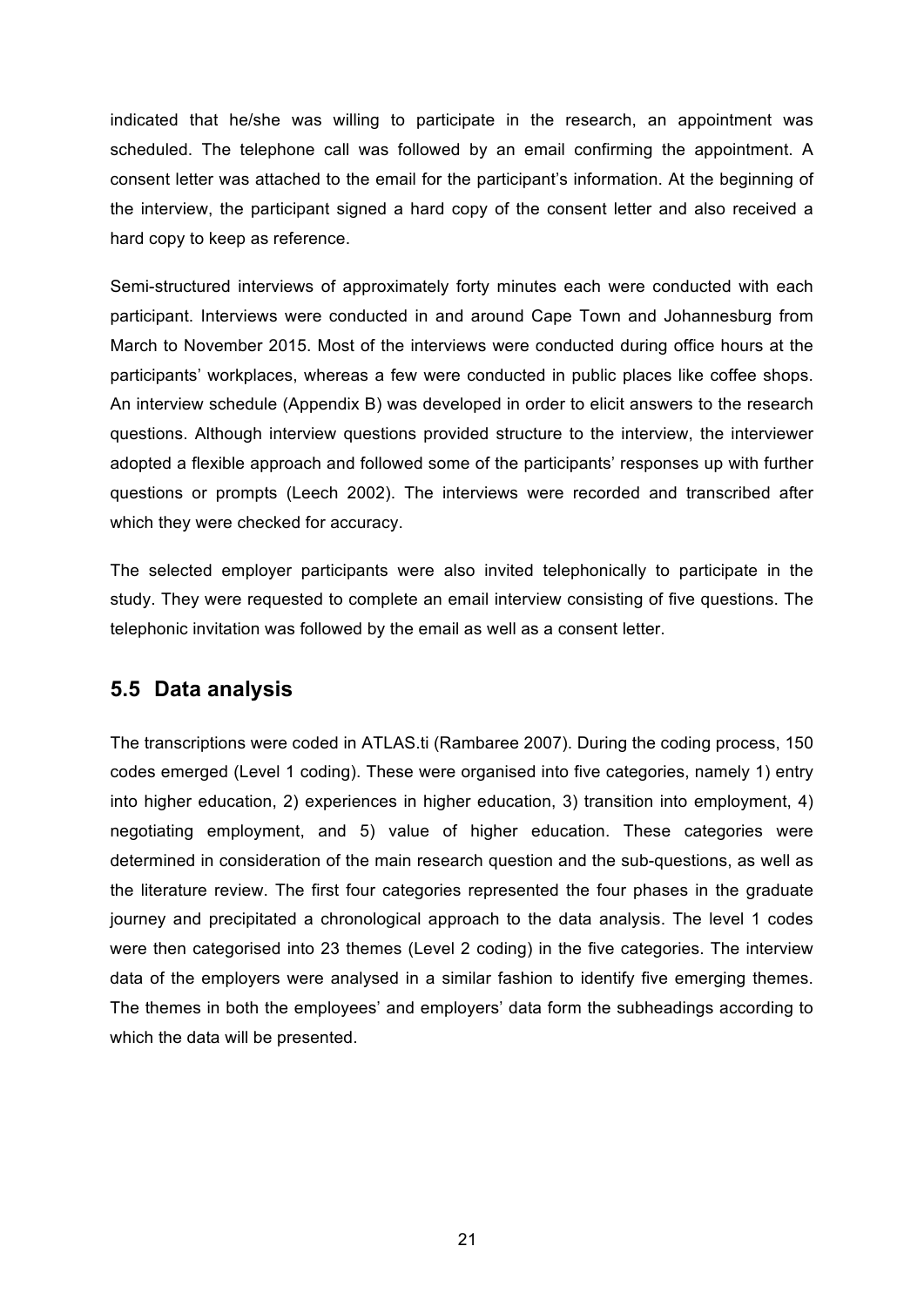### **5.6 Limitations of the study**

The study provided a broad overview of the journeys of thirty graduates from disadvantaged backgrounds into first-time employment. Rich thematic descriptions of the entire data set are provided in order to highlight the predominant themes in the journeys of the graduates.

The one-interview-per-participant approach, however, did not allow for an in-depth exploration of specifics of participants' experiences during their individual journeys (Braun & Clarke 2006).

The relatively small number of employers interviewed could also have affected the extent to which their responses could be seen to be representative of employers of graduates generally.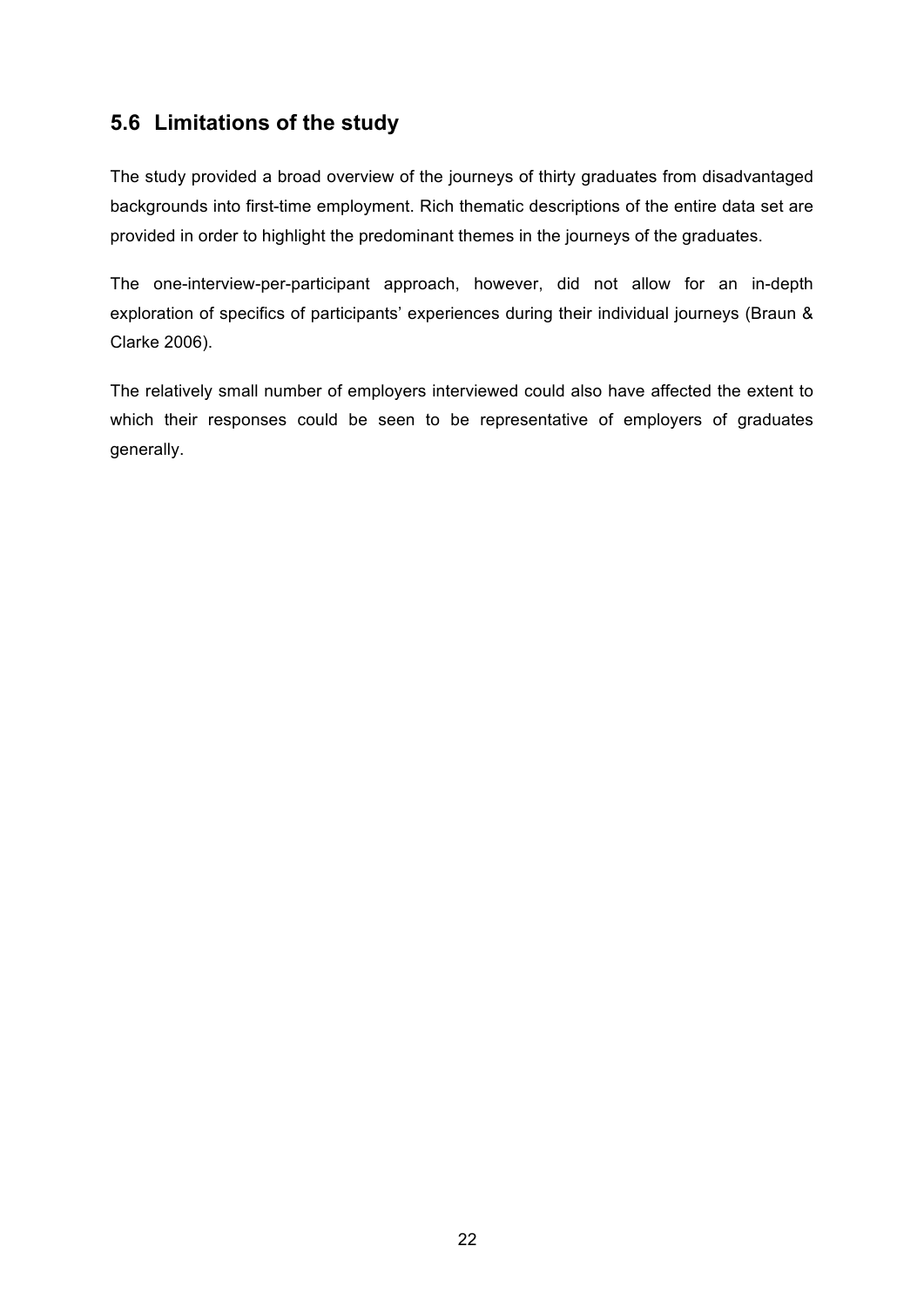

#### **FINDINGS**

The pathway of first-time entrance into the labour market is one of seven possible pathways, identified in the CHEC GDS, to describe the transition of the 2010 Western Cape graduate cohort from higher education into work. We consider this transition from higher education into first-time employment as a journey (Dwyer, Smith, Tyler & Wyn 2005) that begins when the student starts considering post-school education and makes a decision about what to study. The findings are presented in the four phases within the graduate journey, namely 1) entry into higher education, 2) experiences in higher education, 3) transition into employment, and 4) negotiating employment. We also report on the participants' perspectives on the value of higher education in their career journeys. Lastly, the themes emerging from the employers' interviews are discussed.

In reporting the data, participants are anonymised by using pseudonyms for all first names. Verbatim quotations were translated from Afrikaans, where applicable, and filler sounds were deleted to enhance readability without changing the meaning. Quotes used in the text are italicised in order to enhance readability, and all quotes are reflected verbatim and unedited. Participant quotations are identified by means of identifiers in brackets after the pseudonym of the participant. Each identifier includes race, gender, degree and institution. An example of such an identifier would be: (black, female, BCom, UWC). Abbreviations used for qualifications are listed in Appendix F.

#### **6.1 Entry into higher education**

#### *Constraints in choices of programmes and institutions*

Graduate employability can be linked to considerations of future careers (O'Regan 2010). In this respect, entry into higher education is a critical point of transition, which should at least partly be influenced by career decisions. However, from the interviews, it transpired that when the participants entered higher education, they were unclear about what they would do after their studies or what their future work would entail. Programme choices were made on account of preference (what they liked or thought they liked), what they considered their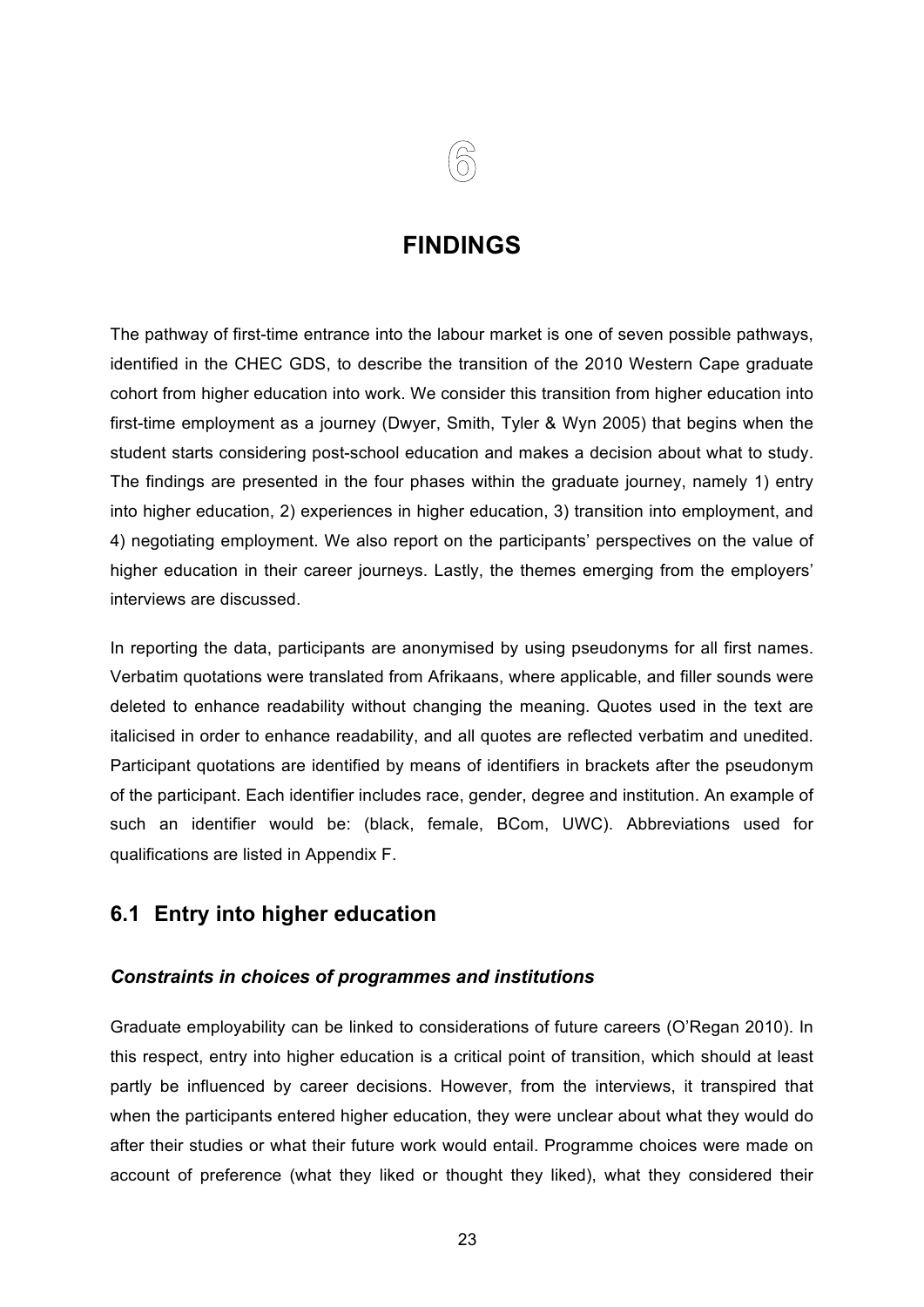personalities to be or by personal experiences. In some cases, the choices were constrained by their choice and/or availability of school subjects, and their achievement in those subjects. For example, Vuyiseka's (black, female, MSc, SU) achievement in science subjects at school determined her programme choice, "*I just loved … I did well in sciency stuff and I just loved science,*" while Sibahle (black, female, BCurr, UWC) explicated how experiences earlier in her life informed her programme choice:

Since I was very young … I had that … that passion of taking care of people … And I also had an aunt who was very sick. My mom was looking after her at home ... And I used to help my mom. So, I think I developed that passion. When I was looking after my aunt … But unfortunately she died in our hands … But I told myself, no, like I really want to be a nurse, and I must be a nurse.

A striking feature of the participants' responses was the high aspirations students had had about the type of careers they wanted to pursue. Often these aspirations had to be amended due to prior school performance or programme availability. They then accepted second and third choices of study programmes merely to gain access to higher education. An example is the case of Faith (black, female, BCurr, UWC), "*Actually I wanted to do medicine … that's all that … like … I grew up wanting to be a medical officer, but then I saw how I was performing. So, I told myself, let me do nursing*."

This determination to enter higher education, pointing to their conviction that higher education would guarantee them employment, was also reflected in their choice of institution. Some participants accepted the first place offered to them, even though it was not their first choice, merely to gain access to higher education. This was revealed in Abongile's (black, female, BA, UWC) narrative:

Actually, I wanted to study at Fort Hare, which is like, I think, forty minutes away from where I stay. But they took quite longer than UWC to answer me back … in terms of admission and all of that. So, UWC was much more quicker in answering that I have been accepted … So, I thought, let me just choose that one.

For other participants too, the institution where they studied was a matter of chance more than of intent. They indicated that they did not know much about the institutions where they applied, and the decision to attend a specific institution was made on account of them receiving funding, it being the cheapest or the closest. Due to a lack of confidence or being uninformed, they limited their institutional and programme choices to those where they believed they had a chance of getting accepted.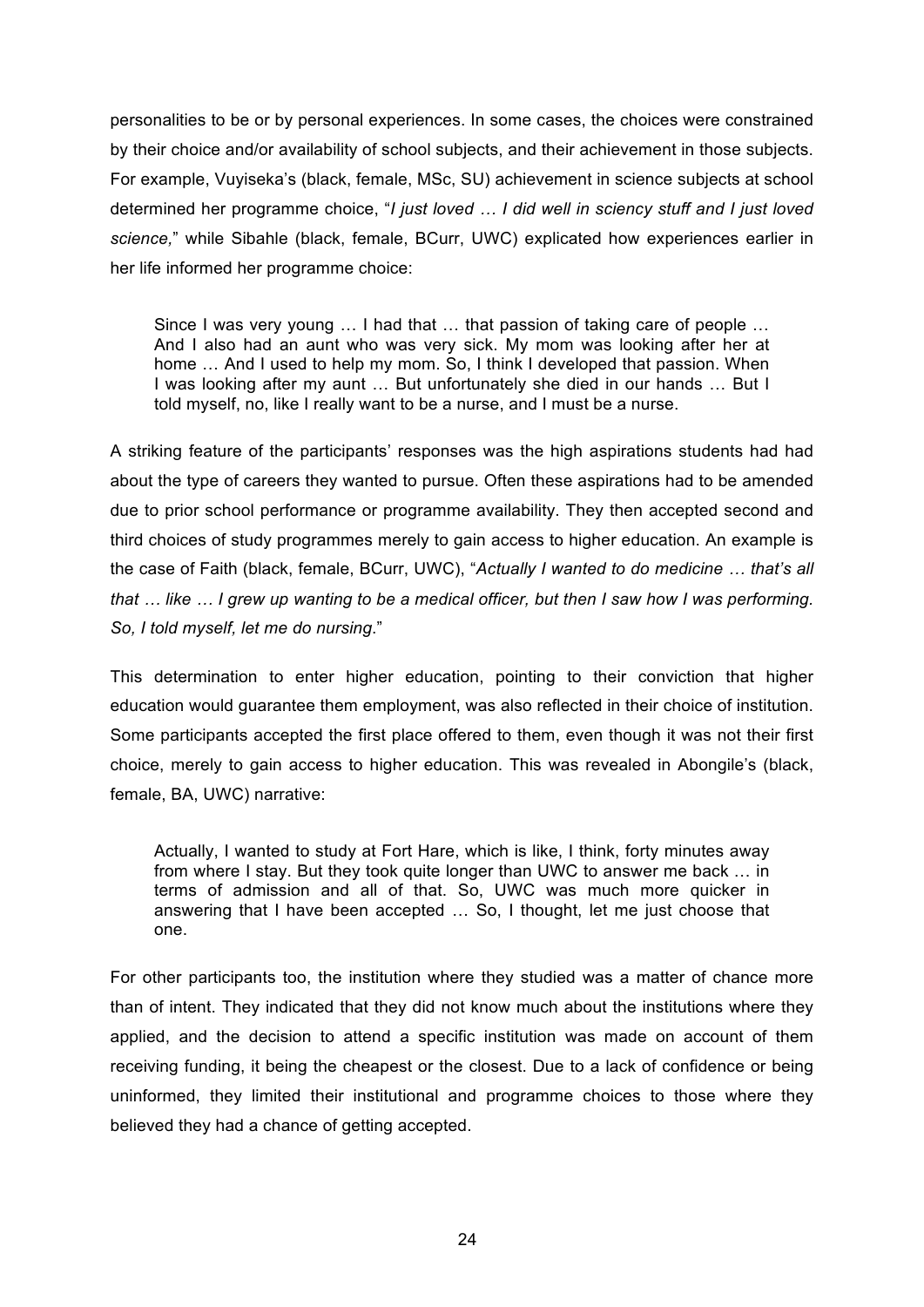You'll laugh at me. Before I came to Cape Town, I ... in my mind I had that I'm gonna study at Pentec. I never heard of UWC in my life … yes. But then … because I didn't get the course I asked … they said they don't have a space for me at Pentec. They don't have a space in nursing. So, then I met someone who was also at XXX High School. Then she referred me to UWC. She said, no, you can go there. Perhaps they have a, they still have a space (Sibahle – black, female, BCurr, UWC).

Although most participants had some idea of which programmes they wanted to enrol for at which institution, their choices were in many cases constrained by their school background and a lack of information.

#### *Lack of information on programmes and institutions*

For many participants, the choice of programmes and institution was limited due to a lack of information. This was particularly prevalent among participants from rural areas. Phumza (black, female, BTech Surveying) recalled how limited her information on possible programmes was, "*Okay, there's teacher, police, nurse*." Most students received little or no career guidance and were largely uninformed about available programme options.

From the interviews with the four participants who had attended former 'Model C' schools it transpired that they had a different experience in choosing programmes to follow in higher education. In their schools, entering higher education after secondary school was a normal life course transition, and better career guidance was provided.

I think also the school that I went to, made that also more possible for me, because of my train of thought. The sort of thinking that most people are going to go and study after school. So, most of your friends are speaking about going to study next year … it's not the sort of thought that, you know, people think, I'm going to go and work (Chantelle – coloured, female, BSocSc, UCT).

The differences in the school experiences of participants highlight the prevailing inequalities in basic education and how these inequalities carry over into higher education and graduate employability. As mentioned above, graduate employability starts with decisions about programmes and HEIs, and basic education plays a critical role in supporting students in making these choices.

#### *Ignorance about employment opportunities and the nature of work*

Another theme that emerged from the participants' narratives was that most of them entered higher education without explicitly considering employment opportunities related to their programme choices or what such employment would entail. Job prospects did not play a role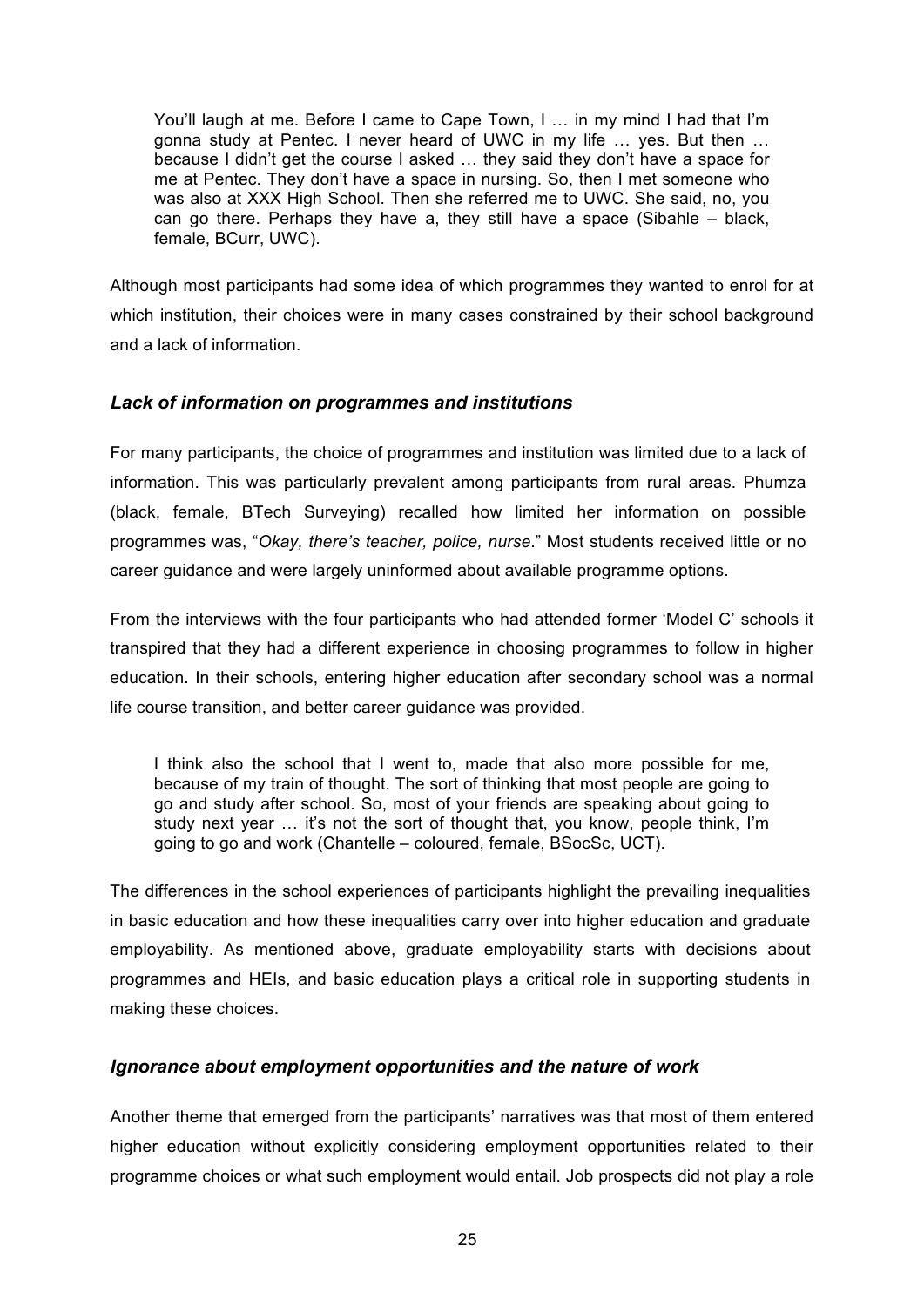in their programme choices. The 'no problem' discourse was evident in many of the participants' reflections. It seemed as if they believed that with any HE qualification, everything would fall into place. Chantelle (coloured, female, BSocSc, UCT) explained as follows, "*I didn't know much about the field … I just felt that I'm gonna take the chance, apply and see where it takes me,*" while Sibahle (black, female, BCurr, UWC) maintained, *"I didn't have any information. I just wanted to be a nurse and I didn't care if I'm not gonna get a job in time."*

There were a few exceptions. Some participants did investigate employment options and were convinced that they would find employment in the career path they chose. However, the information they relied on appeared to be mostly hearsay or advice from friends or family, as indicated by Anele (black, male, BTech Eng, CPUT), "*I had my cousin's sister … she suggested that I should do chemical engineering*".

The participants admitted that they had no idea what their jobs would entail. Even in the case of better-known careers, such as medicine, reality turned out to be very different to what they thought it would be.

I mean you hear stories about how bad internship is and working state and how demanding it is and stuff, but I don't think you ever appreciate it up until it's time for you to do it. So, even while you are in medical school, I don't think you can really appreciate what the work would entail until you're actually doing it (Leighton – Indian, male, MBChB, UCT).

At the point of entering higher education, most participants had not committed themselves to a specific career path. It seems as if they were overwhelmed by the choices they had to make with little or no support. It is possible that, at that stage, the participants did not realise how crucial career decisions were. They entered higher education without thinking about their graduate journeys or the relation thereof to future careers.

#### **6.2 Experiences in higher education**

#### *Higher education as a 'foreign' environment*

For most students, entering higher education is an overwhelming experience (Leuze 2010). The interviews revealed that the participants experienced the HE environment as a foreign environment with which they were unfamiliar and that was totally different from anything with which they had come into contact before. The participants experienced a considerable gap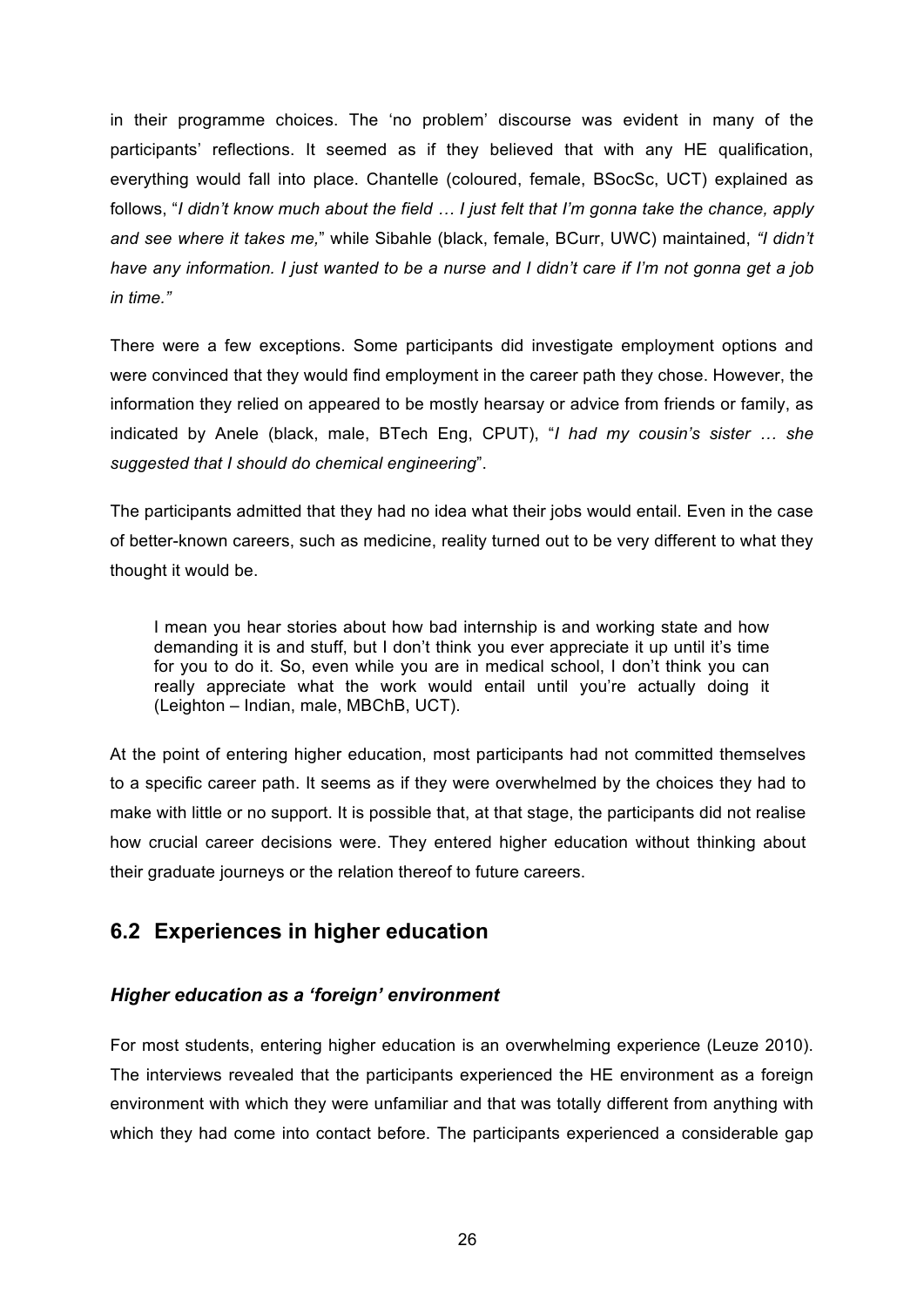between school and university. As very few of them had any contact with people who had been to university, they had to adapt to an environment about which they knew very little.

For some, the interaction with people from different cultures, races and languages contributed to the stress of dealing with this new environment. It was noticeable that the adjustment for participants from former 'Model C' schools was less difficult, once again highlighting the importance of the school environment as preparation for higher education. Rebecca (coloured, female, BSocSc Hons, UCT), who had attended a former 'Model C' school remarked, *"I think I adapted well. I thoroughly enjoyed studying, yeah so …"*

As students, the participants had to negotiate a range of challenges for which they were not well prepared. This was reflected in Ashlin's (coloured, female, BCom, UCT) narrative, "*It was a lot harder than I had thought … and I wasn't prepared in that sense".* This experience of being overwhelmed by many challenges in higher education is confirmed by previous research on first-generation students (cf. Badenhorst & Kapp 2013). The participants struggled with academic pressures and had to deal with the disappointment of failing modules and the related strain this caused.

Another significant challenge was finances, as reported in several studies about the experiences of first-generation students (cf. Steyn 2009). The main financial sources mentioned were NSFAS and parents. Some of them did part-time work to support themselves or had to work in order to save money before they could start studying.

So, every day after my lectures were done, then I will go and I'll, you know … I used to 'temp' at the Waterfront. So, I'll go and work from four o'clock until nine o'clock in the evening. So, it was challenging, but I knew there was an end goal and I just kept going (Hope – coloured, female, BSocSc, UCT).

Personal circumstances further contributed to their challenges. Mention was made of the divorce or death of parents, and of falling pregnant. For others travelling to and from campus and not having access to the necessary resources such as computer facilities or Internet availability proved to be very taxing. Anele (black, male, BTech Eng, CPUT) reflected on this:

I didn't have a computer to do my assignments. So, I would come back [home] late with the last train from, from varsity, so. It was a bit challenging … But then unfortunately again, because of the story of the computer and everything … there was one subject I failed, because I remember, because of my practical that I couldn't submit on time.

John (coloured, male, BCom, UWC) shared similar experiences, "*I did not have transport … I couldn't afford certain books … I wanted to give up … [but] I just had to push through*".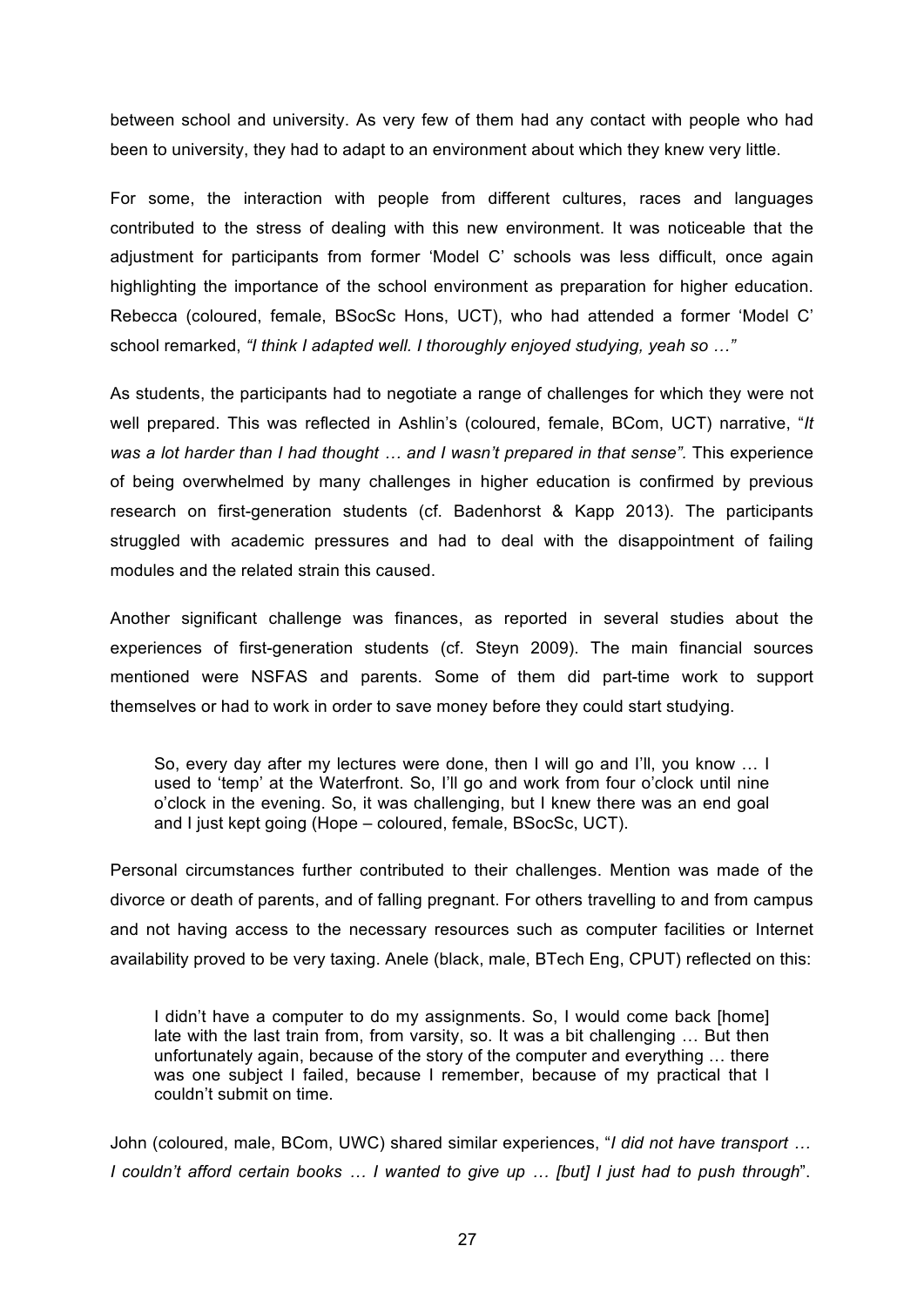Despite the challenges the students experienced, they considered the opportunity to obtain a qualification as a chance to escape from the difficulties their families experienced. Higher education provided the possibility of employment and the potential of a better life, as Ntsu (black, male, BTech IT, CPUT) claimed, "*You must go to study … otherwise you won't get anything [employment]*". Yet, the journey to obtain the degree was difficult and for many a struggle for survival.

#### *Surviving the 'foreign' HE environment*

Regardless of the fact that most of the participants' family members had no HE qualifications, family and friends were singled out as the most important sources of support during the challenging years in higher education. The families provided emotional and instrumental support and helped the students to 'get by'. Instead of blaming their disadvantaged backgrounds as a stumbling block, some participants regarded this as a motivator to persevere and continue with their studies (cf. Norodien-Fataar 2016). This was revealed, for example, in Sibahle's (black, female, BCurr, UWC) narrative:

My background … I was raised by a single parent and I could see that she was, she was struggling. She was doing everything in her power for me to go to school, for me to be a better person, to become a better person. So, I told myself I cannot let her down and I also want to be somebody in my life. And I told myself, you know what, whatever is happening now, whatever is gonna happen in future, but I am going to be a graduate and I am going to be a nurse. So, my background, my background.

They believed that by working hard and not giving up, they would reach their goals and overcome the disadvantages with which they entered higher education. An extract from Vuyiseka's (black, female, MSc, SU) narrative points to a sense of self-belief and being an agent of one's own success:

I am a person who has a lot of initiative. Like I said, even in the ninth grade, I didn't have a math's teacher but I didn't fail. I'm that type of person … if there is no help, I create the help around me.

This was evident in most of the narratives. Although this self-belief helped the participants to survive the HE environment, in some instances it contributed to a false sense of confidence that 'everything will be fine'. This resulted in participants not seeking institutional support or making sufficient use of such support. This is discussed in more detail below.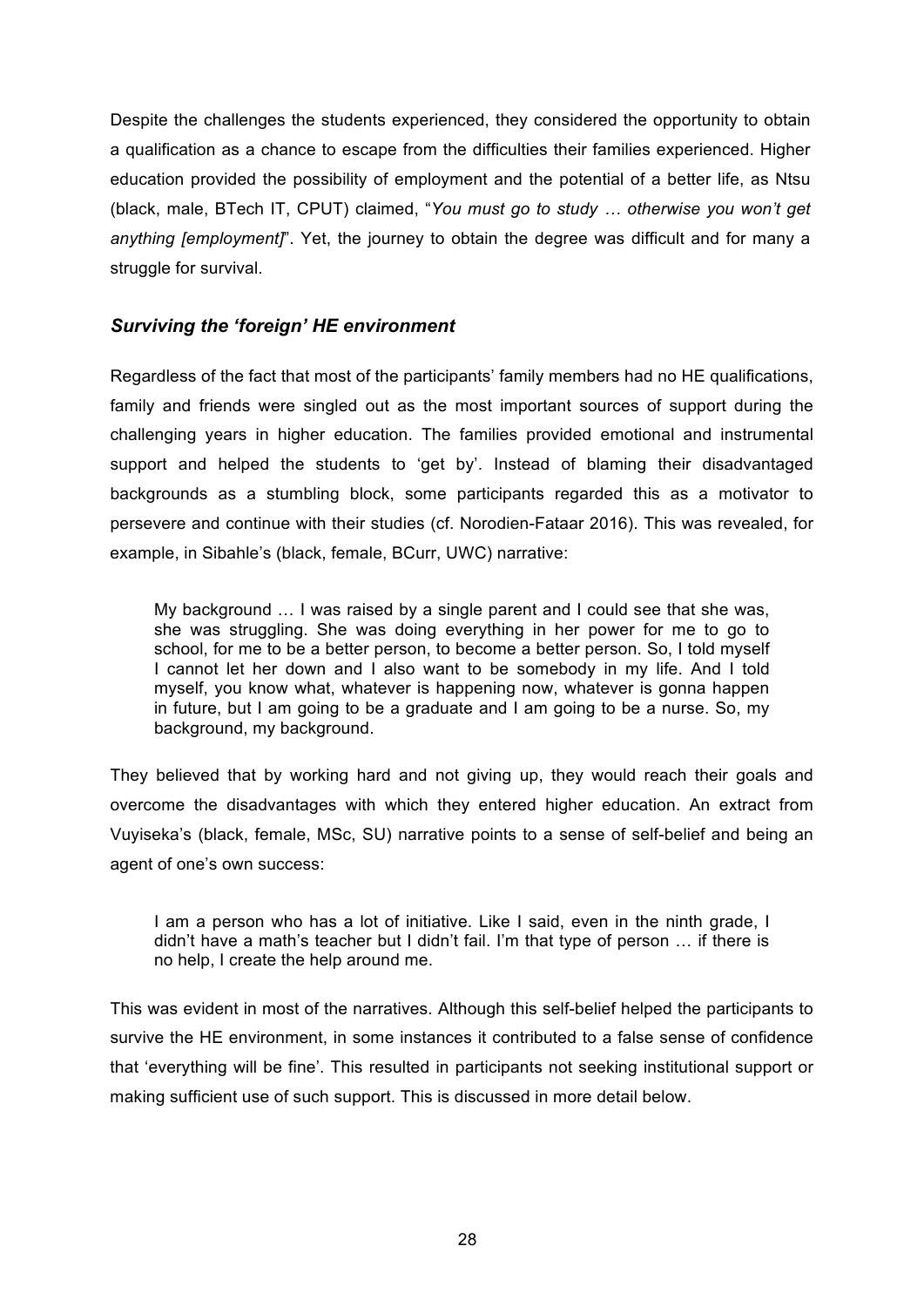#### *Failings in institutional support*

The participants' perspectives on the availability of institutional support and their use of such support varied. Even though some participants indicated that they were aware that support was available, they never used it. This confirms the findings of other studies that firstgeneration students often do not ask for help and maintain that everything will be fine in the end (cf. Badenhorst & Kapp 2013). Some participants felt adequately supported, while other participants felt that they were not adequately supported and that they were mainly left to fend for themselves. Chantelle (coloured, female, BSocSc, UCT) reflected on her disappointment:

I felt a bit disappointed near the end of my course, because I went to some lecturers. I asked them, you know, I've got these subjects, I don't know what I can really do with it, where it can take me. If I do my honours next year and I get accepted, you know, where, how? I actually went to go and seek advice from two of the lecturers there. They said to me, you know what, don't worry about that. First finish your degree … And I didn't feel, looking back now, I didn't feel like that was sufficient advice. I couldn't do anything with what they were telling me.

Two participants had such negative experiences with institutional structures and processes that they struggled to overcome those experiences and blamed the institutions. They believed that the institutions should have provided better guidance since their parents were not informed enough to guide them. Rizqah's (coloured, female, BCom, UWC) narrative revealed her frustration:

I got accepted for BCom accounting … when I went in to do the registration. They said that there was a mistake I must do a BCom general programme ... my parents didn't really know about things like how to work, or this administration and how to go about it … I really wasn't happy with the way things went and my parents didn't fight for it, because they didn't know. They thought that's just the way it was. There was no way we could get around it. And I myself didn't know what to do. So, we just went along with. I think, the administration, UWC's administration was, it was messed up.

An area that was crucially affected by the effectiveness of institutional structures was that of in-service training and internships. Participants who had to do in-service training as part of their academic programmes (mainly at the university of technology) reported wide-ranging experiences of institutional assistance to secure in-service training positions. This seemed to be related to specific faculties and campuses. Anele (black, male, BTech Eng, CPUT) reported, "*We had a coordinator from chemical engineering. She was the one who was helping us getting the interviews and placing us in all the different companies. So, that's how I got in at [name of company]*." Reece (coloured, male, ND Biotech, CPUT) reported that he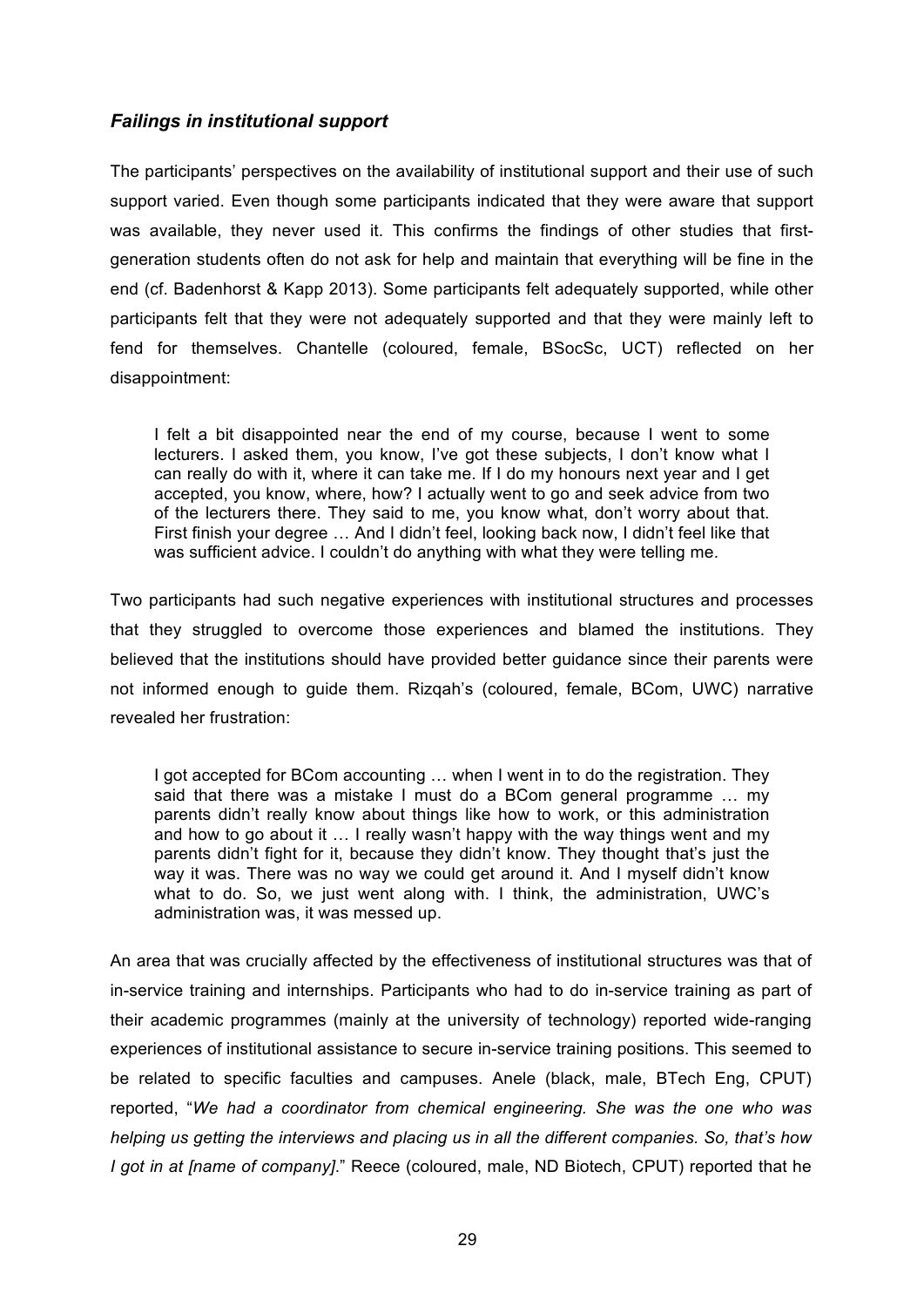had to find his own internship, and that the university would step in only if a student could not find an internship. Carin (coloured, female, NHC Acc, CPUT) revealed discrepancies between two campuses of the same institution, "*They do the same courses, yes. Whereas back then, Cape Town placed you. I was not [placed], because I was at Bellville*."

#### *Engaging in extra-curricular activities*

The challenging HE environment affected engagement with non-academic and extracurricular activities. For most participants, their engagement with non-academic and extracurricular activities was very limited or completely absent due to financial, practical, and academic challenges as well as feelings of alienation. Lucy (black, female, BEng, SU) recalled, "*And then I wasn't really involved with all the activities that were happening around the university, such (as) maybe socialising a lot. I was really very absent, to be honest."* 

Those who were in fact able to engage in such activities revealed the value thereof, particularly in terms of leadership.

The leadership roles that I played that I learned from: how to deal with individuals, how to work within the university, how to work within a structure and how to work within an institution. And then liaising with people and communicating with hierarchy and getting to understand how people at a certain level start making decisions and how they think and how I have to adjust or work a strategy around that. And that I think was one critical point in my life that made me succeed and where I am today (Jason – coloured, male, BCom, SU).

The value of involvement in non-academic and extra-curricular activities in order to develop the graduate as a whole has been highlighted in literature (British Council 2015; Jackson 2016; Sumanasiri, Yajid & Khatibi 2015), and this is becoming important as a screening device for recruiters and potential employers. From the interviews one sensed that most participants did, however, not realise the importance of these activities for their future careers, and even if they had been aware of the value of extra-curricular involvement it might still have been a challenge, given their contexts.

### *Institutions matter*

Differences in participants' perspectives of their institutions were evident. While Rebecca (coloured, female, BSocSc Hons, UCT) indicated how proud she was of her institution and that being a graduate of "*Africa's best tertiary institution*" would be to her advantage, some participants felt that their institutions did not meet their expectations. They attributed the challenges they experienced in the labour market to the credibility of their qualifications that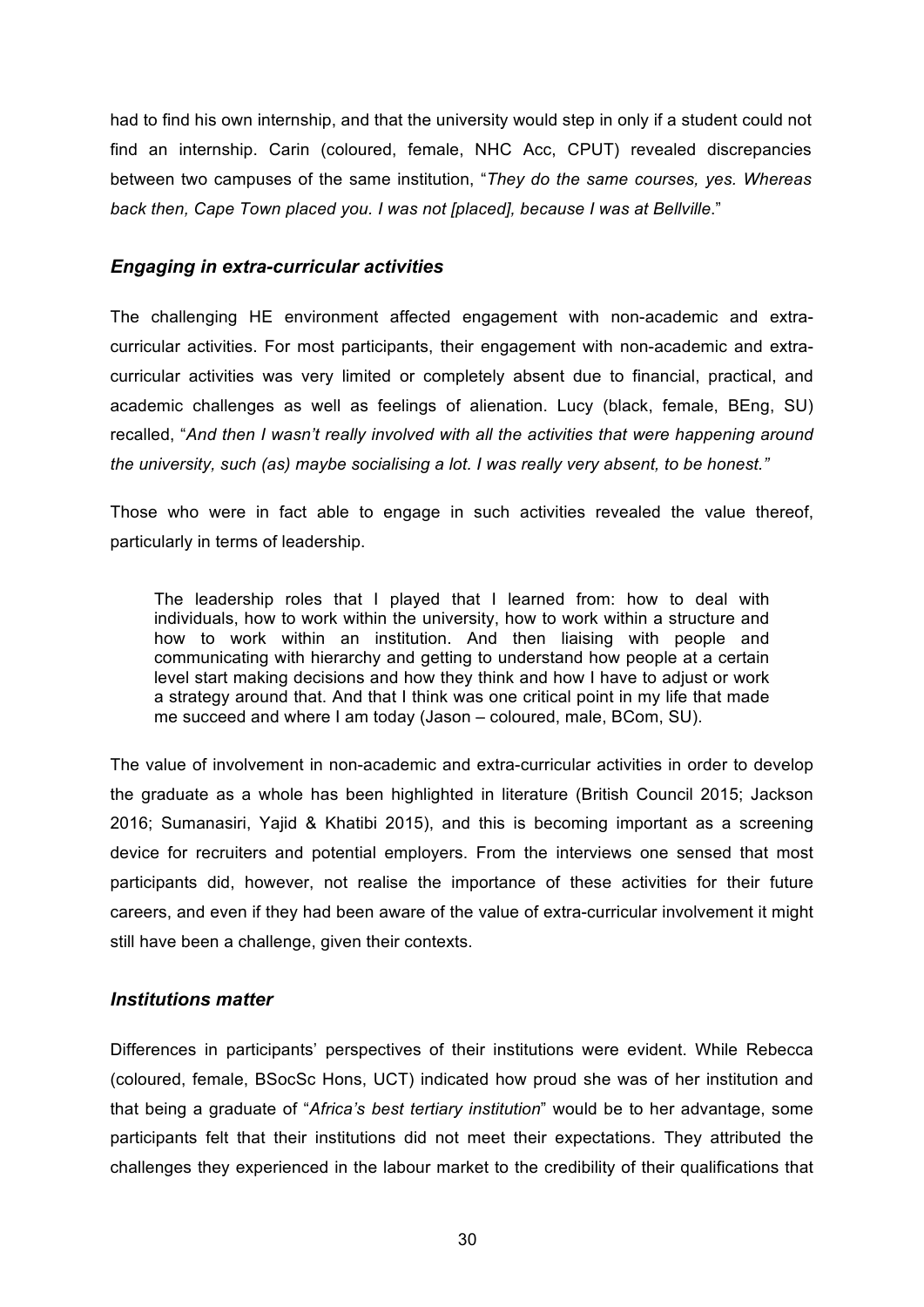was closely linked to institutional reputation. Retrospectively, Anele (black, male, BTech Eng, CPUT) said, "*I think if I had proper guidance from high school and went straight to UCT, maybe I would be in a better position now.*" He believed his training was inferior to that of students from UCT and SU. *"I think they can improve the course … I have a lot of other friends from UCT and Stellenbosch as well and you hear the difference."* Some were disillusioned with the functioning of the institutions. This was, amongst others, alluded to by Rizqah (coloured, female, BCom, UWC):

I mean if you should do a survey at UWC on old students, you will be shocked to see how many students apply there, get in for something and then they have to change to do something else … It's really sad, because so many people end up studying not what they really wanted to do … I mean UWC … I don't want to say it's a bad university, it's just the administration and the assistance … they've got a big issue.

Institutional reputation seems to be a defining factor of graduate journeys. When considering the number of applications for employment as well as time it takes to secure employment, the participants from UWC and CPUT took longer to find employment and had more complex graduate journeys than the graduates from UCT and SU. The influence of institutional reputation on graduates' employability is corroborated by a graduate employability study recently completed by Walker and Fongwa (2016: 25), which concludes that graduates from what are perceived to be more reputable universities will have better employment opportunities than graduates from less reputable universities.

### *Growing importance of post-graduate studies*

A surprisingly large proportion (almost 60%) of the 30 participants had, at the time of the research, completed post-graduate qualifications or they were considering post-graduate studies. Six participants had completed honours degrees, three participants had completed master's degrees, and one had a doctorate. A further eleven participants were busy with or planning to embark on post-graduate studies. This points to their conviction that postgraduate qualifications would improve their chances of being employed and of gaining positional advantage in an oversupplied market. Chantelle (coloured, female, BSocSc, UCT) indicated:

And I felt that if maybe I did my honours in geography I'd be able to expand on what, what I'm already knowledgeable or would like to be able to do. And then also give me a better opportunity for getting a better jobs or something like that.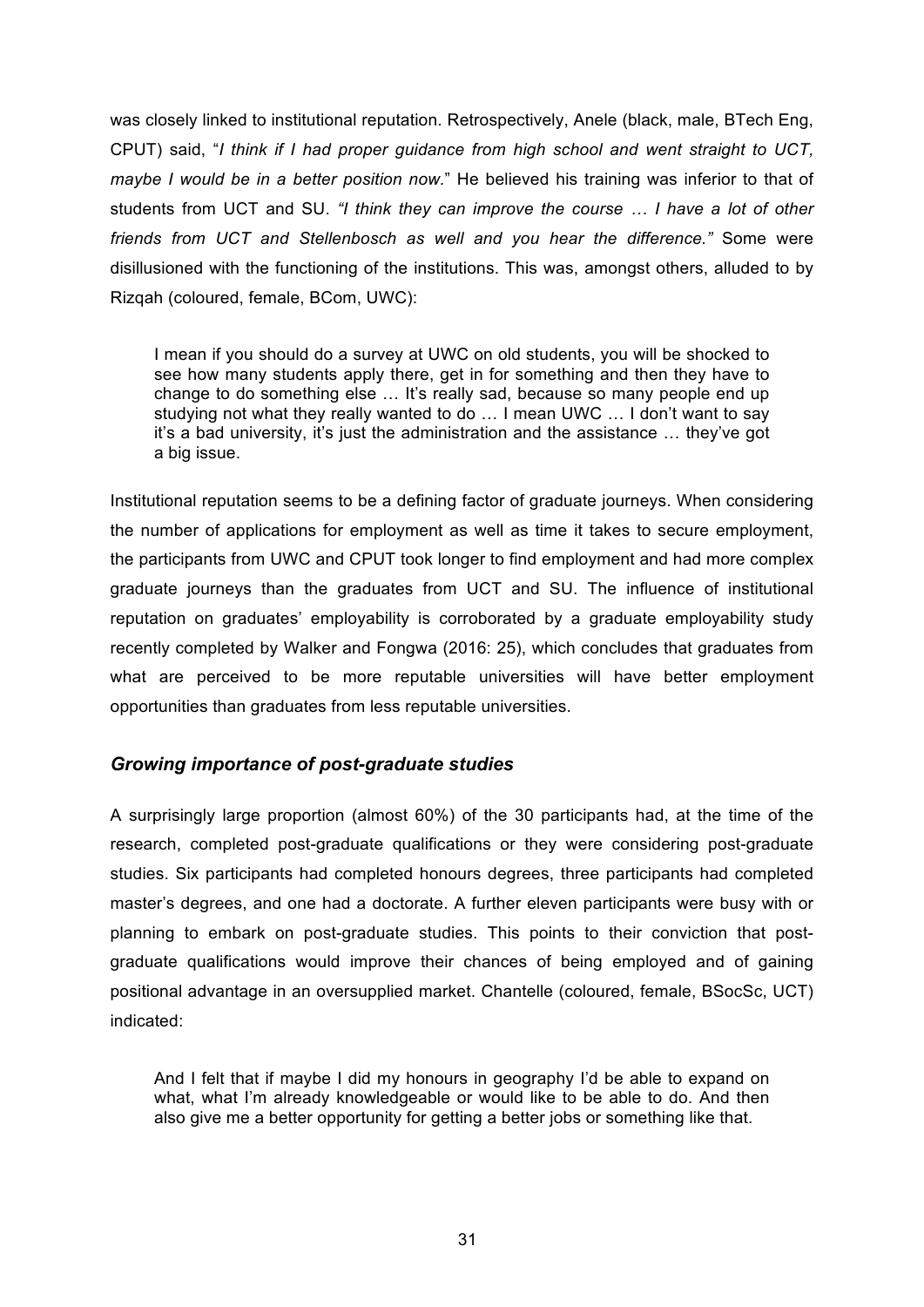The study by Walker and Fongwa (2016:36) found that most graduates who did general formative degrees (such as BA, BSc, BComm) perceived an honours degree as a requirement for employment. In more developed economies and labour markets, postgraduate qualifications do not necessarily guarantee a smooth transition into the labour market, since larger numbers of graduates with advanced qualifications have become the order of the day with the concomitant devaluing of credentials (cf. Brown & Hesketh 2004). In a developing economy and largely un- or semi-skilled labour market such as South Africa, over-qualification is probably a bigger risk for graduates, as the PhD is still not regarded as a requirement for employment outside of academia (Goneos-Malka 2017).

### **6.3 Transition into employment**

This phase describes graduates' transition into employment, which is the next big step in the graduate journey after graduation.

### *Struggle to find employment*

The participants revealed that the search for employment and making the transition into employment were difficult and challenging. Tanya (black, female, BEng, SU) described the process as, "*… a very difficult thing I had to do",* and at some stage she even wished that she *"… had failed".* The challenge of searching for employment was so daunting that she felt it would have been easier to remain in the familiar context of the university. Liezel (coloured, female, BTech Food Tech, CPUT) recalled how despondent she felt, "*Ugh, I went on many, many, many interviews.*" The reasons why participants found this transition so difficult were mainly related to how they approached this process, as explicated below.

### *Lack of planning for the transition*

Whereas some of the participants were planning for their transition into employment even before graduation, they were in the minority. Jason (coloured, male, BCom, SU) said, "*I applied way before graduation."* Others, however, like Brandon (coloured, male, BCom PGD, UWC), "*didn't even think of the job, I was just thinking of graduating at the time.*" Regardless of when the participants started applying for jobs, they approached this transition mostly in a haphazard fashion by relying on the Internet or references from families or friends. Phrases such as, *"I just Googled"* and *"I didn't look for the job … I just gave my CV in"* confirm that little thought went into the search for employment.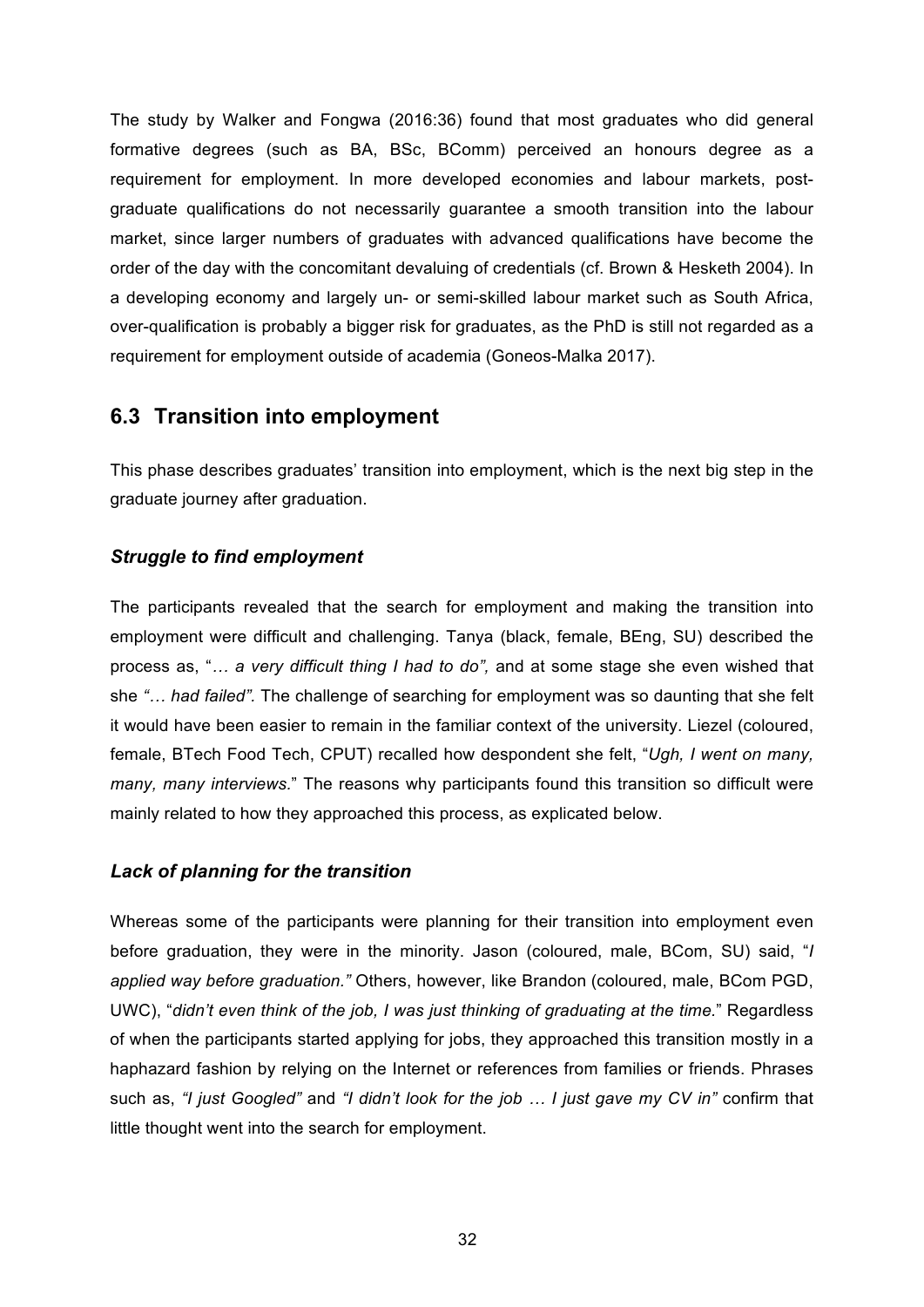### *Limited scope of applications*

Similar to some of the participants' approaches to choosing an HE institution, a few other also limited the scope of their applications for employment. They only considered the public sector as potential employer, and only applied for posts in the Western Cape. Brown and Hesketh (2004) explain this behaviour in terms of a subjective dimension of understanding how people approach the competition for jobs and labour market outcomes. According to these authors, issues of employability are intimately connected to notions of the self and social identity. People tend to limit the range of jobs they apply for to those they feel they have a chance of getting, and to what they think is appropriate for them. This is illustrated by Rizqah's (coloured, female, BCom, UWC) case:

I've been applying for jobs every week to try and get into my field. And that is not just in the City of Cape Town. Not private companies though. The City of Cape Town and I've been trying the Western, the Western Cape government as well.

In spite of having acquired a qualification that would be appropriate for the private business sector, this participant did not even consider this sector as a potential employer.

### *Internet as job search tool*

The most common resource in the initial search for employment was the Internet. This was expressed as follows by Hope (coloured, female, BSocSc, UCT), "*Google was my best friend. I literally would Google, you know, jobs in South Africa."* Participants randomly used the Internet in the hope of finding suitable employment. Different search engines and sites were mentioned, e.g. Gumtree, Facebook, Jobvibe and Career Junction. These findings are not surprising since our everyday lives are increasingly digitalised and the Internet allows for virtually unlimited access to various types of electronic advertisements (Piróg 2016).

Even though online applications were the most common method of applying for employment, the participants found this a frustrating process as they received no or limited feedback from such applications. Tanya (black, female, BEng, SU) reflected, *"There was no response to all my online job applications after I had uploaded my CV. I wonder if they even look at the online applications."* In spite of the widespread use of the Internet for job-seeking purposes, the participants' responses point to limited effectiveness of this approach and, in spite of coming from disadvantaged backgrounds, it seemed their social networks played a stronger role in them finding employment than digital resources.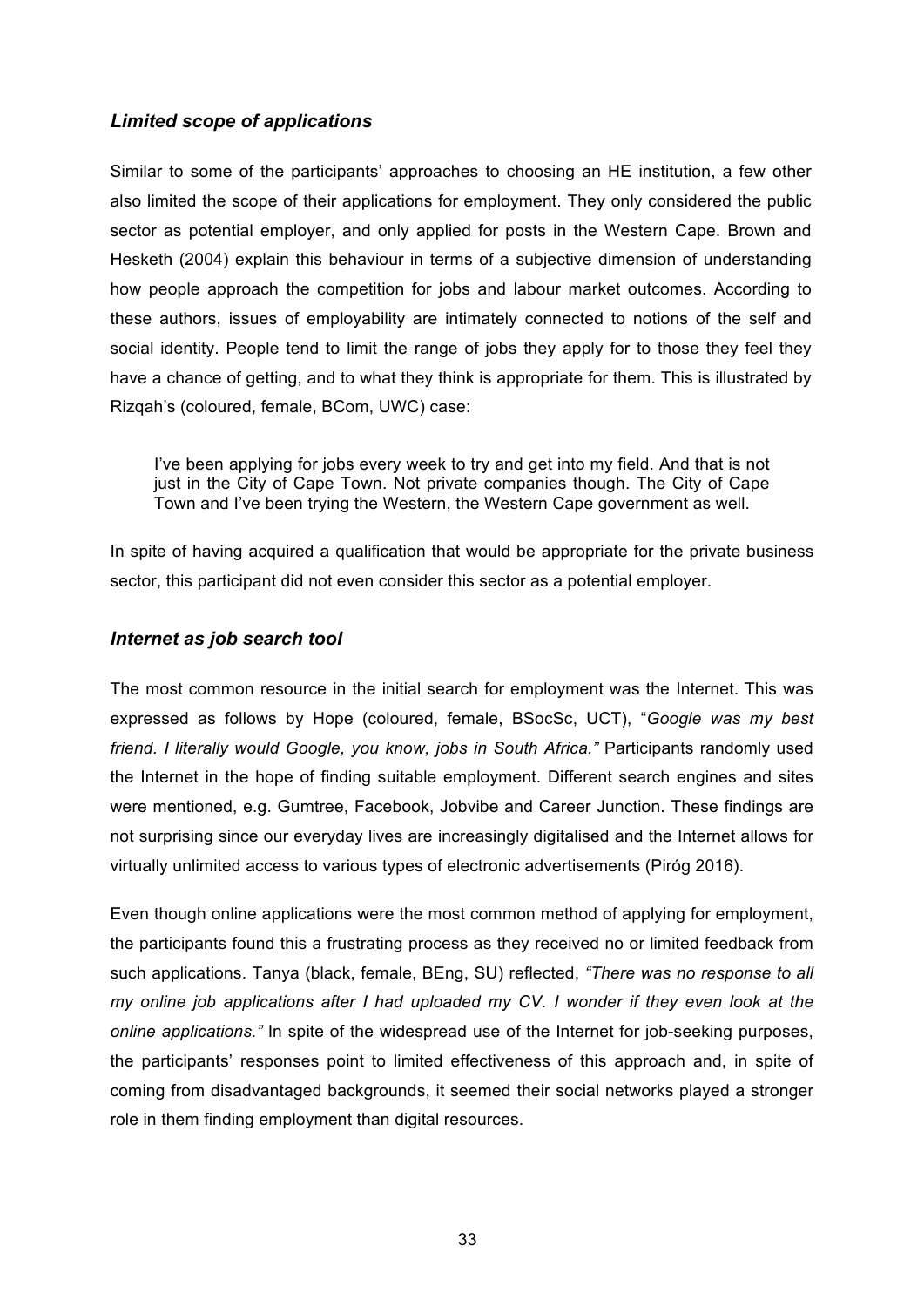### *The use of social networks*

Although some participants struggled to find employment, all participants, bar one, were employed at the time of the research (approximately five years after graduation). Almost without exception, participants confirmed the use of social networks in finding employment. This points to the importance of social capital as networks that enable or disable individuals or groups. The participants were able to navigate their networks and systems in order to find employment and stay in employment as in Kopano's (black, male, BCom, UWC) case, *"Then eventually my brother-in-law introduced me to this friend who started a consulting business."*

The quality of the secured employment was strongly associated with the quality of the networks available which, in turn, were influenced by family background and social inheritance (Behtoui 2016). With the exception of two participants, all the others' social networks primarily consisted of family and friends. The implication of these types of social networks is that few connections to circles outside their family and friends existed; hence, participants had limited access to 'outside' information. Hope (coloured, female, BSocSc) revealed the value of connections to 'outside' networks, "*Again somebody that I knew at [company name] contacted me and said there's a great job for [me], and I took it.*" Another factor that played an important role in finding a job related to in-service training and internships.

### *The value of in-service training and internships*

In some cases, the job-seeking process was facilitated by in-service training, internships, part-time work or a bursary associated with a firm. 'In-service training' refers to practical work experience during studies, usually following after one or two years of theory have been successfully completed, while the term 'internships' refers to post-qualification work experience or practical work experience in a job that is related to the qualification obtained (cf. Hammond 2011). Participating graduates in the medical and accounting professions had compulsory internships, which made the transition easier for them. In a few cases, in-service training led to permanent employment.

And then I came here to do my in-service training. But I was lucky enough that later when they were saying … it was not for me to come and do in-service training … it was for me to come and work (Phumza – coloured, female, BTech Surveying, CPUT).

This, however, was not the case for all participants. Liezel (coloured, female, BTech Food Tech, CPUT) remembered how she sent out CVs "*like crazy"*, but *"nobody wanted to take a*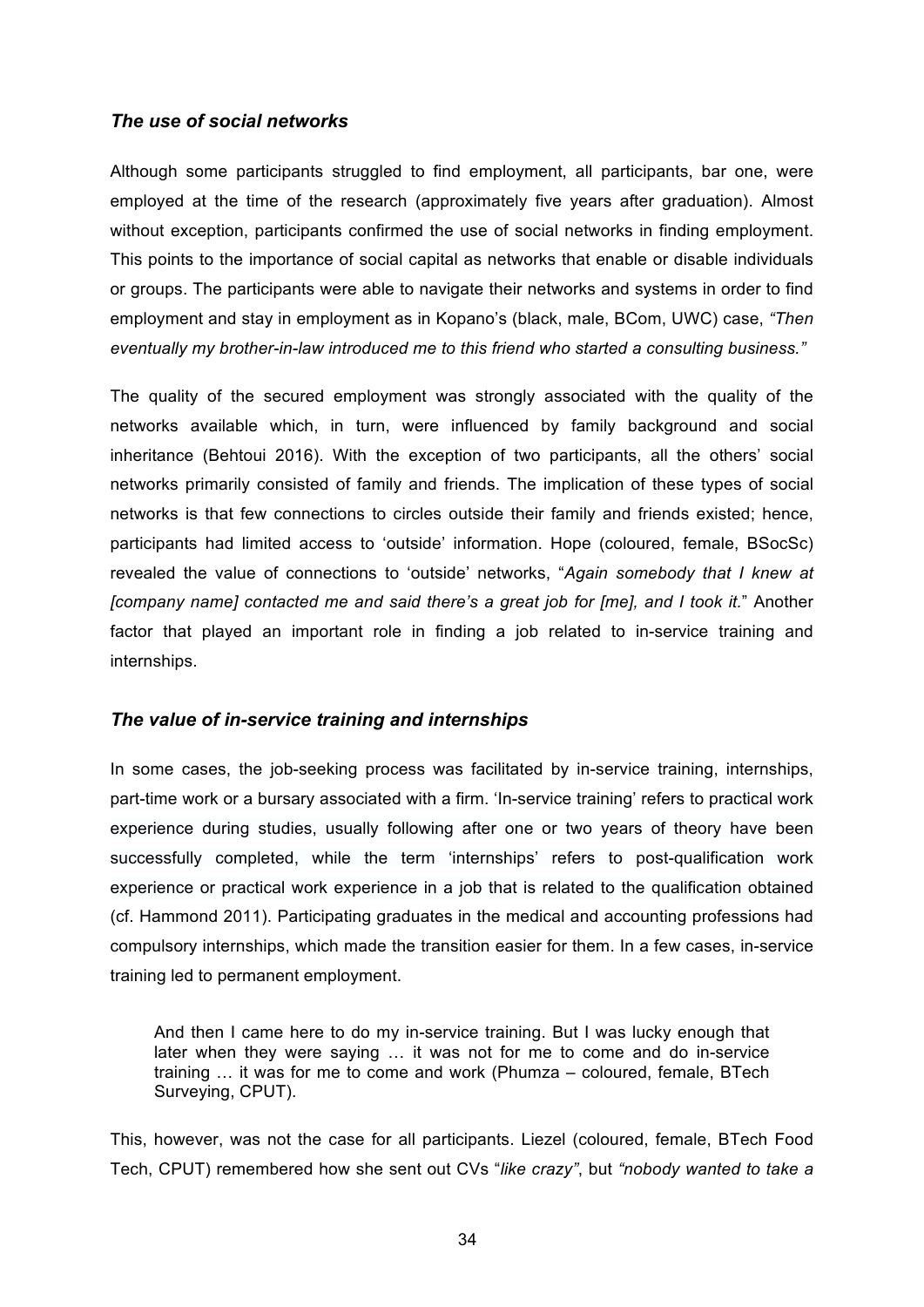*chance, you know … because also I think because of my in-service … I didn't really do any like testing, lab work".* According to her, her in-service training was inadequate and contributed to her struggle to find employment. Participants, particularly those who did not study at a university of technology, considered graduates from universities of technology at an advantage due to their in-service training. Yet, some graduates from CPUT regarded themselves as disadvantaged compared to graduates from traditional universities. As indicated before (see 7.2), graduates from CPUT had more complex and challenging journeys into employment than those of traditional universities.

Two participants obtained employment as a result of part-time work they did during their studies. In both cases, they considered the employment to be a stepping-stone only. Two bursary holders were employed by the companies that provided the bursaries, while another graduate could not find employment in the company concerned, regardless of the bursary.

Although 'having work experience to get employment' did not emerge as a strong theme on its own, it was mentioned that a lack of work experience hampered employment options. This was often intensified by a lack of participation in any extra-mural or community engagement activities while at university. Employers are increasingly requiring a wellrounded graduate profile that includes 'hard currencies' such as part-time work experience and involvement in extra-mural activities, and 'soft currencies' such as interpersonal skills, accent and appearance (see 7.6 on employers' perspectives). Jason (coloured, male, BCom, SU) who was actively involved in leadership roles during his years in higher education experienced that these activities developed him as a person and contributed to his success, *"And that is what I really enjoyed and what helped me as an individual to become successful today as well."*

### *Time to securing employment*

The time it took graduates to secure employment ranged from them being employed immediately after their studies to a period of more than two years after graduating. For some it was, *"like from BTech straight into the job market"* (Chad – coloured, male, BTech Environ Health, CPUT), while for others it took more than two years. Rizqah (coloured, female, BCom, UWC) commented, *"then it was two years and two months that I've been unemployed since I started looking for employment".*

The period between graduation and first employment was a stressful and challenging time for the graduates. The fact that they had graduated did not immediately change their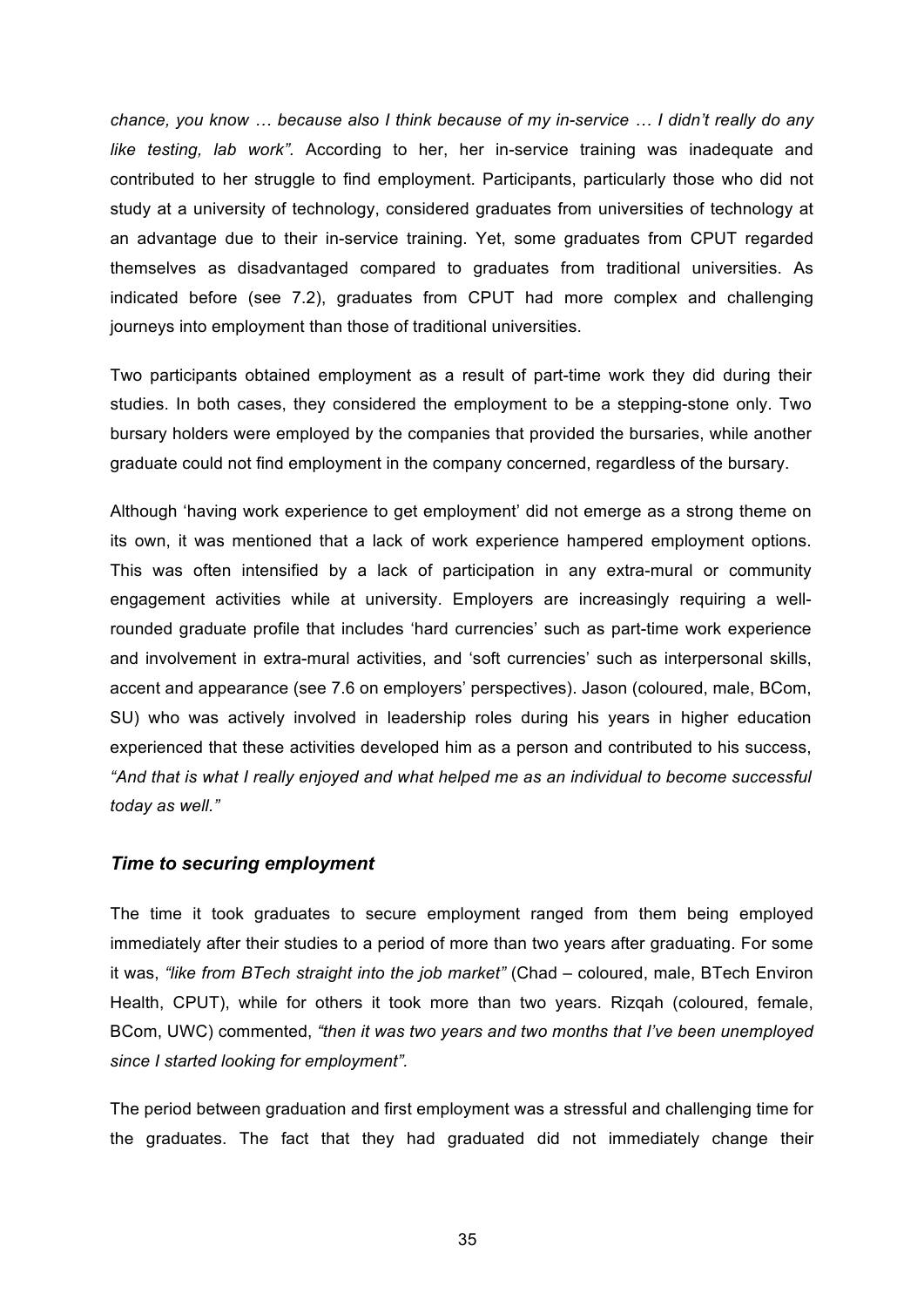circumstances. They were often back in their home town where they had no computer facilities or access to the Internet and they still did not earn any income.

The six graduates from UCT had a different experience. They were all employed immediately after graduation. Furthermore, all of them considered their employment to fit their education even though some considered the posts as stepping stones to more senior positions. Research shows that a sequence of stopgap jobs and high mobility rates in the journeys of graduates is not uncommon (Leuze 2010).

### *The harsh reality of underemployment*

In some cases, the desperate need for employment led to underemployment. Liezel (coloured, female, BTech Food Tech, CPUT) remembered how desperate she was, *"I sent him (the manager) a message and I asked him isn't there maybe just a junior position, maybe just for a couple of hours. It doesn't have to be a permanent thing, maybe just a casual thing for me."* At the time of the interviews, five of the participants were still underemployed, but they remained hopeful. The stability of a permanent job, even one that did not fit their education, inhibited some of the participants from applying for other positions and risking transfer to another job. This was clear from Rizqah's (coloured, female, BCom, UWC) comment, *"one of my main concerns is the stability, the … you know, the retrenchments and all of that".*

One participant was unemployed at the time of the interview. He had not been able to find graduate employment, and after three months of being a cleaner in a factory he resigned.

### *Inadequacy of institutional support*

Participants' experience of institutional support regarding the drawing up of CVs and cover letters and preparation for interviews differed. Some felt well supported, while others indicated that they mostly had to rely on the Internet or friends.

I had to go the Internet, type out how to write a CV. By the time my CV … it was the first time I had one. So, it was a process at the time … improving and improving … I think in a way [it] was maybe the reason companies didn't respond to me, because they say your CV is your marketing tool (Kopano – black, male, BCom, UWC).

Given the importance of a CV for first impressions, some participants, as in Kopano's case, felt the institutions let them down in this regard. One participant mentioned that he was aware of assistance at his institutions, but that he had to pay for the help and he could not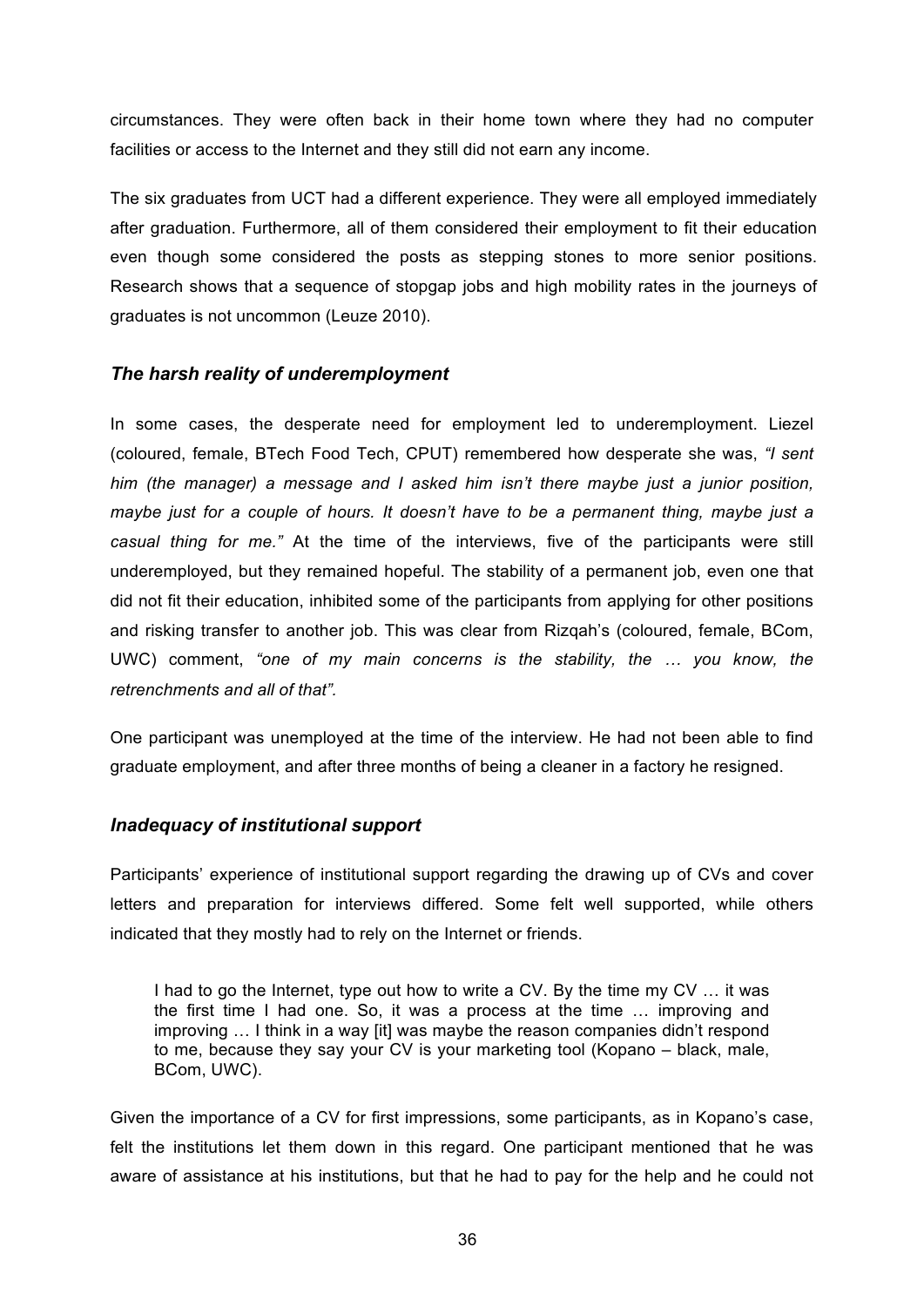afford it. Most participants agreed that they had not been sufficiently supported in making the transition into employment.

Very little mention was made of effective guidance and support from career services at their institutions. This confirms what other research (Tran 2015; Walter & Fongwa 2016) found on the underuse of career guidance centres in higher education. Jason (coloured, male, BCom, SU) reflected on his experience, *"I actually went to the career centre. And there wasn't much help."* Most participants indicated that they received no guidance on how or where to search for appropriate employment or how to apply for the employment. In effect, they had to handle this important stage in their life course by themselves. Given the potentially useful role of career services (Jackson 2016), and the institutional resources used for such services, this is a matter that should be investigated and addressed at institutional level.

### **6.4 Negotiating employment**

Participants' interviews also explored their perceptions on being employed and on the workplace. From the interviews, it was clear that participants were consciously thinking about their careers and how these could be enhanced. Dwyer et al. (2005) describe this sense of 'it's up to me' in their research. The participants took responsibility for their future and for their career progress, as demonstrated in Jenel's (coloured, female, BA PGCE, UCT) narrative below.

Yes, it was a career move up for me. I felt it was more in line of what I want to do and what I wanted to be […] I therefore applied for this learning support post at various, in like Fish Hoek, things like that. I mean I was willing to travel to … just for my career basically.

Even while experiencing real set-backs, participants still thought about how they were going to maintain financial stability, get a permanent job or get promotion. As a way of promoting their careers, many participants who had not yet completed post-graduate studies, were registered for post-graduate studies or were considering it.

Despite some common themes evident from the interviews, the participants' journeys into and within employment showed a high degree of variability, richness and complexity (cf. Holmes 2013) with few following linear trajectories (Dwyer et al. 2005).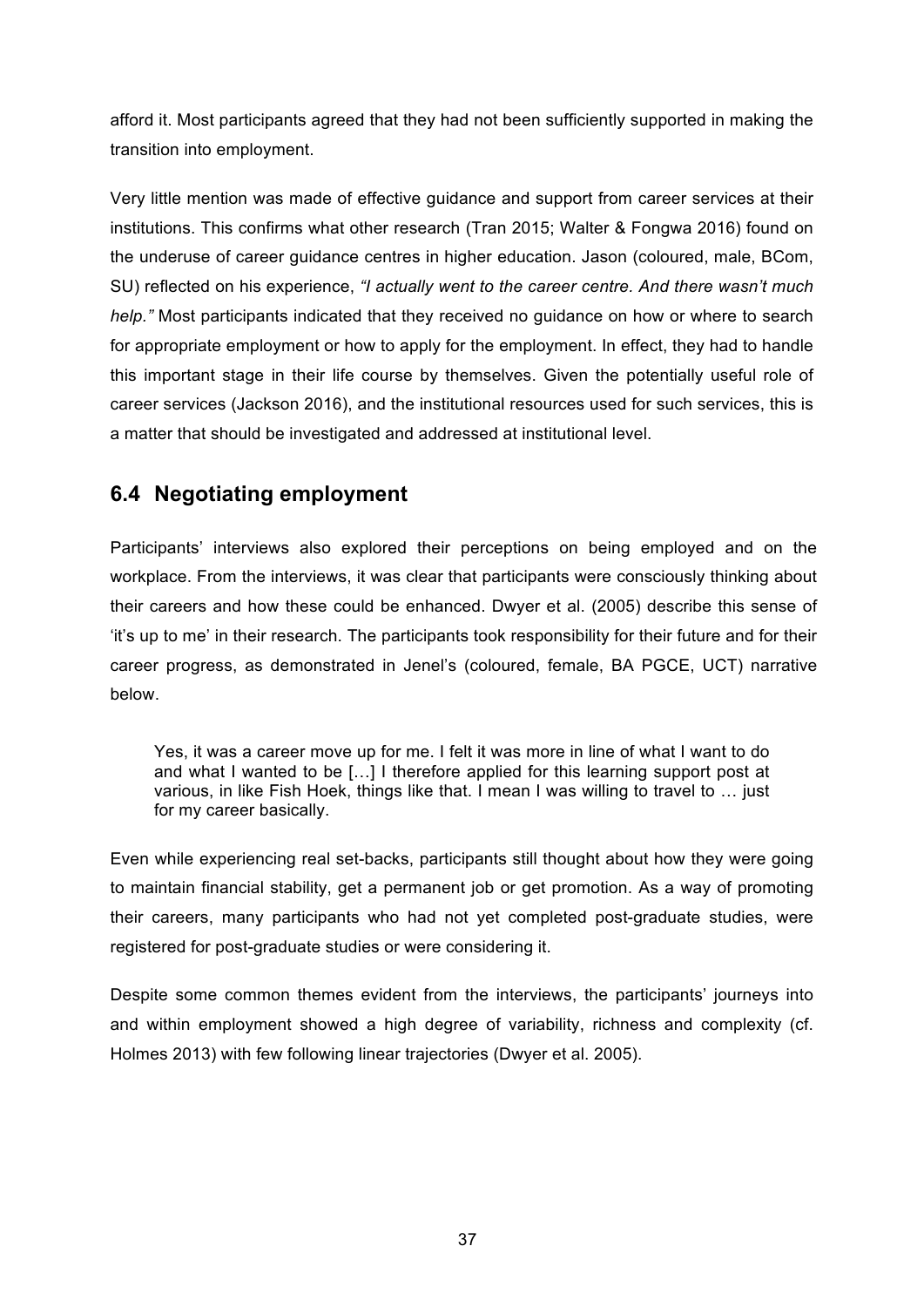### *Gap between higher education and the world of work*

The interviews revealed that the gap between higher education and the world of work was in many respects as big and as difficult to navigate as the gap between school and higher education. Participants used phrases such as *'whole new culture'*, *'quite a steep learning curve'*, *'very rigid'* and *'it was difficult'* to describe this transition. They felt unprepared for the reality of work life. They regarded their theoretical knowledge as adequate but they struggled with applying their knowledge in the workplace. Ntsu (black, male, BTech IT, CPUT) remarked, *"at tech, they just give you the basics, just the simple basics. But when you get straight in the industry, it's totally different."* In order to negotiate the perceived gap between higher education and the workplace, the participants relied strongly on colleagues and peers.

### *Support in the workplace*

A theme that strongly emerged from the interviews was that the participants felt well supported in their jobs. The type of support ranged from formal induction programmes to mentoring schemes and/or informal support by supervisors and colleagues. Their feelings of being unprepared were alleviated by this support. Abongile (black, female, BA, UWC) explained how she felt supported in the workplace:

Our supervisor was very open, had an open door policy. So, whatever challenge that you come across, you just go and ask to assist. And also the other colleagues that we, that were there before us, they were also willing to assist us.

### *Success in employment*

For this group of graduates, the main definition of being successful in employment was to be happy and content. This was associated with experiencing financial security and maintaining strong family relationships. Anelisa (black, female, BA, UWC) commented, *"Success for me is being happy with what you have. And living within your means … I've had a dream of one day owning my house, my car, being a mother, providing for my family."* Thabang (black, male, BEd, CPUT) explained being successful as follows:

Basically for me achieving the goals that I had, which was to study, get employment, be able to support myself. And be able to take care of my family, which is my unemployed mother and my siblings. So, that is success for me.

Their perspectives on success should be interpreted against the background of having been disadvantaged and coming from disadvantaged families. Being able to provide for their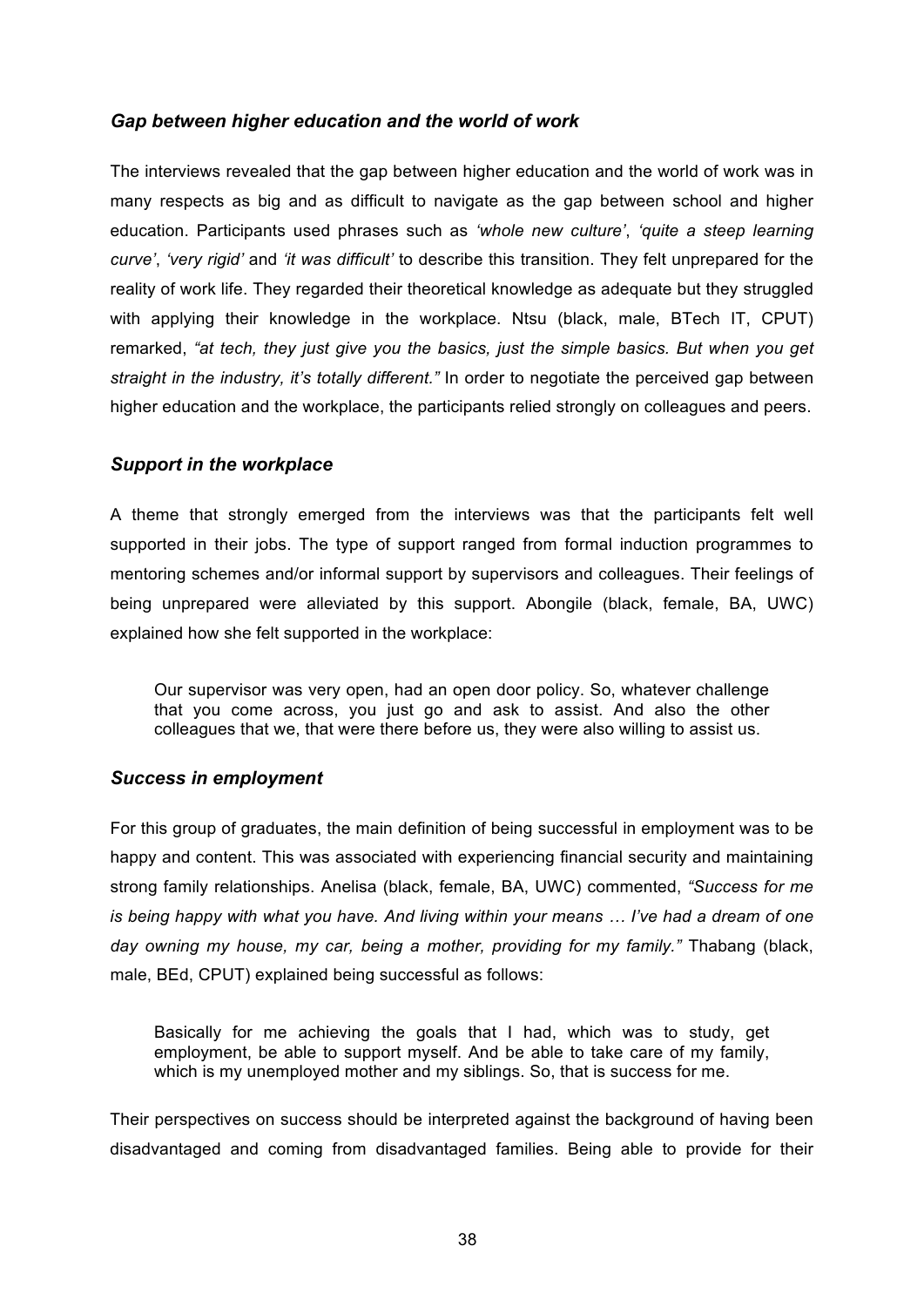families and experiencing a degree of financial stability contributed to them feeling fulfilled in their work lives.

The second main definition of success that emerged from the interviews was to reach one's goals. For some participants, goals were related to financial stability, as mentioned above, but for others, it meant to fulfil a specific dream. "*I guess success for me would be achieving all the goals that I have. And as I said, one of my goals is being in the World Health Organization"* (Anelisa – black, female, BA, UWC).

For the participants who were underemployed at the time of the interview, success would be to find employment in the field they studied and which fitted their level of education. Although they did not all perceive themselves to be completely successful yet, they did feel that they were en route to success and were able to do so due to their intrinsic motivation and hard work. This supports the findings of an Alumni Perspectives Survey (Graduate Management Admission Council 2015) among graduate business school students world-wide highlighting personal effort and hard work as the main ingredients for achieving success in employment.

### **6.5 Value of higher education**

The journeys of the participants from graduation to employment were mostly complex and difficult, and give evidence of high levels of courage, perseverance and determination. Even though some participants were still struggling to find the appropriate employment, they all agreed that higher education was worth their while.

### *Higher education leads to better career options*

Even though it took months for some participants to secure employment, they nonetheless believed that they would have been worse off without higher education. They perceived higher education as the key to a better future through having access to better employment options.

All the time, all the money, it's worth your while … because to be able to progress to higher positions in the working place, you need education. People need to know that you're credible. The only way for someone to know you are credible, is through education. You have to be someone independent, certified that yes, you have the skills and you can do the job. That is why you need education (Kopano – black, male, BCom, UWC).

The participants firmly believed that higher education is indispensable to obtain employment. In addition, they considered the HE experience as a positive developmental journey.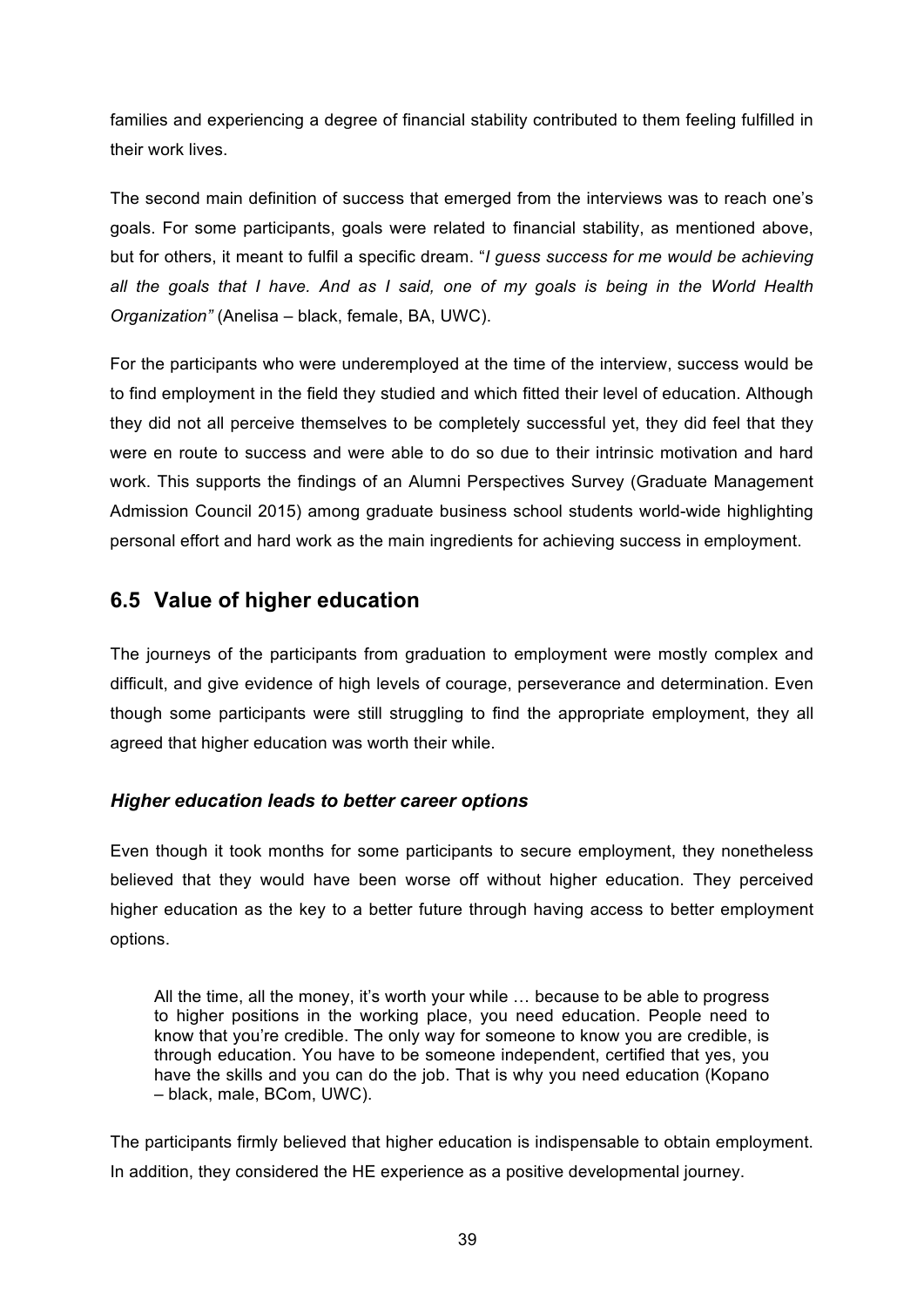### *Higher education develops the whole person*

The participants reflected how the journey through higher education shaped their personal development. They highlighted the advantages of intellectual development, but also of developing an array of 'soft' skills. Vuyiseka (black, female, MSc, SU) reflected on her cognitive development, *"Somehow my brain changed, the way your brain works, it changes"*, while Leighton (Indian, male, MBChB, UCT) referred to the soft skills he acquired, *"You learn a lot of responsibilities and dealing with people and maturing as a person."* Mention was also made of development in terms of '*know how to learn'* (Reuben), '*help you to deal with people'* (Agnes), '*learn communication skills'* (Ashlin), '*managing my time'* (Chad), and '*solving problems*' (Tanya).

Those who were able to participate in extra-mural activities and/or leadership roles highlighted the benefits of it, confirming that it is the total HE experience that prepares graduates for the workplace, and not only their academic work.

Geez, without them [leadership opportunities] I doubt that I would've done such things, because there as a leader, that's where you learn to negotiate with people. That's where you negotiate, you're able to speak in front of people. I'm not scared of any interview. I'm not scared of any student. I never had stage fright (Thabang – black, male, BEd, CPUT).

Unfortunately, participation in extra-curricular activities was limited to a minority of the participants. For most of the participants, higher education was a survival game, and they were not able to handle more than the academic workload.

### *Higher education needs closer contact with the work world*

Participants agreed that more contact with the world of work and more exposure to the reality of what was expected of them would have been beneficial. They needed more support in making contact with the world of work while at university. For the graduates who entered professions, this seemed less complicated since their journeys were relatively predetermined, but for the participants who had done general formative programmes, it was more challenging.

That's one thing that I always felt that the university might have done wrong … they've emphasised too much on CAs [chartered accountants], on BAcc students for commerce now. You would always find people, companies attending your BRek honours classes and say well we are Deloitte and Touche. This is what we offer for CAs … You know, but never for a general BCom student (Jason – coloured, male, BCom, SU).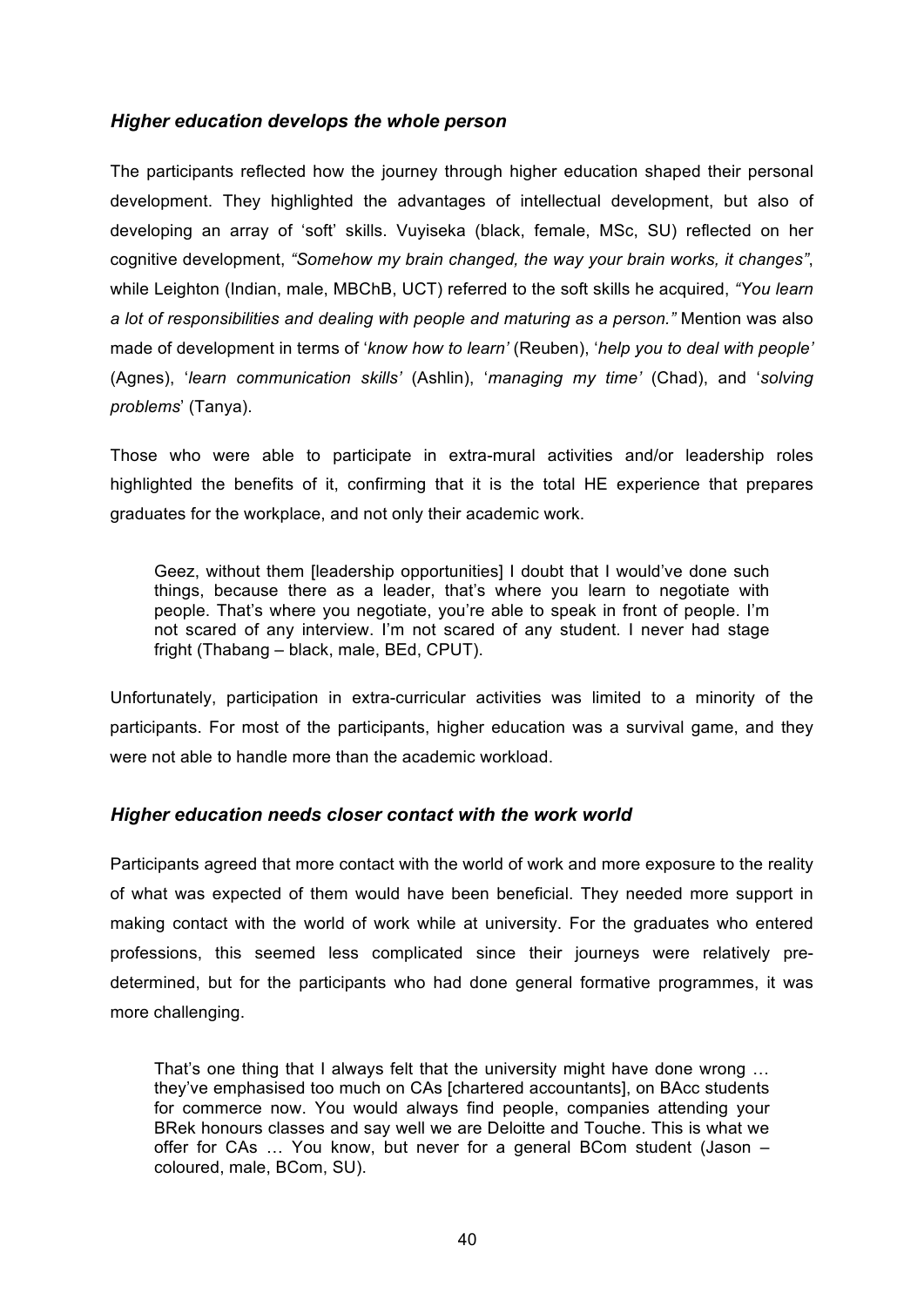The participants from UWC, SU and UCT considered the students from CPUT to be advantaged by their compulsory in-service training modules. Yet, this perceived advantage was not experienced in the same manner by the CPUT graduates, as demonstrated by some of their responses above.

### **6.6 Employers' perspectives**

Thirteen employers from national government departments, local government, higher education and private sector firms in auditing, transport, information technology and legal services participated in the study. The analysis of the data from the employers generated four key findings relating to the employment of graduates of the four universities in the Western Cape.

### *Significance of academic qualifications and academic record*

The academic qualification of the applicant was considered to be 'the first tick' in the box  $$ prospective employees having a university qualification was taken for granted (Brown et al. 2003) and such a qualification should be relevant to the post for which the graduate is applying. Of the employers, 70% referred to the importance of a good academic record. Students from disadvantaged backgrounds and first-generation students often struggle academically more than students from middle-class families, because of a poor schooling background. This could cause them to take longer to complete their degrees (Lourens 2013; Mehta, Newbold & O'Rourke 2011). The implications of employers' expectations of a good academic record for the employability of graduates from disadvantaged backgrounds need careful consideration. It is feasible that graduates from advantaged backgrounds with good academic records could actually have less 'grit' than those graduates from disadvantaged backgrounds who may have taken more time to complete their degrees but eventually still succeeded. Employers need to take a broader view of prospective employees than just their academic records.

### *Value of a wide range of graduate attributes*

In spite of employers' insistence on a good academic record as an important consideration when employing graduates, 92% of the participating employers indicated that they value graduates, not only for their theoretical foundation, but for the variety of skills and attributes graduates acquire from higher education. They mentioned a variety of preferred skills and personality traits that they expected from a graduate and which they regarded as crucial.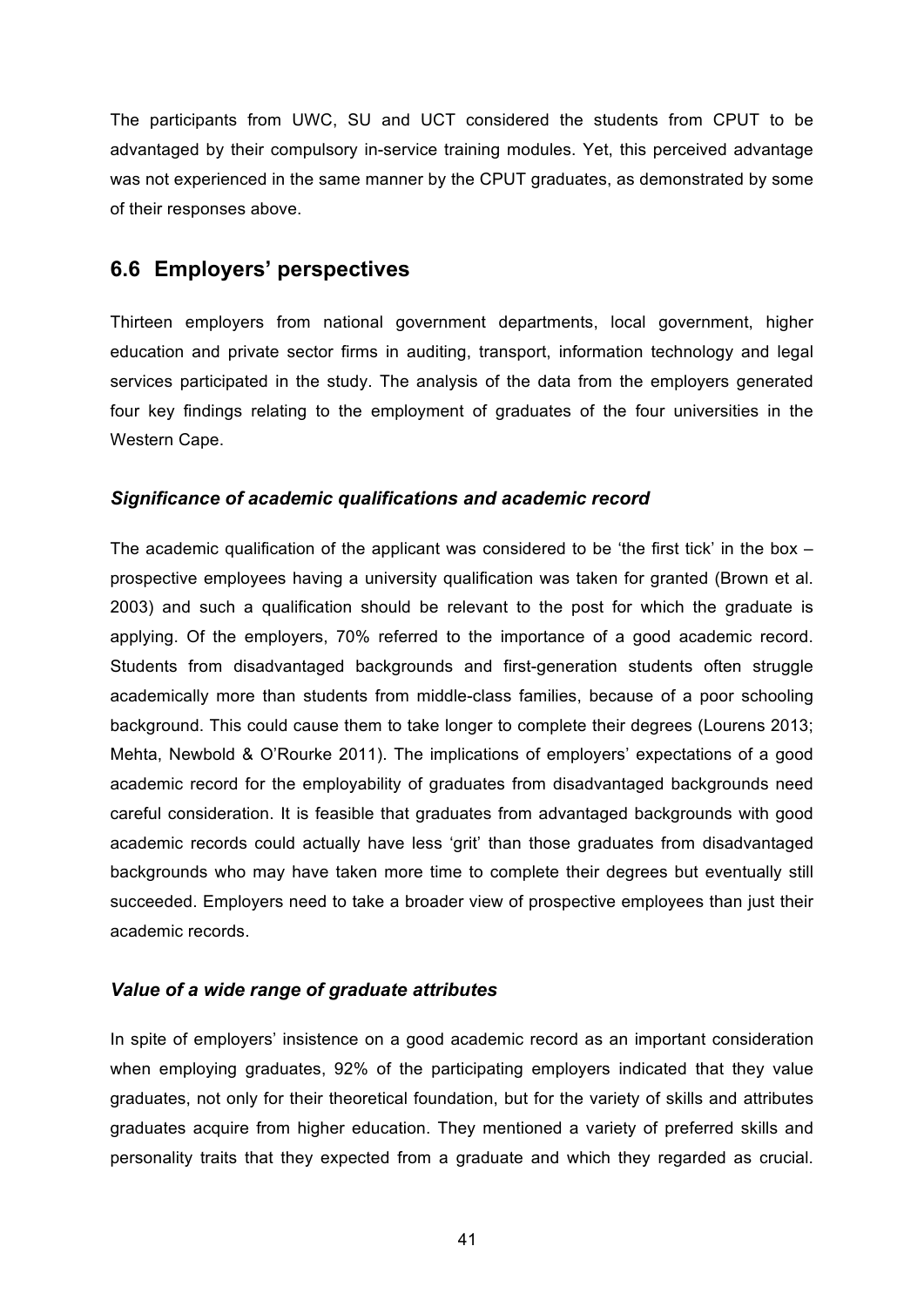Specific mention was made of problem solving, critical thinking and life-long learning. Other attributes regarded as important by employers included being a self-starter, responsible, dedicated, reliable, trustworthy, having a good work ethic and being a team player. Being able to work independently and having a good content and technical knowledge were associated with achieving success in the workplace. Communication, management, organisational and computer skills were the main generic skills required. The skills and attributes mentioned correspond well to skills and attributes identified by a different sample of SA employers in a recent study by Walker and Fongwa (2016).

Yet, eight employers raised concerns about the ability of graduates to function in the workplace on a daily basis. These concerns included the ability to apply content to practice, as one employer (private sector) explained, *"Too much emphasis is on the universities' ability to get graduates into employment that matches their degree discipline, rather than on their readiness for a career."* Another concern raised referred to basic skills needed to function in the world and labour market:

More and more I'm having to focus on basic life skills in my induction programme to assist them with the massive paradigm shift that is required. I speak specifically of such things as corporate etiquette, how to dress, how to engage with people at various levels of the organisation, providing quidance around renting their first apartment or buying their first car, providing advice on how to manage their money, as for many of them they suddenly have more money than they've ever had, and need to be taught to manage it wisely. All of these factors can create incredible stress for the new joiners, and prevent them from focusing on the job that is required and slowing down their integration into the organisation (Employer – private sector)

Many of the skills mentioned in this quote are ones that would come with a typical middleclass upbringing but which graduates from educationally disadvantaged backgrounds may lack. These skills are not ones that would characteristically be developed or acquired in the academic environment, but rather in the out-of-class and social environment, such as student communities. This once again emphasises the importance of seeing the achievement of a university qualification as a holistic experience in which a variety of contexts, influences and stimuli should work together to prepare work-ready graduates.

What also emerged from the email interviews was the importance of 'fit' – culture fit, good fit or job fit. The importance of 'fit' was related to the identification of a possible candidate for a position as well as to the success of an employee in the workplace. An important question in this regard would be what the implication of culture fit is for students from disadvantaged backgrounds.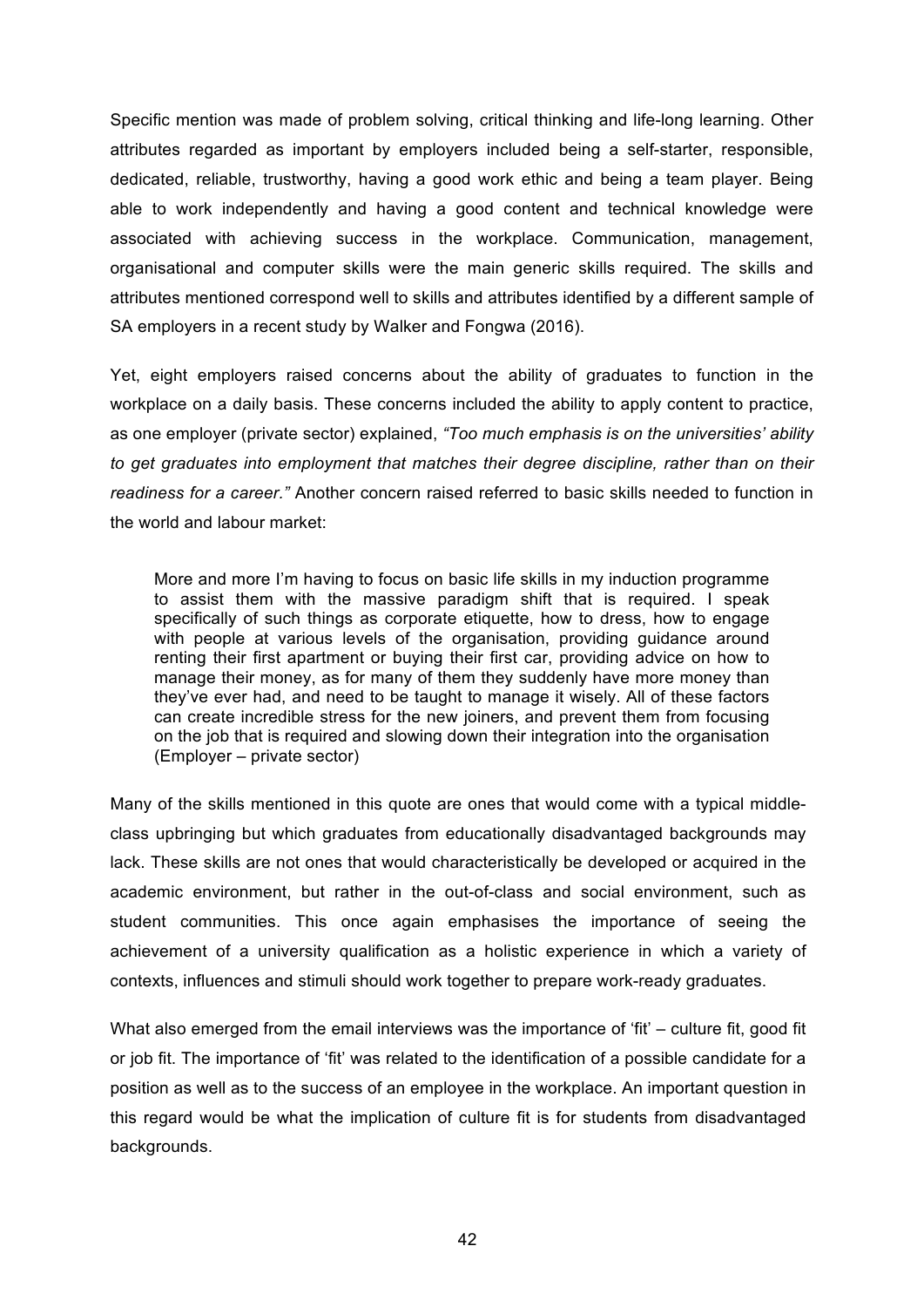Affirmative action and employment equity requirements did not seem to play an important role when employers considered job-seekers, as this was mentioned by only two employers.

### *Institutional preferences*

Institutional preferences were mentioned in seven of the thirteen email interviews. How employers acted on their preferences however varied. One employer (private sector) indicated that, although they accept applications from all institutions, they give preference to seven institutions in South Africa, since *"it is rare that these students [from the other institutions] stack up against those from the seven we've identified".* Another employer (government department) admitted that even though they are not allowed to give preference to certain institutions *"if I can choose only 5 candidates to interview, I will prefer to choose the candidates from the more established institutions like UCT and Stellenbosch."* Of the six employers who did not indicate that they had certain institutional preferences, four represented the public sector (municipality, defence force, primary school and CPUT).

### *Assessment of candidates*

Assessing applicants through interviews was common practice among the employers interviewed. During these interviews, both technical and personal questions were asked. Employers emphasised the importance of an interview as the opportunity where an applicant can showcase him/herself as a graduate worthy to be employed. One employer (HE) described the interview as a "*rigorous process"* of assessment, while another (government) indicated, "*In the interview, a lot of personality issues gets tested, how do you see yourself, how do you handle pressure, culture difference issues, etc."*

The participants reported that referrals such as letters from lecturers or previous employers were utilised in most appointment processes. Background checks were sometimes used to ensure that the applicant had a sound credit record and no criminal record. Four employers referred to a CV reflecting a balanced student in terms of academic and non-academic activities as well as community engagement.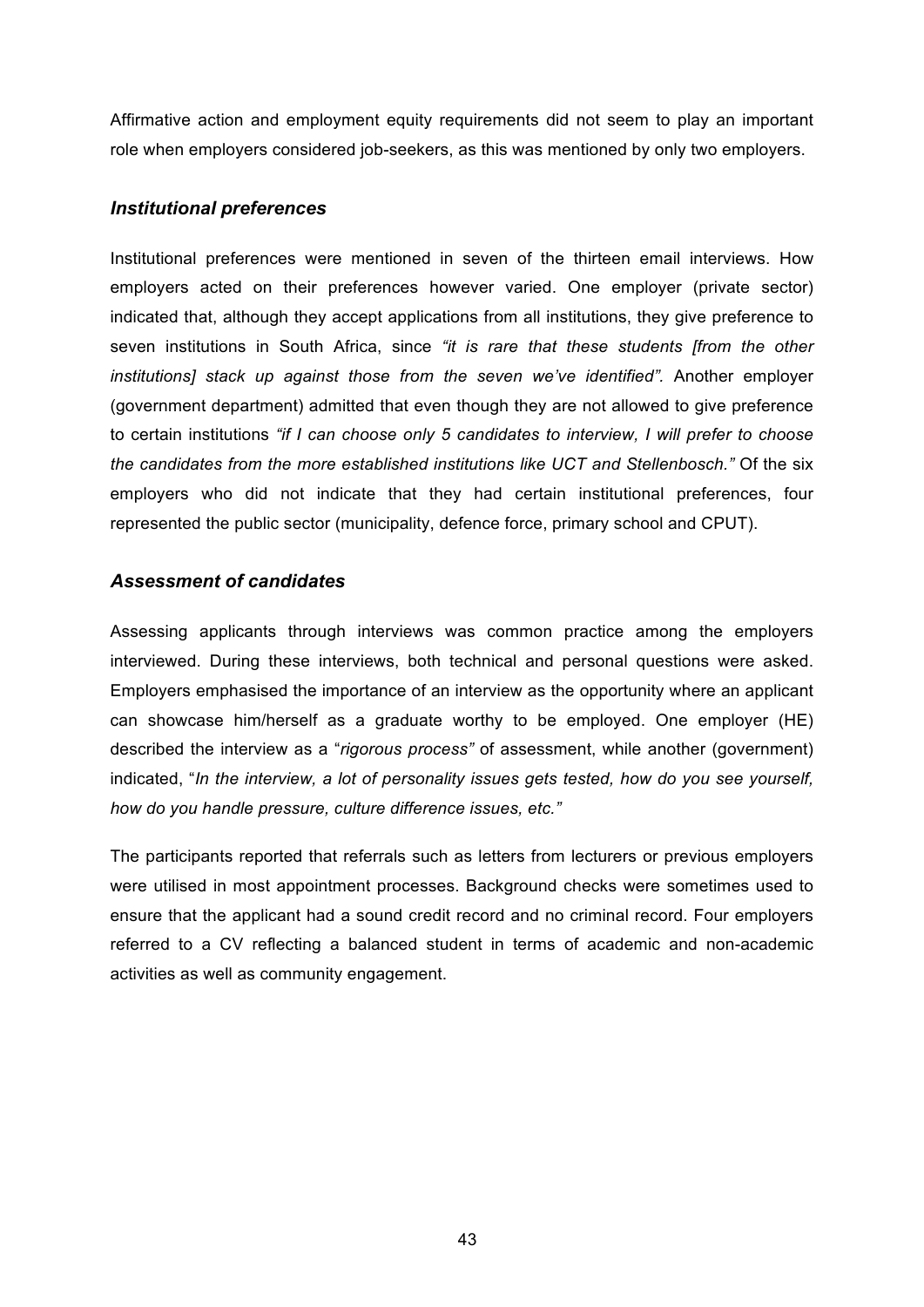### **CONCLUSION**

The journeys of the 30 participants in this study were presented as difficult and complex, and they were influenced by a variety of factors and circumstances. Challenges related to graduates' struggle to find employment, how long it took to get employment and the type of employment secured. One participant took more than two years to secure employment, while others were employed on and off in contract posts. After five years in the labour market, six of the participants were still underemployed, two were in contract posts, while one was unemployed.

A number of findings related to the different phases in the graduate journey. The perceived value of higher education and employers' perspectives were discussed. In conclusion, the following need to be highlighted.

Most of the graduates entered higher education without pro-actively thinking about future careers or employment opportunities. This was partly due to the limited availability of relevant information and a lack of guidance from schools and parents. Furthermore, the graduates entered higher education with a firm belief that an HE qualification would guarantee good employment. They had even higher expectations from having a post-graduate qualification.

During their studies, little attention was paid to the notion of graduate employability, as they mostly experienced higher education as a struggle for survival. They experienced a considerable gap between graduating and first-time employment and this they had to bridge with little or no support from higher education. Employers had rather fixed expectations about the kind of graduate profile they expected from applicants and whom they wanted to employ.

What do we conclude from these findings? In the first place, graduates need to be made aware of the complexity of the graduate journey and that getting a qualification does not presuppose securing appropriate employment. The graduate journey involves deliberate thinking about careers and available opportunities as well as taking specific actions towards achieving such goals. Both the building of a graduate profile that will be attractive to potential employees and the importance of the development of a social network needs to be emphasised. Graduates need to know where and how to search for employment and how to present themselves to potential employers. For graduates from more advantaged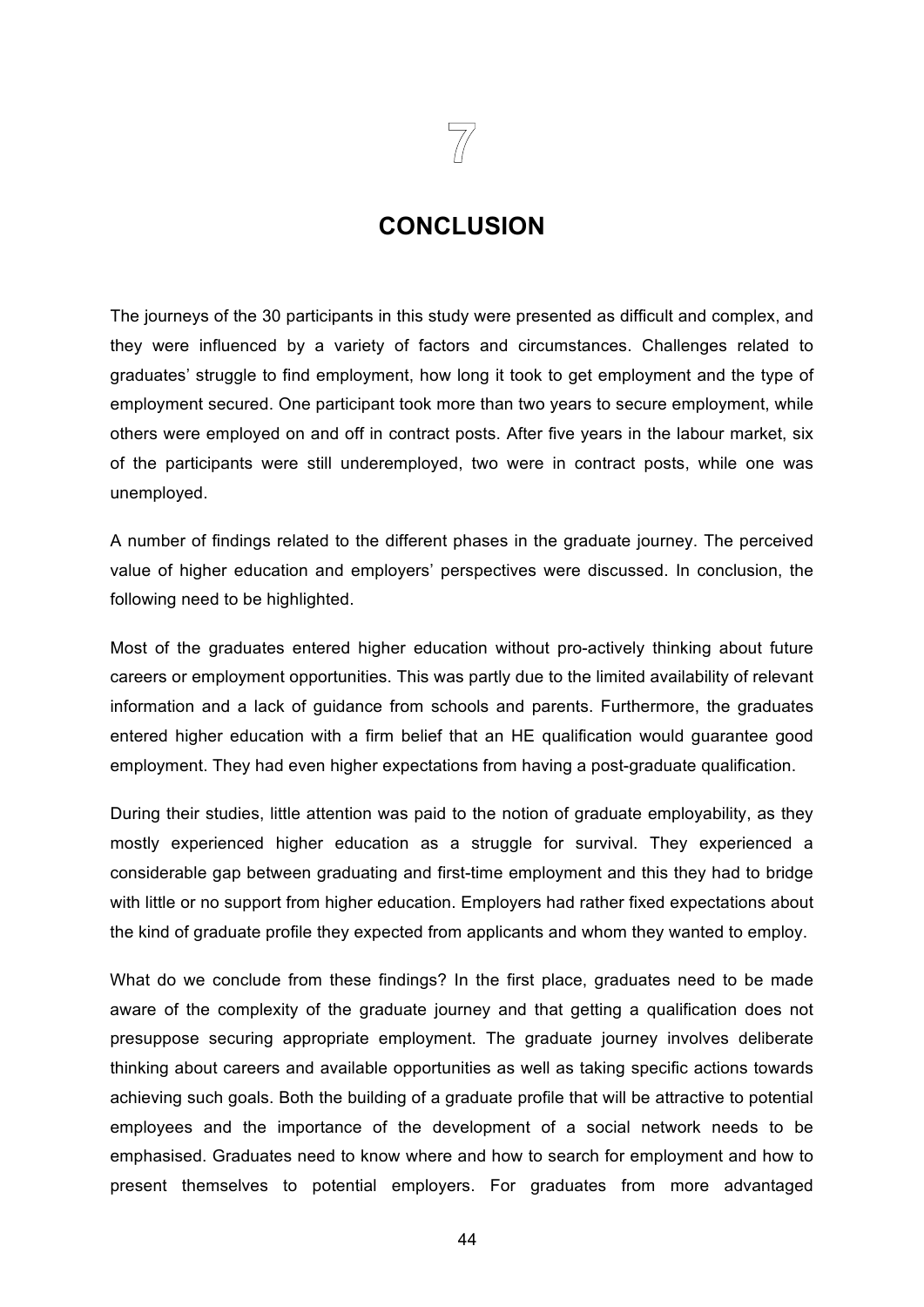backgrounds, much of the above becomes part of their tacit knowledge as they grow up and/or during higher education. However, for graduates from disadvantaged backgrounds, this knowledge is not obvious and not easy to acquire. As a first step, these graduates need to be aware of the complexities of the graduate journey and to acknowledge that the transition into employment entails active involvement from their side. The role of personal agency on the part of the students cannot be over-emphasised. Every individual student should take responsibility for his/her graduate journey and during that journey, they should take the actions that will contribute to improving the likelihood of later entering and progressing in appropriate employment.

The emphasis on personal agency does not mean, however, that we subscribe to the 'individualisation' of graduate employability, i.e. the perspective that employability is solely the responsibility of the graduate. In keeping with the duality approach to employability, we acknowledge the effect of labour market factors of supply and demand on graduate employment. In addition, we also see HEIs as important agents in the construction of employability. This is supported by a recent study of Portuguese students (Sin et al. 2016).

From our findings, it is clear that the participating graduates did not feel adequately supported by higher education during the transition into employment. HE institutions put a lot of resources, effort and time into initiatives to provide access for disadvantaged students and to support them in order to be able to graduate. However, very little is done from the side of higher education to support graduates from disadvantaged backgrounds in the transition into employment. In South Africa, the social justice role of higher education should extend to the development of graduate employability of disadvantaged students. Without sufficient support for these graduates during the transition into employment, all previous positive efforts are in effect diminished and consequently social inequality is reproduced.

How can HEIs contribute to the development of graduate employability of graduates from disadvantaged backgrounds? HEIs should start by rethinking their success criteria to include not only graduation rates but also graduate employment rates, particularly for graduates from disadvantaged backgrounds. To be successful in this regard, institutions will have to be more pro-active and innovative in 'going that extra mile' with the graduate up to the point where he/she is appropriately employed. This 'extra mile' should include the strengthening and expanding of graduates' social networks. Although the participants' social networks did support them in finding work, the size and the level of influence of their networks limited the type of jobs to which they were exposed. With the exception of a few participants, most did not expand and develop their networks during higher education. The importance of expanding disadvantaged students' social networks is underscored by studies showing that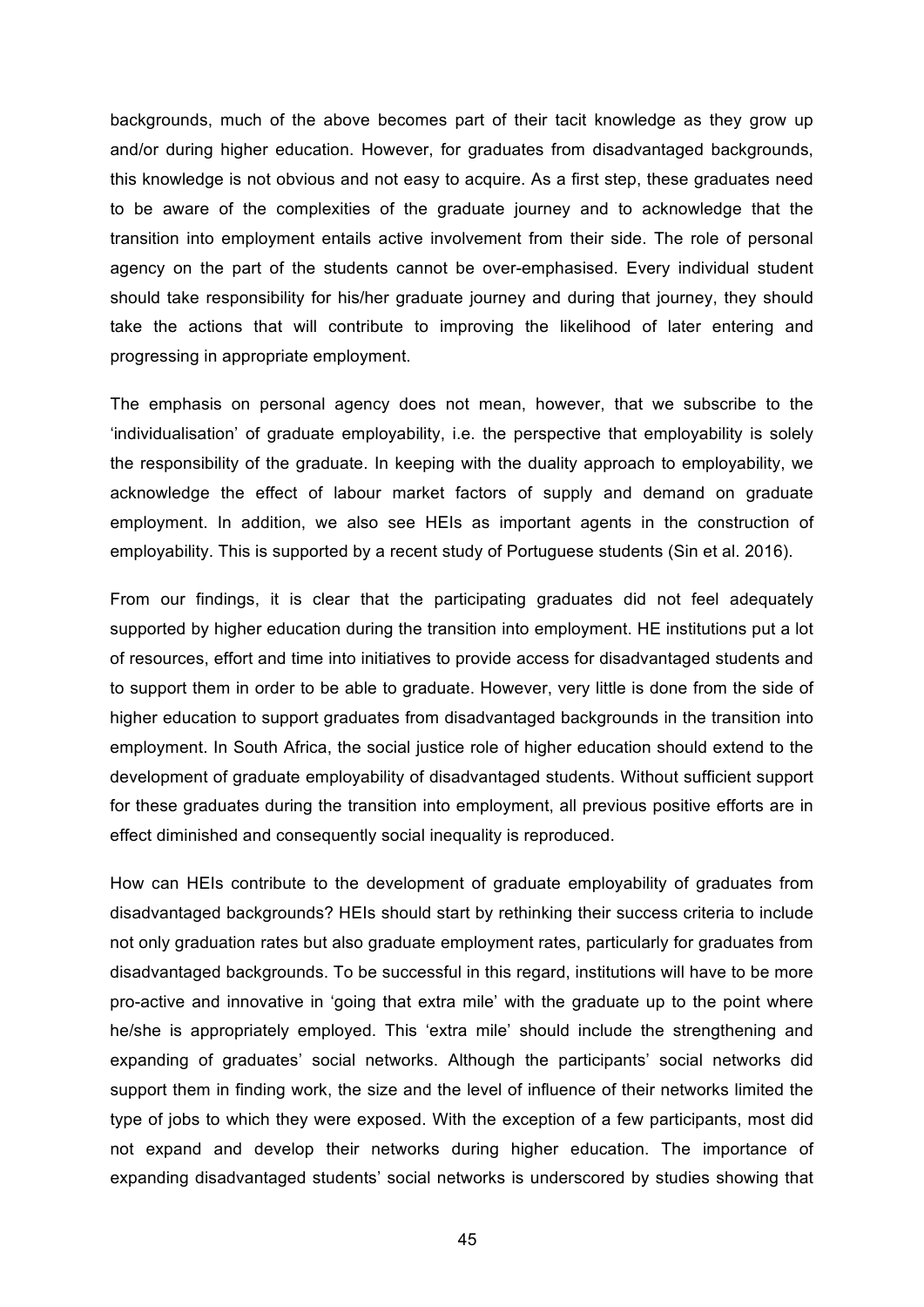in a competitive labour market, advantaged graduates' families increasingly tend to mobilise social resources to help their children find employment (Mok & Jiang 2016). In this respect, higher education could support disadvantaged students by putting initiatives in place to enable such graduates to strengthen and expand their networks. This could be done, for example, by enabling students to participate in extra-curricular activities and living in residences.

Another area where higher education could support disadvantaged graduates is in the development of a graduate profile. This obviously would include academic support in order to obtain the best academic record possible, but also to support the students to develop in nonacademic areas. For various reasons, most participants in this study did not participate in any non-academic and/or extra-curricular activities. That meant that they did not make sufficient use of all the opportunities afforded by a university education, leaving them with a 'lean' profile not demonstrating all the 'hard and soft currencies' employers are requiring.

A graduate profile would also include being able to present oneself to potential employers as a graduate who is worthy of employment. Writing cover letters, setting up CVs and being well prepared for interviews need to be addressed. Bridgstock (2009) points out that graduates' struggle to find employment may be related to the quality of their applications rather than the quality of the graduates themselves. Her point speaks to the ability of a graduate to present him/herself to employers in his/her CV as well as in an interview. It is noteworthy that none of the participants mentioned any benefits they might have experienced with regard to employment policies in support of racial equity. The possibility that the quality of the applications of graduates from disadvantaged backgrounds disqualifies them even before they can be considered for a job and thus cannot reap the benefits of EEA or BEE policies needs to be considered, and further research into this aspect may provide useful insights.

The development of a graduate profile also involves improved engagement with career services. The chances of securing employment in which graduates can be successful will improve significantly if they receive career advice and acquire career development knowledge and skills. Developing graduates' skills to engage in well-planned and systematic job searches (rather than a random Google search), and equipping them with the 'know-how' of where to start, which companies to approach, which methods to use for application, and how to present oneself, could go a long way to make this transition easier and more successful.

Lastly, we turn our attention to the employers. Within the small sample, it was clear that each employer had a specific 'picture' of the graduate that he/she was looking for. Many skills and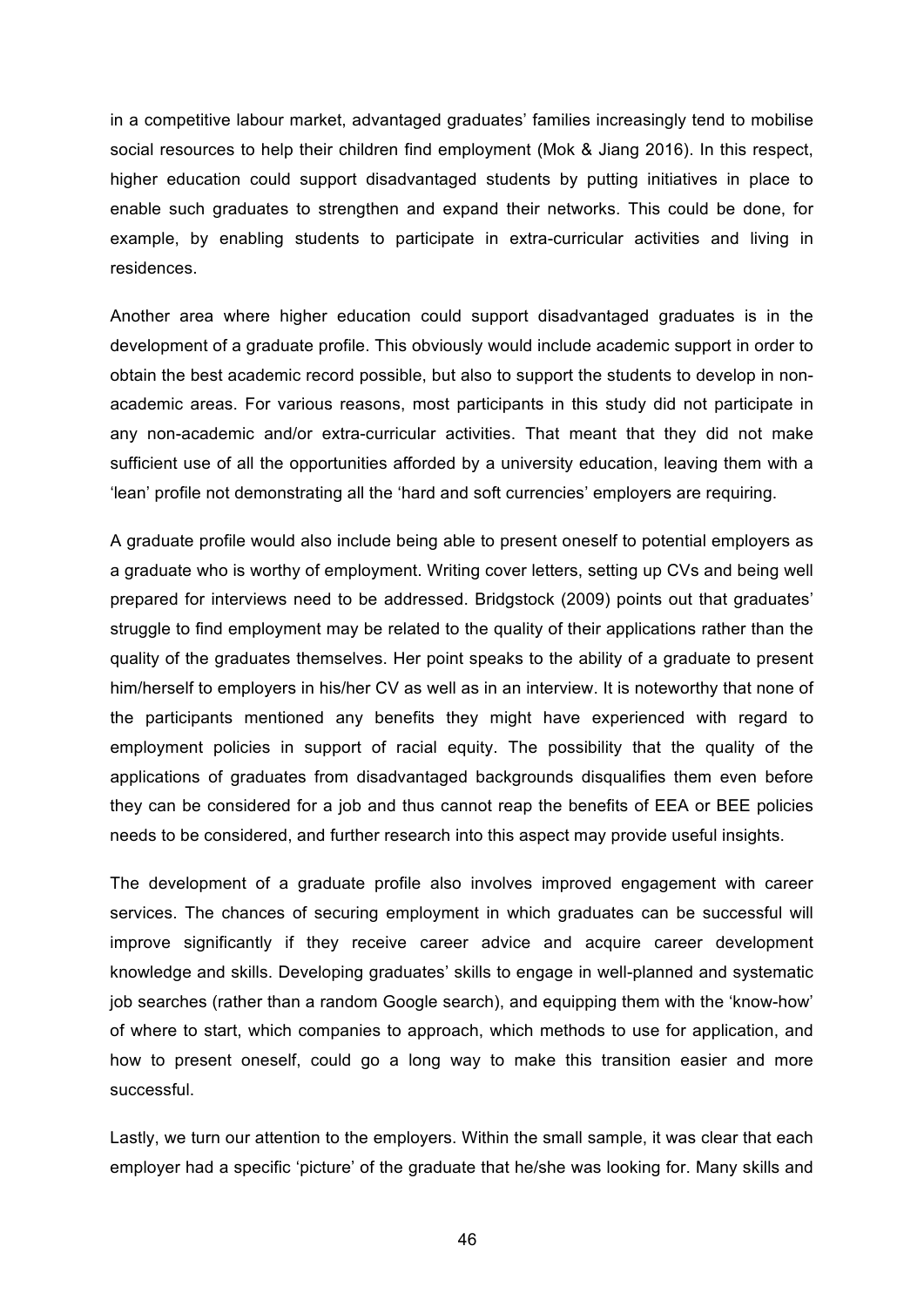attributes were expected, and interviews were highlighted as the 'window' to the profile of the graduate. Most employers were concerned with 'culture fit', and some of them also with institutional reputation. Participants from CPUT and UWC had to negotiate more 'stepping stones' than those from UCT and SU. At the time of the research, all the UCT and SU participants, with the exception of one, were in permanent graduate posts. Of the 18 CPUT and UWC participants, one was unemployed, four were underemployed of which one was a contract post, while another was in a contract graduate post. Also, the employers and employees had different perspectives of what success in employment meant. Whereas graduates mainly focused on personal benefits like financial security and achieving personal goals, for employers, success was demonstrated by performance and 'fit' in the work context. These perspectives beg the question, 'What are the implications of employer perspectives for graduates from disadvantaged backgrounds?' Often these graduates had no opportunity to develop a specific 'fit' or option to choose an institution. In this regard, employers need to rethink their approach towards graduates from disadvantaged backgrounds as they can, by adopting a more nuanced approach and not a 'one-size-fits-all' tactic, play an important role in promoting social justice in the workplace.

From the perspective of both the graduates and employers, the value of higher education is undeniable. Graduates were convinced that their university education provided them with good job prospects, particularly over the long term, and they were outspoken about the ways in which this experience contributed to their personal growth. For employers, a university qualification was a prerequisite for a prospective employee, but this was only the starting point – a host of soft skills and personal attributes is also required. One needs to consider whether this focus on the personal qualities that graduates should have, in addition to their academic credentials, could impede the chances of graduates from disadvantaged backgrounds in terms of employability.

Coming from disadvantaged backgrounds, the graduates who participated in this study were characterised by high levels of perseverance or 'grit' to which negotiating the challenging environment of higher education contributed. To some degree, the difficult transitions into employment could be attributed to their own actions, signifying their agency. The reality is thus that the participants succeeded in securing employment, but despite considerable support from families and communities, the transitions remained challenging with, in some cases, less than satisfying employment outcomes. Even though some stakeholders in higher education may feel the development of graduate employability is not their responsibility, it is crucial that all stakeholders in the HE sector work together to support graduates from disadvantaged backgrounds in their transition into employment.

47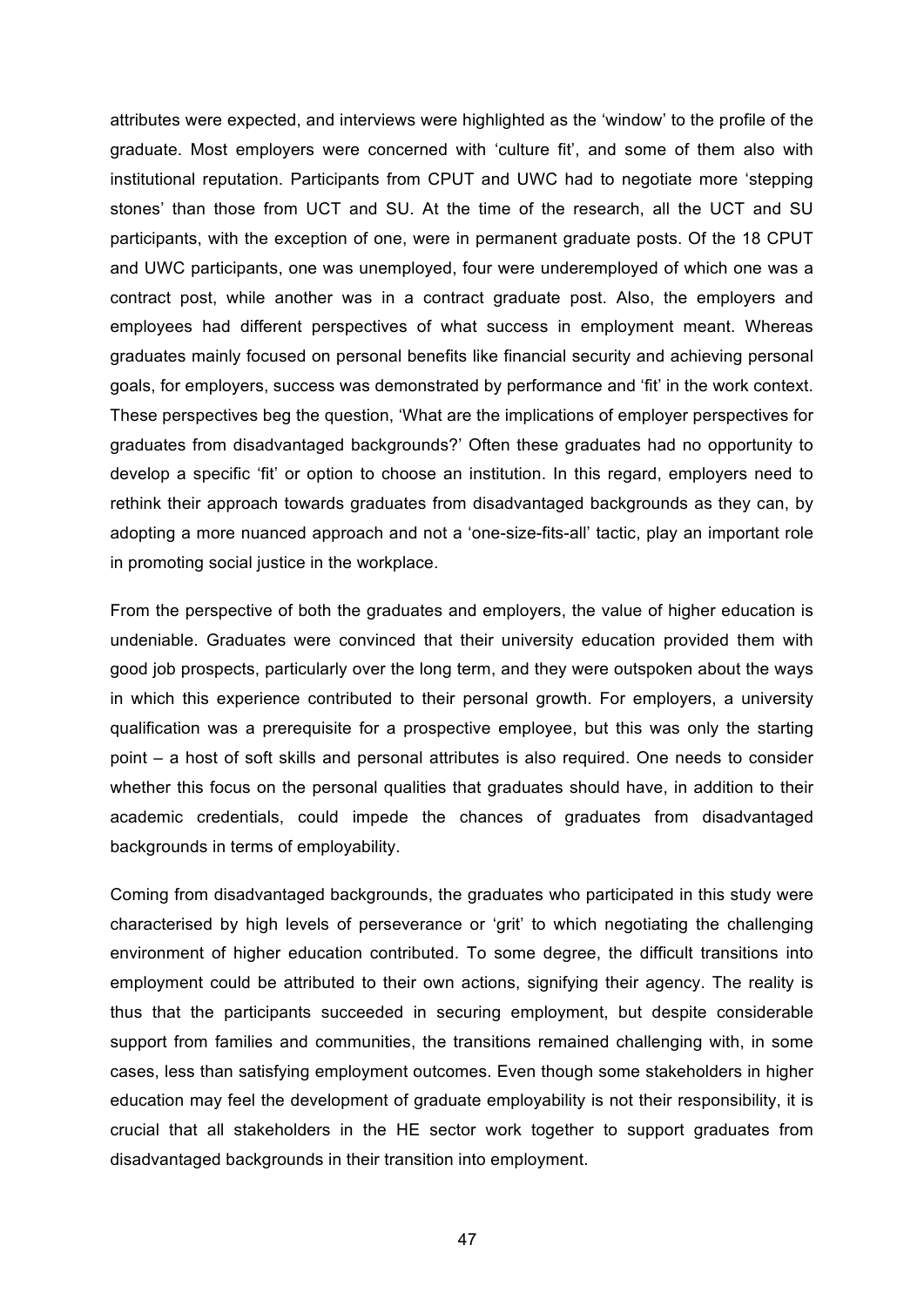### **REFERENCES**

- Abdullah, M.L. 2009. Identifying the generic skills amongst Malaysian undergraduate students: An analysis of gender differences. *Jurnal Teknologi*, 50(E):11–20.
- Altbeker, A. & Storme, E. 2013. *Graduate unemployment in South Africa: A much exaggerated problem.* Johannesburg: CDE.
- Arthur, L. & Little, B. 2010. The REFLEX study: Exploring graduates' views on the relationship between higher education and employment. In CHERI. *Higher education and society: A research report.* London: Open University, Centre for Higher Education Research and Information, 13–19.
- Badenhorst, E. & Kapp, R. 2013. Negotiation of learning and identity among first-year medical students. *Teaching in Higher Education*, 18(5):465–476. doi:10.1080/13562517.2012.753050
- Baldry, K. 2016. Graduate unemployment in South Africa: Social inequality reproduced. *Journal of Education and Work*, 29(7):788–812. doi:10.1080/13639080.2015.1066928
- Behtoui, A. 2016. Beyond social ties: The impact of social capital on labour market outcomes for young Swedish people. *Journal of Sociology*, 52(4):711–724. doi:10.1177/1440783315581217
- BIS (Department for Business, Innovation and Skills). 2011. *Supporting graduate employability : HEI practice in other countries*. London.
- Blessinger, P. 2015. The future of higher education. In P. Blessinger & J. Anchan (eds.). *Democratizing higher education*. New York, NY: Routledge, 199–213.
- Botha, J. 2015. *A desktop study of higher education tracer studies in South Africa.* Stellenbosch. (unpublished research report)
- Braun, V. & Clarke, V. 2006. Using thematic analysis in psychology. *Qualitative Research in Psychology*, 3(2):77–101. doi:10.1191/1478088706qp063oa
- Bridgstock, R. 2009. The graduate attributes we've overlooked: Enhancing graduate employability through career management skills. *Higher Education Research & Development*, 28(1):31–44. doi:10.1080/07294360802444347
- British Council. 2015. *Students in the driving seat: Young people's voices on higher education in Africa*. London.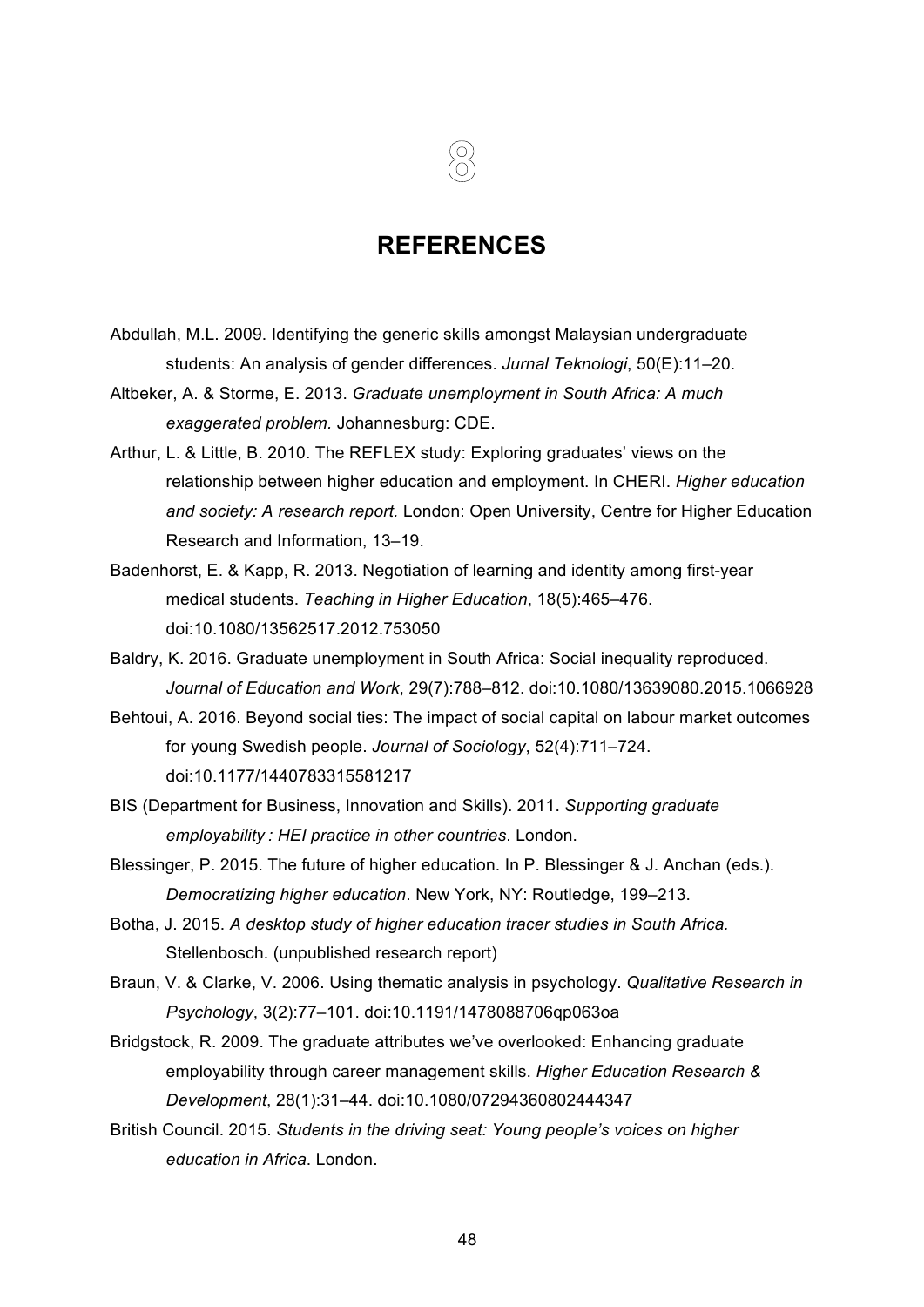Brown, P. & Hesketh, A. 2004. *Mismanagement of talent.* New York, NY: Oxford.

- Brown, P., Hesketh, A. & Williams, S. 2003. Employability in a knowledge-driven economy. *Journal of Education and Work*, 16(2):107–126.
- Brown, P. & Lauder, H. 2012. The great transformation in the global labour market. *Soundings: A Journal of Politics and Culture,* 51:41–53.
- CHE (Council on Higher Education). 2014. *Framework for institutional quality enhancement in the second period of quality assurance*. Pretoria.
- CHE (Council on Higher Education). 2016. *South African higher education reviewed: Two decades of democracy.* Pretoria.
- CHEC (Cape Higher Education Consortium). 2013. *Pathways from university to work.* Cape Town.
- Chillas, S., Marks, A. & Galloway, L. 2015. Learning to labour: An evaluation of internships and employability in the ICT sector. *New Technology, Work and Employment*, 30(1):1–15.
- DHET (Department of Higher Education and Training). 2013. *White Paper for post-school education and training: Building an expanded effective and integrated post-school system*. Pretoria.
- DoE (Department of Education). 1997. *Education White Paper 3: A programme for the transformation of higher education.* Pretoria.
- DoL (Department of Labour). 2016. *Employment Equity Act designed to reverse decades of discrimination in the workplace*. Retrieved from http://www.labour.gov.za/DOL/downloads/documents/useful-documents/basicconditions-of-employment/20yrseeact.pdf [Accessed 20 August 2016].
- DST (Department of Science and Technology). 2007. *Innovation towards a knowledge-based economy: Ten-year plan for South Africa.* Retrieved from http://www.esastap.org.za/download/sa\_ten\_year\_innovation\_plan.pdf [Accessed 31 March 2016].
- Dwyer, P., Smith, G., Tyler, D. & Wyn, J. 2005. *Immigrants in time: Life-patterns 2004*. Melbourne: Australian Youth Research Centre.
- Editorial introduction to the Enterprise in Higher Education Initiative. 1993. *Assessment and Evaluation in Higher Education*, 18(3):163–165.
- FYA (Foundation for Young Australians). 2015. *The new work order.* Retrieved from http://www.fya.org.au/wp-content/uploads/2015/08/fya-future-of-work-report-finallr.pdf [Accessed 25 July 2016].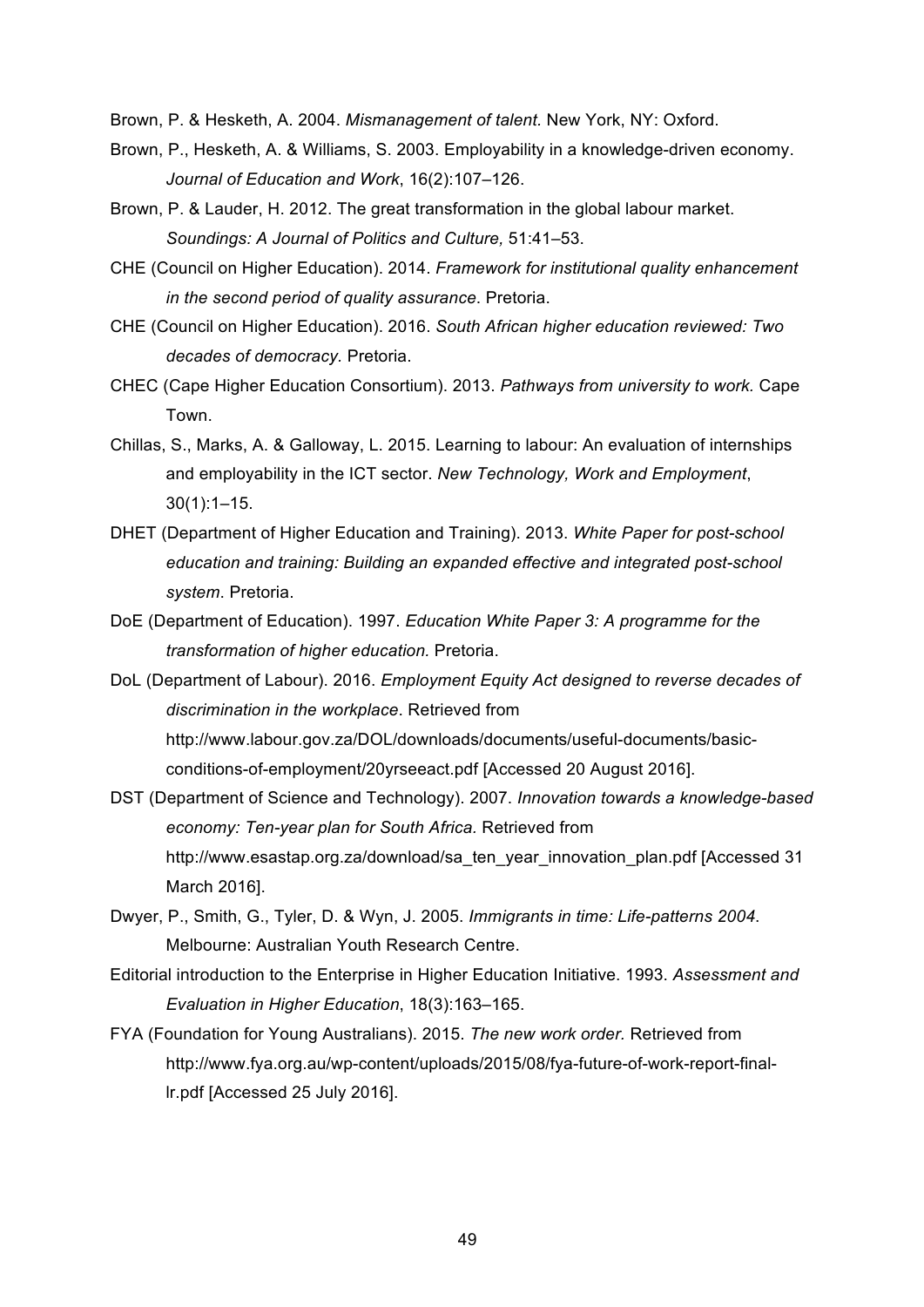- GMAC (Graduate Management Admission Council). 2015. *Alumni Perspectives Survey*. Retrieved from http://www.gmac.com/market-intelligence-and-research/gmacsurveys/alumni-perspectives-survey/alumni-perspectives-survey.aspx [Accessed 20 August 2016].
- Goneos-Malka, A. 2017. PhD graduate employability in corporate South Africa. Presentation at the sixth Postgraduate Supervision Conference, Spier, Stellenbosch, 28–30 March.
- Griesel, H. & Parker, B. 2009. *Graduate attributes: A baseline study on South African graduates from the perspective of employers*. Pretoria: HESA.
- Hager, P., Holland, S. & David, B. 2002. *Enhancing the learning and employability of graduates: The role of generic skills*. Melbourne: Business/Higher Education Round Table.
- Hammond, S. 2011. Definitions of learnerships, internships and in-service training. *Skillsuniverse*. Retrieved from http://www.skillsuniverse.com/group/thehelpdesk/forum/topics/definitions-of-learnerships-internshipsand-in-service-training [Accessed 17 March 2016].
- Hillage, J. & Pollard, E. 1998. *Employability: Developing a framework for policy analysis.* Research report RR85. London: Department for Education and Employment.
- Holmes, L. 2013. Realist and relational perspectives on graduate identity and employability: A response to Hinchliffe and Jolly. *British Educational Research Journal*, 39(6):1044– 1059.
- Holmes, L.M. 2015. Becoming a graduate: The warranting of an emergent identity. *Education and Training*, 57(2):219–238.
- Index Mundi. 2013. Retrieved from http://www.indexmundi.com [Accessed 2 May 2013].
- Jackson, D. 2016. Re-conceptualising graduate employability: The importance of preprofessional identity. *Higher Education Research & Development*, 35(5):1–15. doi:10.1080/07294360.2016.1139551
- Leech, B.L. 2002. Asking questions : Techniques for semistructured interviews. *Political Science and Politics*, 35(4):665–668.
- Leuze, K. 2010. *Smooth path or long and winding road? How institutions shape the transition from higher education to work.* Leverkusen Opladen: Budrich UniPress.
- Lourens, E. 2013. Understanding the experiences of educationally disadvantaged students at Stellenbosch University*.* Unpublished master's thesis. Stellenbosch: Stellenbosch University.
- Marginson, S. 2007. The public/private divide in higher education: A global revision. *Higher Education*, 53(3):307–333.
- McCowan, T. 2014. *Can higher education solve Africa's job crisis? Understanding graduate employability in sub-Saharan Africa.* London: British Council.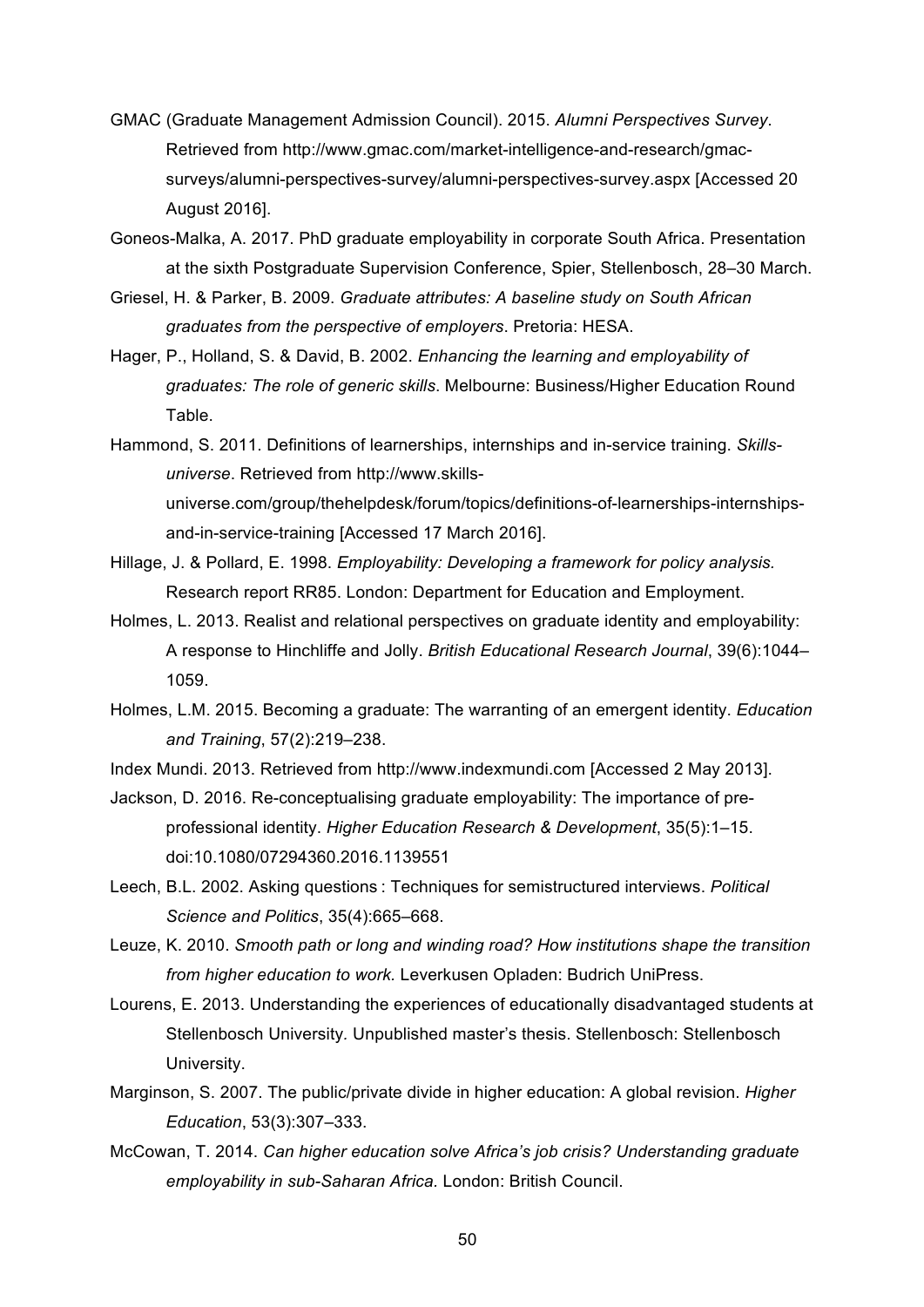- McCowan, T. 2016. Introduction. In T. McCowan, M. Walker, S. Fongwa, I. Oanda, D. Sifuna, S. Adedeji, S. Oyebade, E.D. Ananga, V. Adzahlie-Mensah & E. Tamanja. *Universities, employability and inclusive development: Repositioning higher education in Ghana, Kenya, Nigeria and South Africa.* London: British Council, 2–14.
- McQuaid, R. & Lindsay, C. 2005. The concept of employability. *Urban Studies*, 42(2):197– 219.
- Mehta, S., Newbold, J. & O'Rourke, M. 2011. Why do first-generation students fail? *College Student Journal,* 45(1): 20. Retrieved from http://web.a.ebscohost.com/ehost/detail/detail?sid=48f8b156-5661-4c46-b137- 32d4a8a4449c%40sessionmgr4010&vid=1&hid=4109&bdata=JnNpdGU9ZWhvc3Qtb Gl2ZQ%3D%3D#AN=59618803&db=ehh [Accessed 27 January 2017].
- Mok, K.H. & Jiang, J. 2016. *Massification of higher education: Challenges for admissions and graduate employment in China*. London: Centre for Global Higher Education.
- Mourshed, M., Farrell, D. & Barton, D. 2013. *Education to employment: Designing a system that works*. New York, NY: The McKinsey Center for Government.
- Norodien-Fataar, N. 2016. The pre-university pathways of disadvantaged students for gaining entry to university study. *Education as Change*, 20(1):186–204.
- NPC (National Planning Commission). 2011. *National Development Plan: Vision for 2030*. Pretoria.
- OECD (Organisation for Economic Co-operation and Development). 2014. *Education at a glance 2014: OECD indicators.* Retrieved from http://www.oecd.org/edu/Education-ata-Glance-2014.pdf [Accessed 19 July 2015].
- O'Regan, M. 2010. *Graduate transitions to employment : Career motivation, identity and employability.* Reading: Centre for Career Management Skills.
- Parry, S. 2005. Building university diversity and implications for Australian higher education. *HERDSA News*, 27(1):1–36.
- Piróg, D. 2016. Job search strategies of recent university graduates in Poland: Plans and effectiveness. *Higher Education*, 71:557–573. Retrieved from http://link.springer.com/10.1007/s10734-015-9923-5 [Accessed 31 March 2016].
- Rambaree, K. 2007. Bringing rigour in qualitative social research: The use of a CAQDAS. *University Mauritius Research Journal*, 13A:1–16.
- Rogan, M. & Reynolds, J. 2015. *Schooling inequality, higher education and the labour market : Evidence from a graduate tracer study in the Eastern Cape.* Grahamstown: Rhodes University.
- SA Government On Line. Accelerated and Shared Growth Initiative South Africa (ASGISA). A summary. Pretoria: The Presidency, Republic of South Africa. Retrieved from http://www.info.gov.za/asgisa [Accessed 20 August 2016]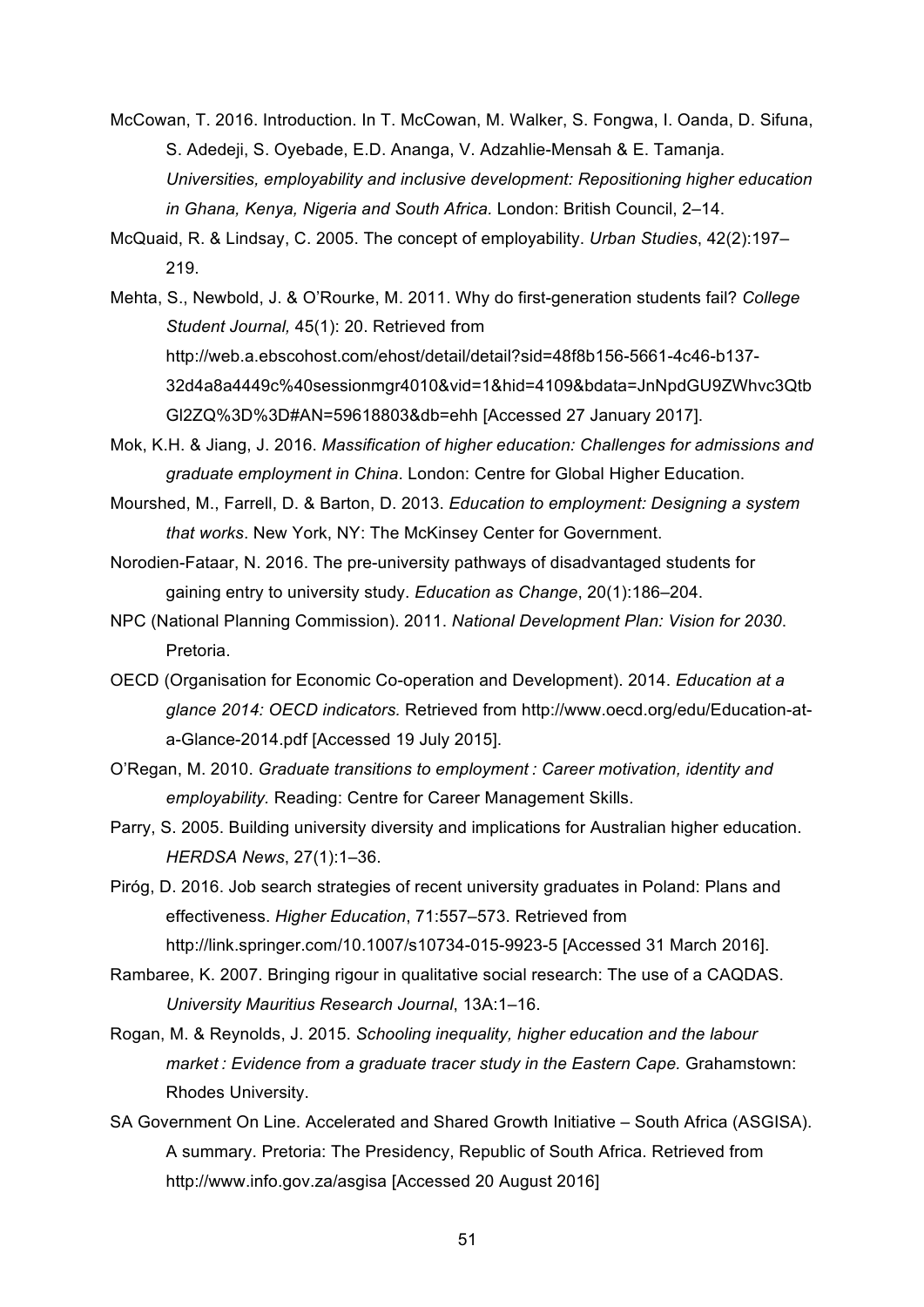- Sawahel, W. 2016. First two university-based career centres launched. *University World News Global Edition* (No. 417). Retrieved from http://www.universityworldnews.com/article.php?story=20160609153448485 [Accessed 13 June 2016].
- Sin, C. & Neave, G. 2014. Employability deconstructed: Perceptions of Bologna stakeholders. *Studies in Higher Education*, 41(8):1–16. doi:10.1080/03075079.2014.977859
- Sin, C., Tavares, O. & Amaral, A. 2016. Who is responsible for employability? Student perceptions and practices. *Tertiary Education and Management*, 22(1):65–81. Retrieved from http://www.scopus.com/inward/record.url?eid=2-s2.0- 84961198570&partnerID=tZOtx3y1 [Accessed 22 June 2016].

Stats SA (Statistics South Africa). 2012. *Statistical Release Census 2011*. Pretoria.

- Stats SA (Statistics South Africa). 2014. *Employment, unemployment, skills and economic growth.* Pretoria.
- Steyn, M. 2009. Barriers to learning in higher education: What we can learn from a South African case study. *The International Journal of Learning*, 16(10):606–622.
- Stiwne, E.E. & Alves, M.G. 2010. Higher education and employability of graduates: Will Bologna make a difference? *European Educational Research Journal*, 9(1):32–44.
- Sumanasiri, E.G.T., Yajid, M.S.A. & Khatibi, A. 2015. Review of literature on graduate employability. *Journal of Studies in Education*, 5(3):75–88. Retrieved from http://www.macrothink.org/journal/index.php/jse/article/view/7983 [Accessed 20 August 2016].
- Tomlinson, M. 2012. Graduate employability: A review of conceptual and empirical themes. *Higher Education Policy*, 25(4):407–431. Retrieved from http://www.palgravejournals.com/doifinder/10.1057/hep.2011.26 [Accessed 31 May 2014].

Tran, T.T. 2015. Is graduate employability the "whole-of-higher-education-issue"? *Journal of Education and Work*, 28(3):1–21. Retrieved from http://www.scopus.com/inward/record.url?eid=2-s2.0- 84896587200&partnerID=tZOtx3y1 [Accessed 17 June 2015].

- Van Broekhuizen, H. 2013. *Unemployment and the South African labour market*. Retrieved from https://nicspaull.files.wordpress.com/2011/04/hendrik-2013-unemployment-andthe-south-african-labour-market.pptx [Accessed 30 June 2016].
- Varghese, N., Panigrahi, J. & Heslop, L. 2015. Going global 2015 : Challenges facing the world's largest HE systems. *University World News Global Edition*, (No 355) (online).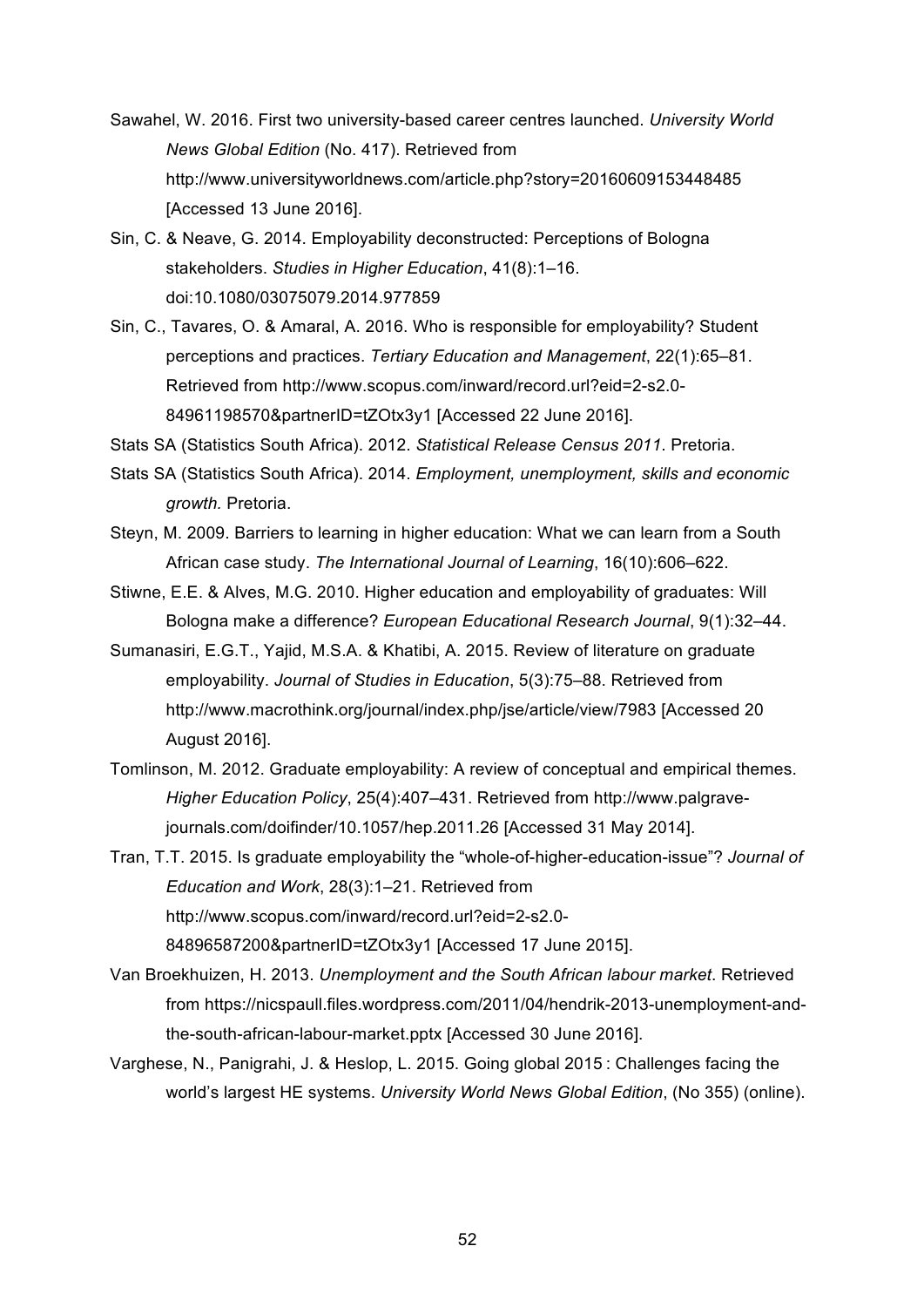- Walker, M. & Fongwa, S. 2016. Universities and employability in South Africa: Equity in opportunities and outcomes. In T. McCowan, M. Walker, S. Fongwa, I. Oanda, D. Sifuna, S. Adedeji, S. Oyebade, E.D. Ananga, V. Adzahlie-Mensah & E. Tamanja. *Universities, employability and inclusive development: Repositioning higher education in Ghana, Kenya, Nigeria and South Africa.* London: British Council, 15–38.
- World Economic Forum. 2016a. *The future of jobs. Employment, skills and workforce strategy for the fourth Industrial Revolution.* Retrieved from http://www3.weforum.org/docs/WEF\_Future\_of\_Jobs.pdf [Accessed 5 April 2016].
- World Economic Forum. 2016b. *The future of jobs – executive summary*. Retrieved from http://www3.weforum.org/docs/WEF\_FOJ\_Executive\_Summary\_Jobs.pdf [Accessed 5 April 2016].
- Yorke, M. 2004. *Employability and higher education: What it is – and what it is not*. York, NY: Higher Education Academy.
- Yosso, T.J. 2005. Whose culture has capital? A critical race theory discussion of community cultural wealth. *Race, Ethnicity and Education*, 8(1):69–91.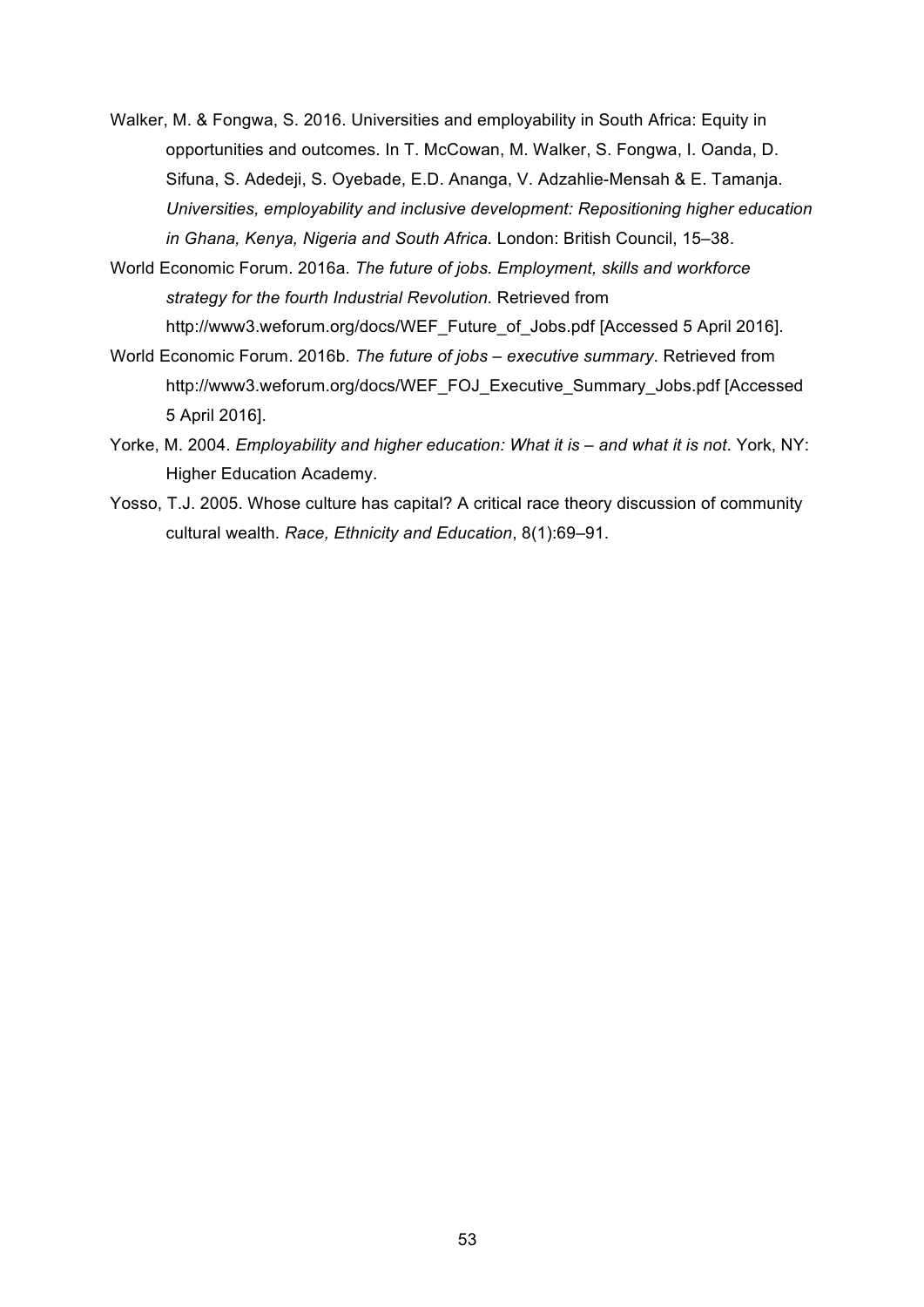## **APPENDICES**

# **Appendix A: Process to obtain ethics clearance**

The researchers, based at SU (Stellenbosch University), applied for ethics clearance for the study and institutional permission for utilising the information of SU graduates. This involved two separate applications. Institutional permission was received on 30 January 2015, while ethics clearance was received on 19 February 2015.

At a meeting of the Project Reference Group, held on 13 April 2015, a decision was taken that each of the representatives of the other three higher education institutions (HEIs) would confirm whether a re-application for ethics clearance was needed or whether the permission granted for the Graduate Destination Survey (GDS) could be extended to the current study. It was also decided that school data of potential participants would be obtained from the respective institutions in order to confirm that the school attended by the participant was in fact situated in a disadvantaged community since 'type of school' was used as one of the proxies to determine whether the participants were educationally disadvantaged.

The University of the Western Cape (UWC) representative informed the researchers on 8 May 2015 that UWC required a new ethics clearance application for the project, since it involved further or new research that was not covered by the ethics clearance of the original project. This application was prepared and submitted by the institutional representative and ethics clearance as well as institutional permission was received on 24 June 2015.

After telephonic communication with the Cape Peninsula University of Technology (CPUT) representative, the researchers received an email on 23 June 2015 from the office of the Deputy Vice-Chancellor (Research, Technology, Innovation and Partnerships) of CPUT with the Human Participants Review application form that needed to be submitted for ethics clearance. On 22 July, the researchers made enquiries about the outcome of the application. This resulted in them being provided with a 'Faculty of Education Ethics for Original Research' form on 27 July, which also needed to be submitted. Ethics clearance and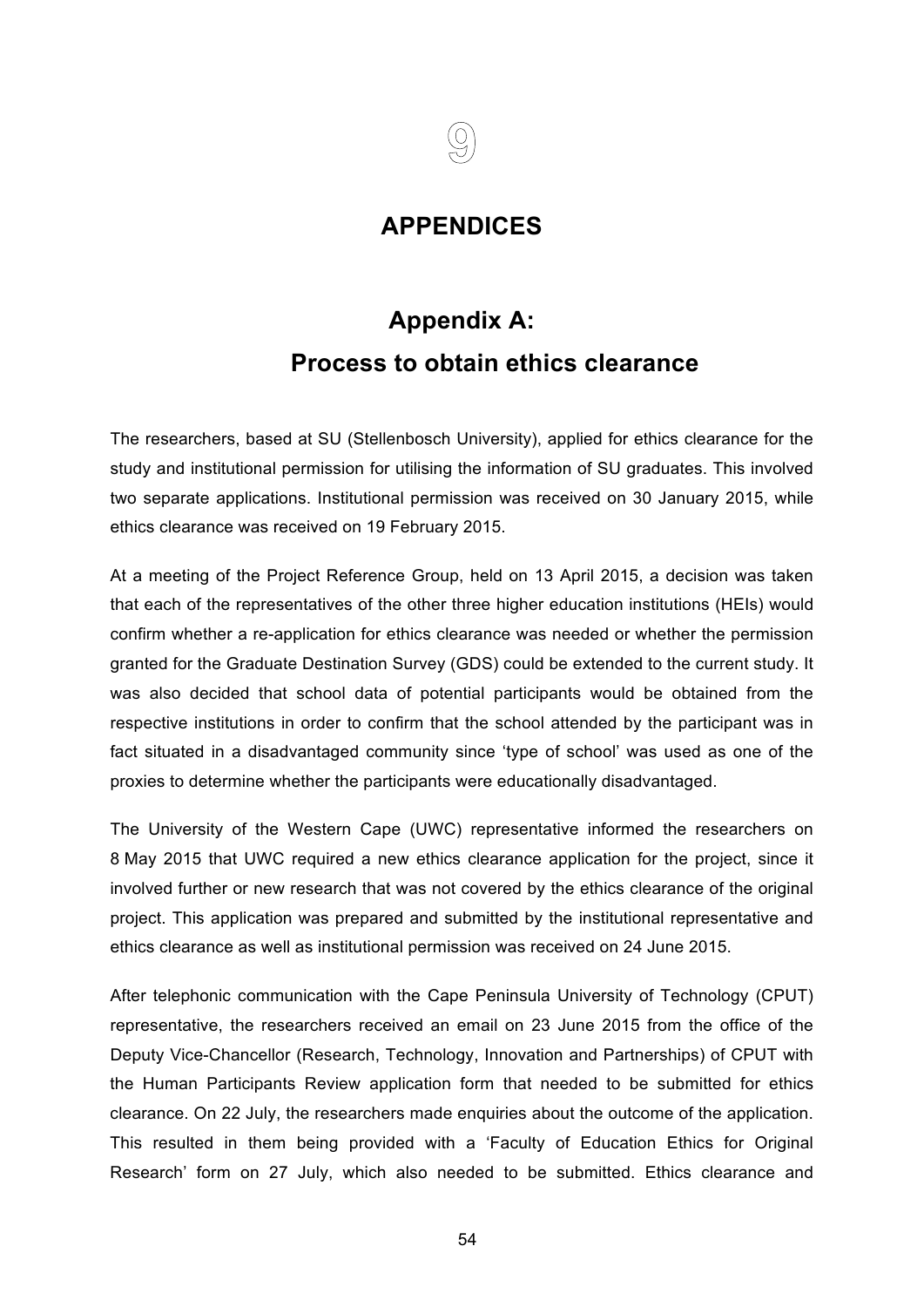institutional permission were received on 11 August 2015. Both UWC and CPUT provided the requested personal information, school data as well as study records of the selected participants to the researchers after the ethics clearance processes had been concluded.

On 14 May, we were informed by the Executive Director of Student Affairs at University of Cape Town (UCT) that an application for ethics clearance and access to student data was required. This involved obtaining ethics approval from the Centre for Higher Education Development (CHED) Ethics Research Chair after which the application to access student data could be submitted. Ethics approval was received on 27 July 2015. During the process of applying for access to student data, the researchers were informed by UCT that no student information would be made available. After lengthy email correspondence and telephone conversations between the researchers and various UCT officials, the researchers were informed on 3 September 2015 that they were only allowed to contact UCT graduates who participated in the Cape Higher Education Consortium (CHEC) GDS once these participants had been informed by CHEC about the follow-up study to the GDS. No additional personal information, school data or study records were to be made available to the researchers. The implications of these conditions were that the sample of UCT graduates became smaller to include only those whose email addresses, as given in the GDS data, were still active, and that the school data of the selected participants could not be verified before the interviews.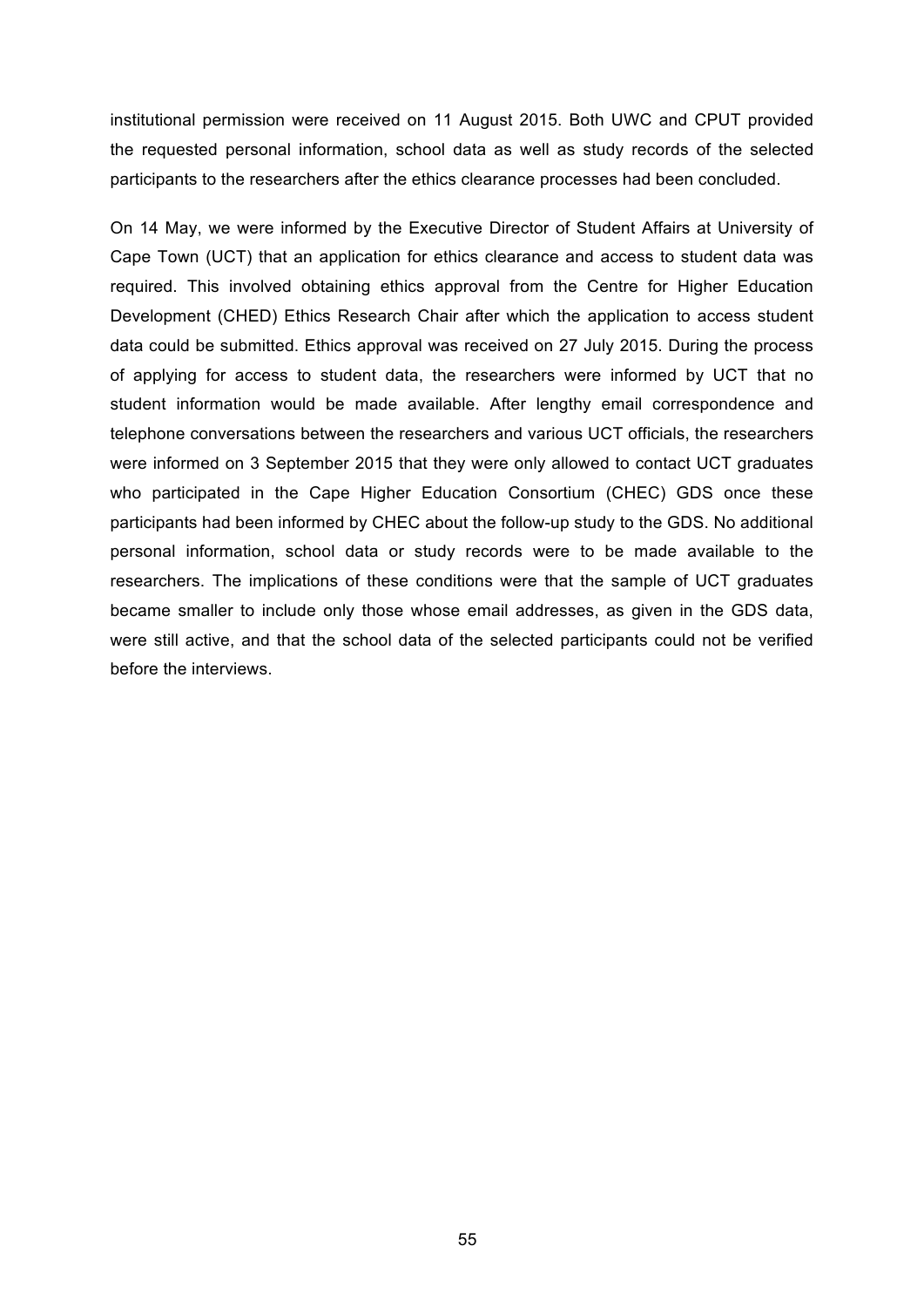# **Appendix B:**

# **Graduate interview schedule**

### **On higher education (10 min)**

- **1. What was the secret to your success? / your experiences in HE?**
	- a. What challenges did you experience? How did you overcome these challenges?
	- b. How did your institution help you to be a successful student?
- **2. How did you decide on the course you chose?** 
	- a. What did you know about the work related to the course?
	- b. Did you think about employability prospects when you chose the course?

### **On securing employment (10 min)**

### **1. Explain the process to securing your first job.**

- a. Which factor/practices/anything was the one thing that helped you most to acquire work?
- b. What approach did you follow?
- c. Did you feel confident that you will secure work relatively easy? Explain?
- d. How long after graduation were you employed?
- e. Did anybody assist you?
- f. Did you have a CV? Who helped you setting up your CV?
- g. Did you have any prior work experience?
- h. Did you do volunteer work/service learning?
- i. Were you linked to a certain job through a bursary/contract?

### **On professional success (10 min)**

- **1. Explain you first month in your new employment?** 
	- a. Were you prepared for the world of work? Motivate.
	- b. What were you never told?
- **2. Are you successful? Why?** 
	- a. Which factor/practices/anything was the one thing that helped you most to be successful in your work?
- **3. How do you navigate the working world and build your career?**
- **4. Would you consider yourself as being civically engaged/socially responsible citizen?**

### **On higher education and its relation to work (5 min)**

- **1. Does your HE studies assist you in being successful in your current career? How?** 
	- a. Does your job relate to your achieved degree?
	- b. Did you acquire any technical skills during your undergrad years? If so, describe. (define the term technical skills). Did it help you in your job?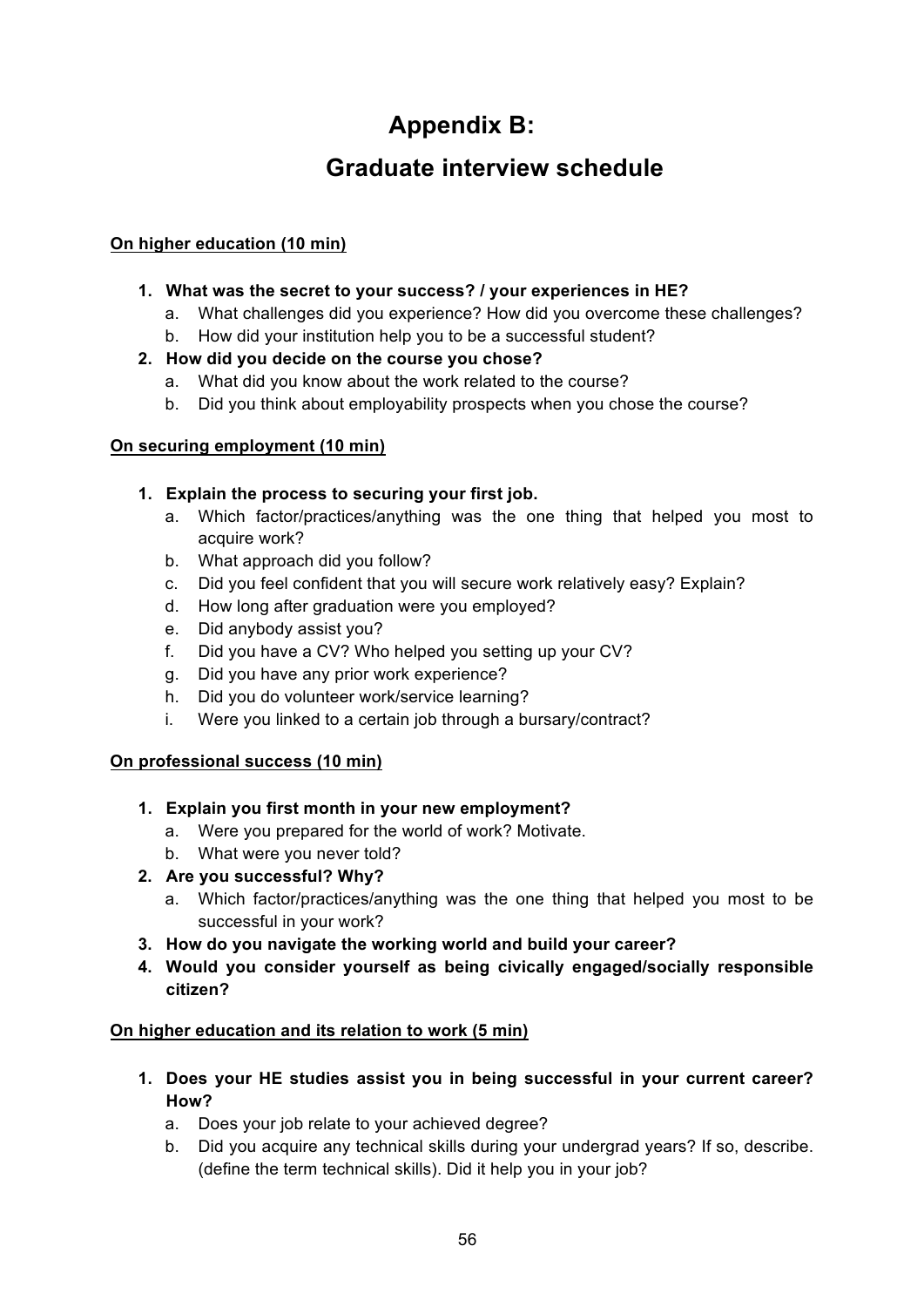- c. Did you acquire any generic skills during your undergrad years? If so, describe. (define the term generic skills). Did it help you in your job?
- **2. Was the amount of money spent on HE worth it?**
- **3. What could HEI's do/add to better prepare graduates for employment?**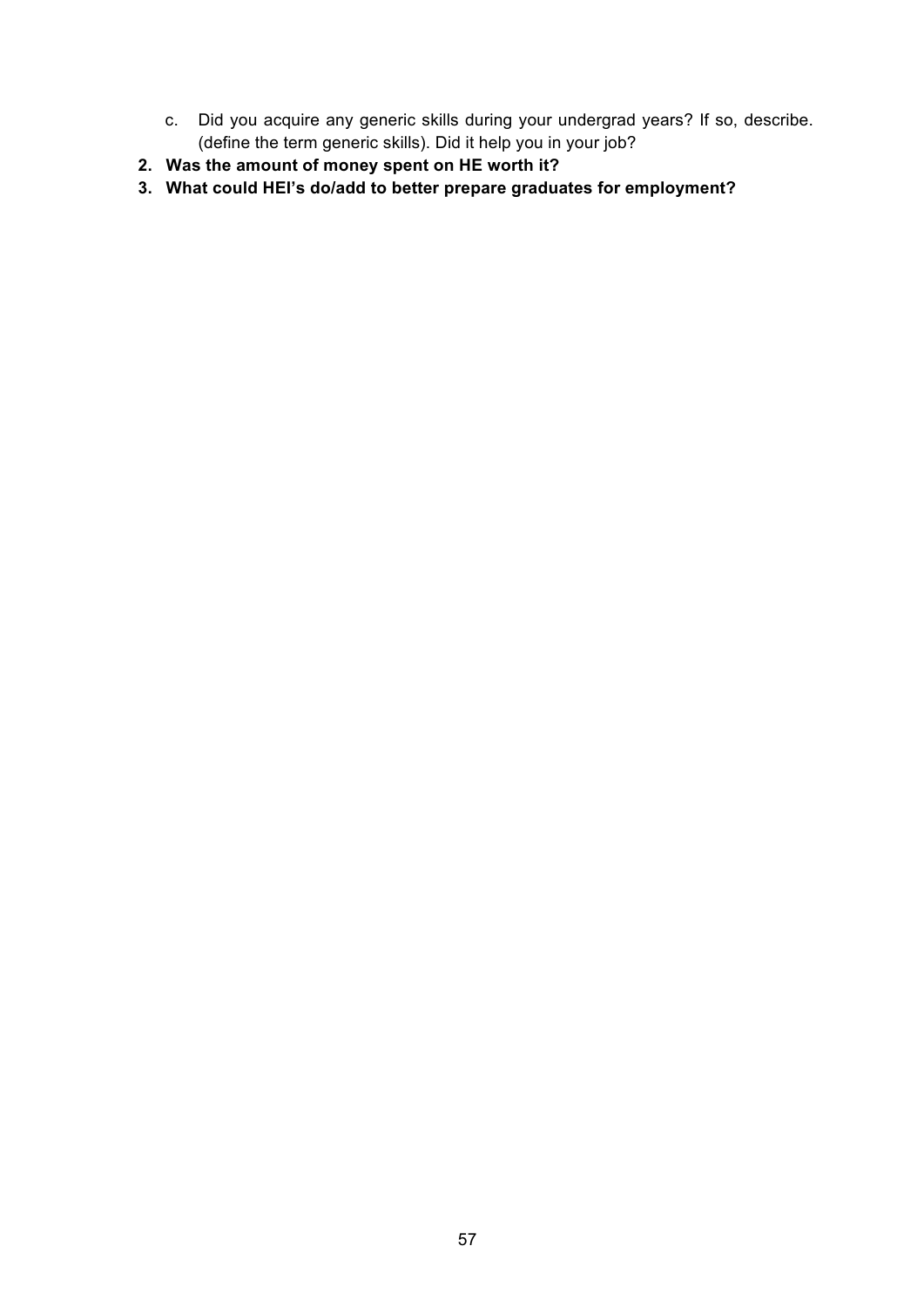# **Appendix C:**

# **Employer email interview schedule**

- 1. Which factors do you consider to identify potential employees? Do you, for example, consider factors such as the higher education institution where the graduate studied/graduated from, the qualification that the graduate holds, referrals from acquaintances, or any other factors?
- 2. What knowledge, skills (generic and/or technical), and personality traits do you consider to be important in a potential employee?
- 3. How do you assess the above-mentioned skills, personality traits and knowledge of such an employee?
- 4. How would you describe a successful employee after 2-3 years of employment?
- 5. To what extent and how does university education, in your opinion, prepare employees to be successful in the workplace?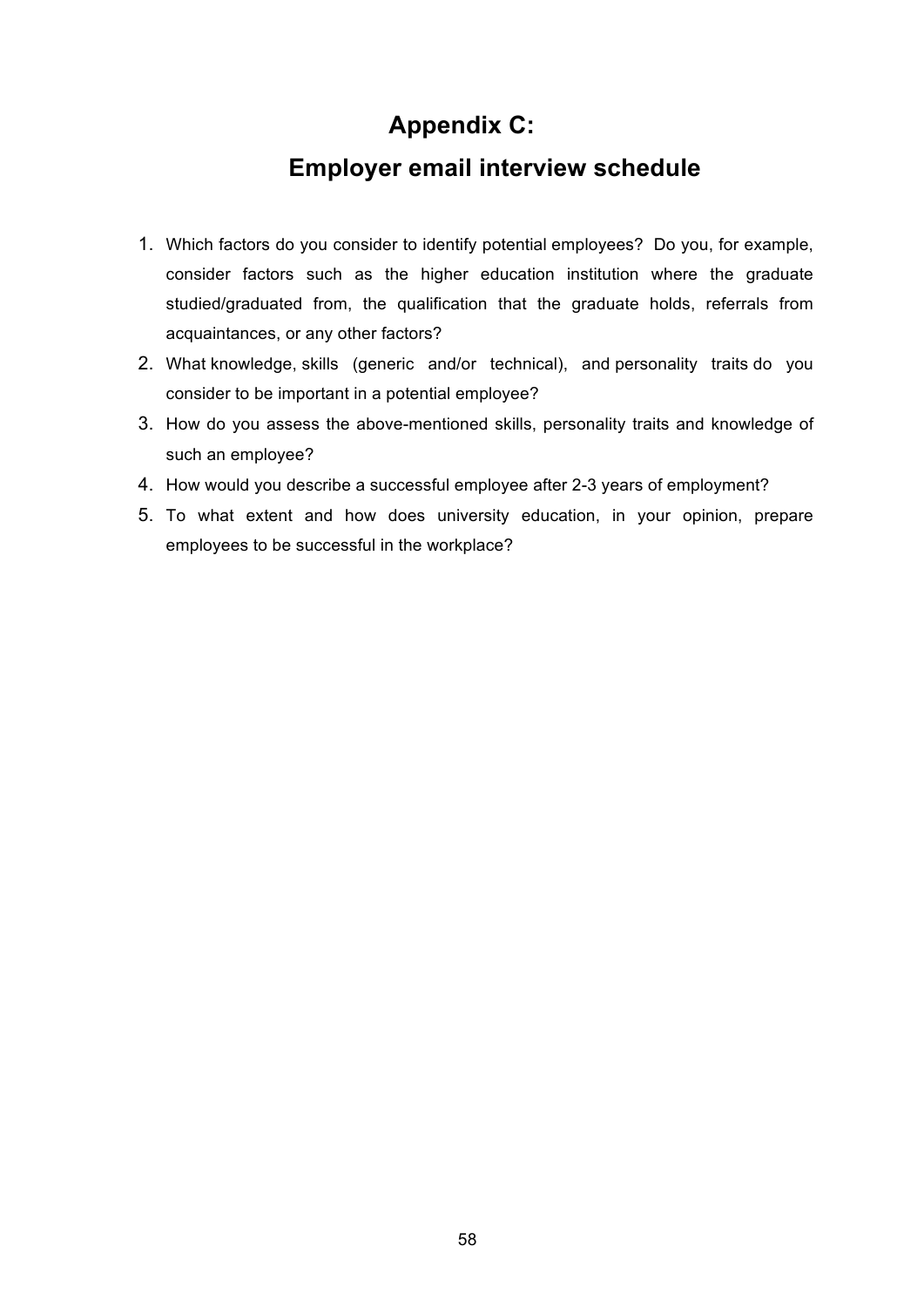# **Appendix D:**

# **Graduate participant consent letter**



### **STELLENBOSCH UNIVERSITY CONSENT TO PARTICIPATE IN RESEARCH**

## **From graduate to employee: Examining the factors that determine the professional success of graduates from disadvantaged backgrounds.**

You are asked to participate in a research study conducted by Elza Lourens (MEd), from the Department of Curriculum Studies at Stellenbosch University. The results of the study will form part of a doctoral thesis. You were selected as a possible participant in this study because you were part of graduation destination survey conducted by the Cape Higher Education Consortium (CHEC) in 2013.

### **1. PURPOSE OF THE STUDY**

Exploring the factors that determine the professional success of first-time entrants into the labour market may guide our thinking about which actions matter most in HE, how to organise and implement these actions, and what changes are needed in HE.

### **2. PROCEDURES**

If you volunteer to participate in this study, we would ask you to do the following things:

be interviewed by Elza Lourens for approximately forty minutes.

### **3. POTENTIAL RISKS AND DISCOMFORTS**

None

### **4. POTENTIAL BENEFITS TO SUBJECTS AND/OR TO SOCIETY**

The narratives describing these journeys may inform HE institutions which interventions are effective in developing the employability of graduates and what is still lacking in developing employability.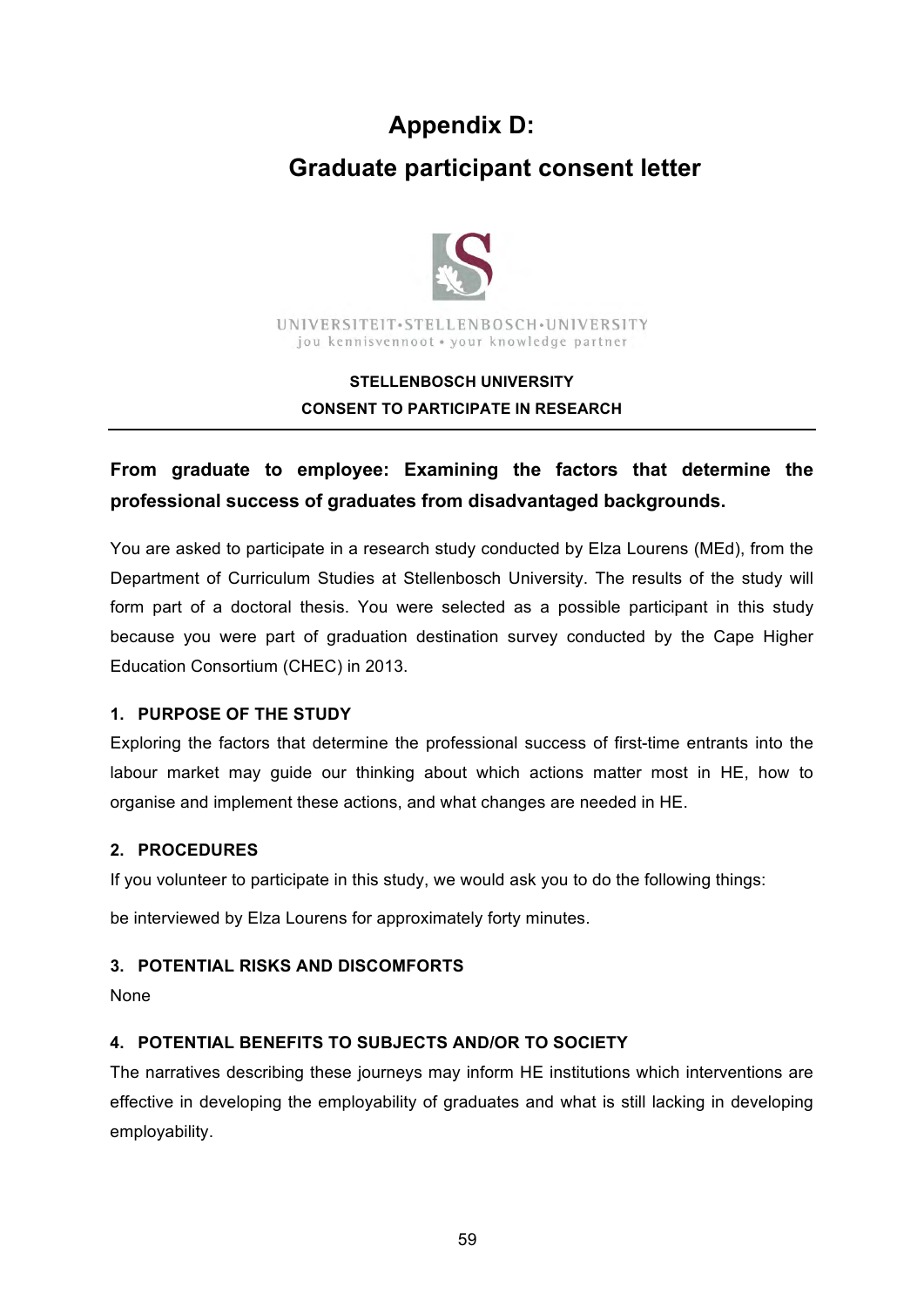### **5. PAYMENT FOR PARTICIPATION**

You will receive no payment as participant to the study.

### **6. CONFIDENTIALITY**

Any information that is obtained in connection with this study and that can be identified with you will remain confidential and will be disclosed only with your permission or as required by law. Confidentiality will be maintained by means of keeping all collected data in a secure folder.

If you allow the recording of the interviews you will have access to all interview data in order to review the data. Except for Elza Lourens the data will only be accessible to a transcriber whom will handle the data with the same confidentiality as she will.

The findings of the research will be published in a doctoral thesis but your name will not be used. In presenting your data a different name which you may choose will be used.

### **7. PARTICIPATION AND WITHDRAWAL**

You can choose whether to be in this study or not. If you volunteer to be in this study, you may withdraw at any time without consequences of any kind. You may also refuse to answer any questions you don't want to answer and still remain in the study. The investigator may withdraw you from this research if circumstances arise which warrant doing so.

### **8. IDENTIFICATION OF INVESTIGATORS**

If you have any questions or concerns about the research, please feel free to contact Elza Lourens, 0218082608.

### **9. RIGHTS OF RESEARCH SUBJECTS**

You may withdraw your consent at any time and discontinue participation without penalty. You are not waiving any legal claims, rights or remedies because of your participation in this research study. If you have questions regarding your rights as a research subject, contact Ms Maléne Fouché [mfouche@sun.ac.za; 021 808 4622] at the Division for Research Development.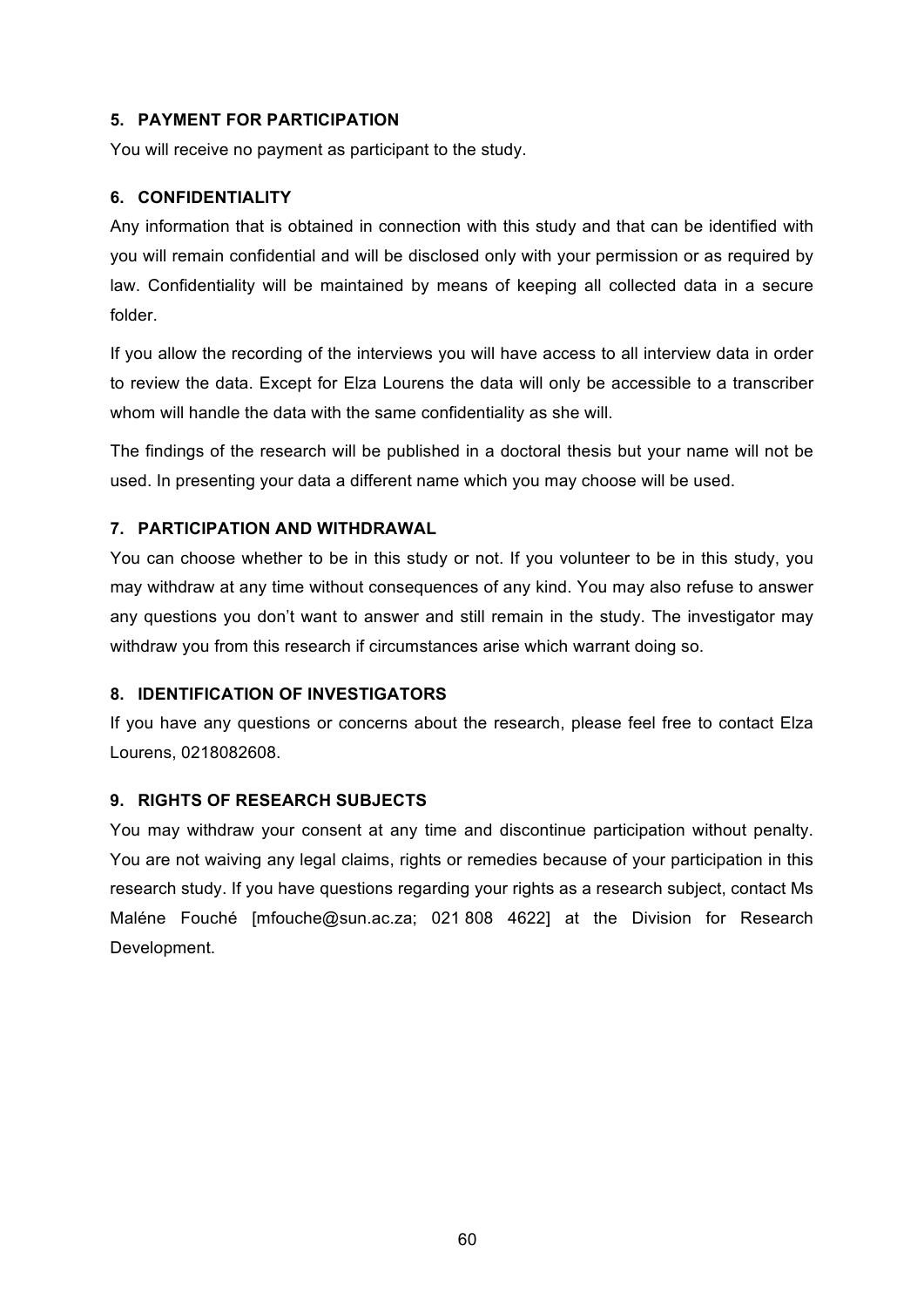### **SIGNATURE OF RESEARCH SUBJECT OR LEGAL REPRESENTATIVE**

The information above was described to *me* by Elza Lourens in *Afrikaans/English and* I *am* in command of this language. *I* was given the opportunity to ask questions and these questions were answered to *my* satisfaction.

*I hereby consent voluntarily to participate in this study.* I have been given a copy of this form.

| .<br><b>Name of participant</b> |             |
|---------------------------------|-------------|
|                                 |             |
| <b>Signature of participant</b> | <b>Date</b> |

### **SIGNATURE OF INVESTIGATOR**

I declare that I explained the information given in this document to (name of participant). He/she was encouraged and given ample time to ask me any questions. This conversation was conducted in *Afrikaans/English.*

| Name of investigator             |             |
|----------------------------------|-------------|
|                                  |             |
| <b>Signature of investigator</b> | <b>Date</b> |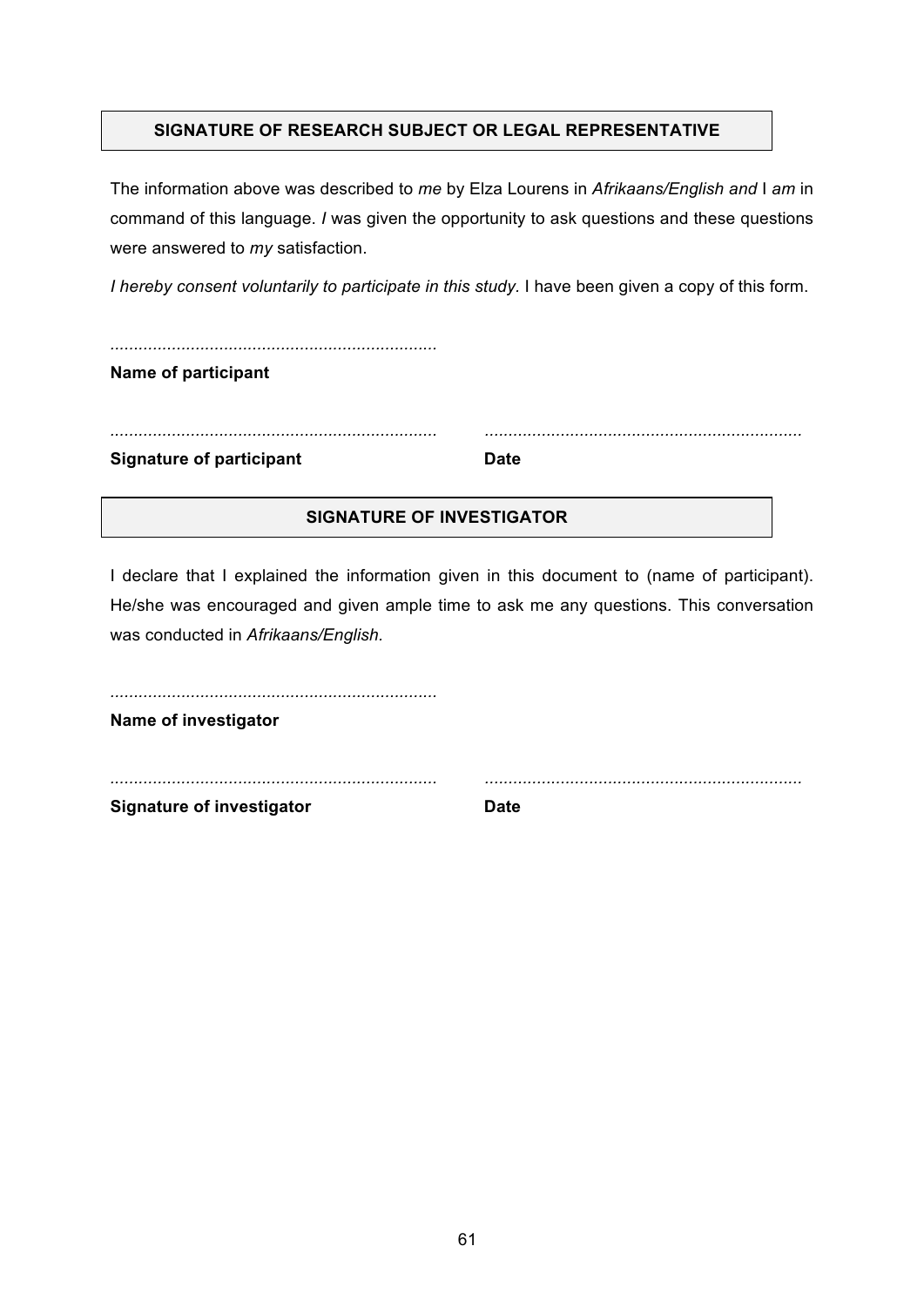# **Appendix E:**

# **Employer participant consent letter**



### **STELLENBOSCH UNIVERSITY CONSENT TO PARTICIPATE IN RESEARCH**

**TITLE OF THE RESEARCH PROJECT:** From graduate to employee: examining the factors that determine the professional success of graduates.

**REFERENCE NUMBER:** DESC/Lourens/Feb2015/3

**RESEARCHERS:** Elza Lourens and Magda Fourie-Malherbe

**ADDRESS:** Department of Curriculum Studies, Faculty of Education, Stellenbosch University

**CONTACT NUMBER:** 0824134408

Dear ............................................................

Thank you for agreeing to participate in this research project.

Please take some time to read the information below, which explains the details of this project, and contact me if you require further explanation or clarification of any aspect of the study. Also, please note that your participation is **entirely voluntary,** and you are free to decline to participate. You are also free to withdraw from the study at any point, even if you did agree to take part.

**This study has been approved by the** Humanities Research Ethics Committee (HREC) at Stellenbosch University **and will be conducted according to accepted and applicable national and international ethical guidelines and principles.** 

### **Purpose and potential benefits of the study**

The purpose of the study is exploring the factors that determine the professional success of first-time entrants into the labour market. This may inform HE institutions about interventions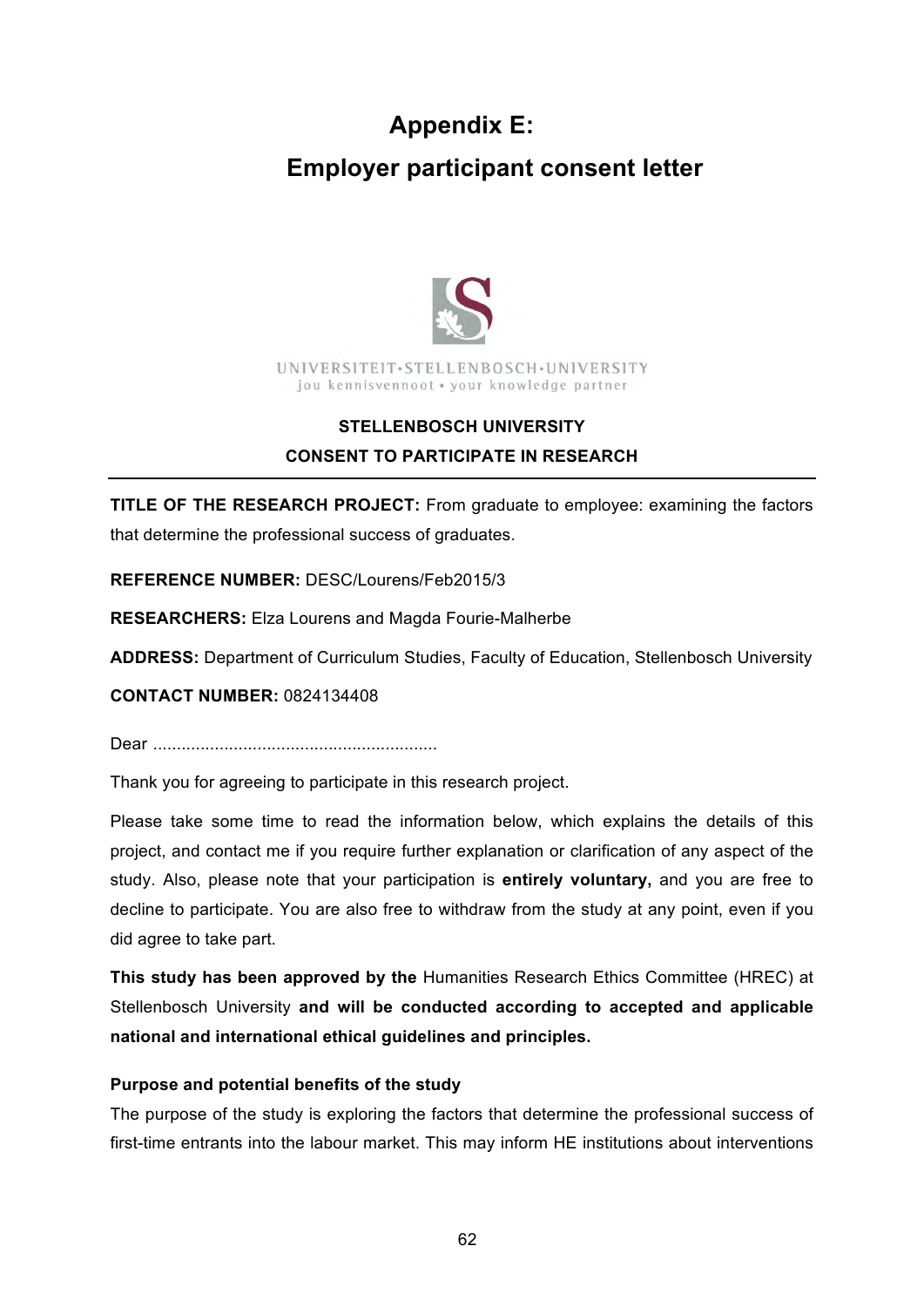that are effective in developing the employability of graduates and what is still lacking in developing employability.

### **Procedure**

If you agree to participate in this study, we would ask you to simply answer five questions via email.

### **Potential risks and discomforts**

None

### **Payment for participation**

You will receive no payment for participating in the study.

### **Confidentiality**

Any information that is obtained in connection with this study and that can be identified with you will remain confidential and will be disclosed only with your permission or as required by law. Confidentiality will be maintained by means of keeping all collected data in a secure folder. The findings of the research will be published in a report, a doctoral thesis and scholarly articles, but your name will not be used. When reporting data all participants will be anonymized.

If you have any questions or concerns about the research, please feel free to contact Elza Lourens (0218082608) or Magda Fourie-Malherbe (0218083908).

**RIGHTS OF RESEARCH PARTICPANTS:** You may withdraw your consent at any time and discontinue participation without penalty. You are not waiving any legal claims, rights or remedies because of your participation in this research study. If you have questions regarding your rights as a research subject, contact Ms Maléne Fouché [mfouche@sun.ac.za; 021 808 4622] at the Division for Research Development of Stellenbosch University. You have the right to receive a copy of the Information and Consent form.

**If you are willing to participate in this study please sign the attached Declaration of Consent and return it to me.**

Yours sincerely Elza Lourens Principal Investigator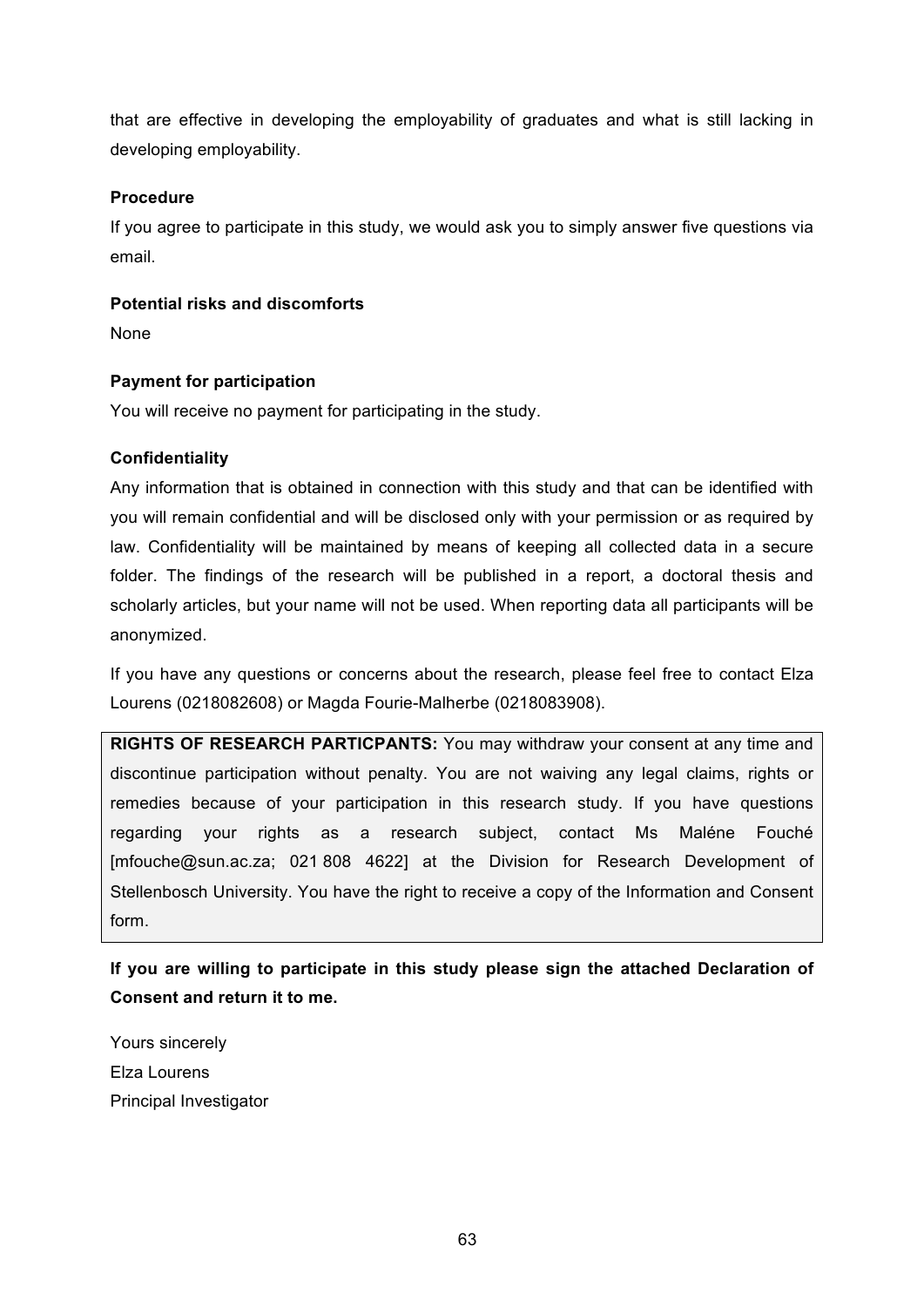### **DECLARATION BY PARTICIPANT**

**By signing below, I................................................................ agree to take part in a research study entitled** *From graduate to employee: examining the factors that determine the professional success of graduates* **conducted by Elza Lourens and Magda Fourie-Malherbe.**

### **I declare that:**

- I have read the attached information leaflet and it is written in a language with which I am fluent and comfortable.
- I have had a chance to ask questions and all my questions have been adequately answered.
- I understand that taking part in this study is **voluntary** and I have not been pressurised to take part.
- I may choose to leave the study at any time and will not be penalised or prejudiced in any way.
- I may be asked to leave the study before it has finished, if the researcher feels it is in my best interests, or if I do not follow the study plan, as agreed to.
- All issues related to privacy and the confidentiality and use of the information I provide have been explained to my satisfaction.

Signed at (*place*) ........................................ on (*date*) ................................................2015.

.....................................................................

### **Signature of participant**

### **SIGNATURE OF INVESTIGATOR**

I declare that I explained the information given in this document to name of participant. He / she was encouraged and given ample time to ask me any questions. This conversation was conducted in English and no translator was used.

..................................................................... ...................................................................

**Signature of investigator Date**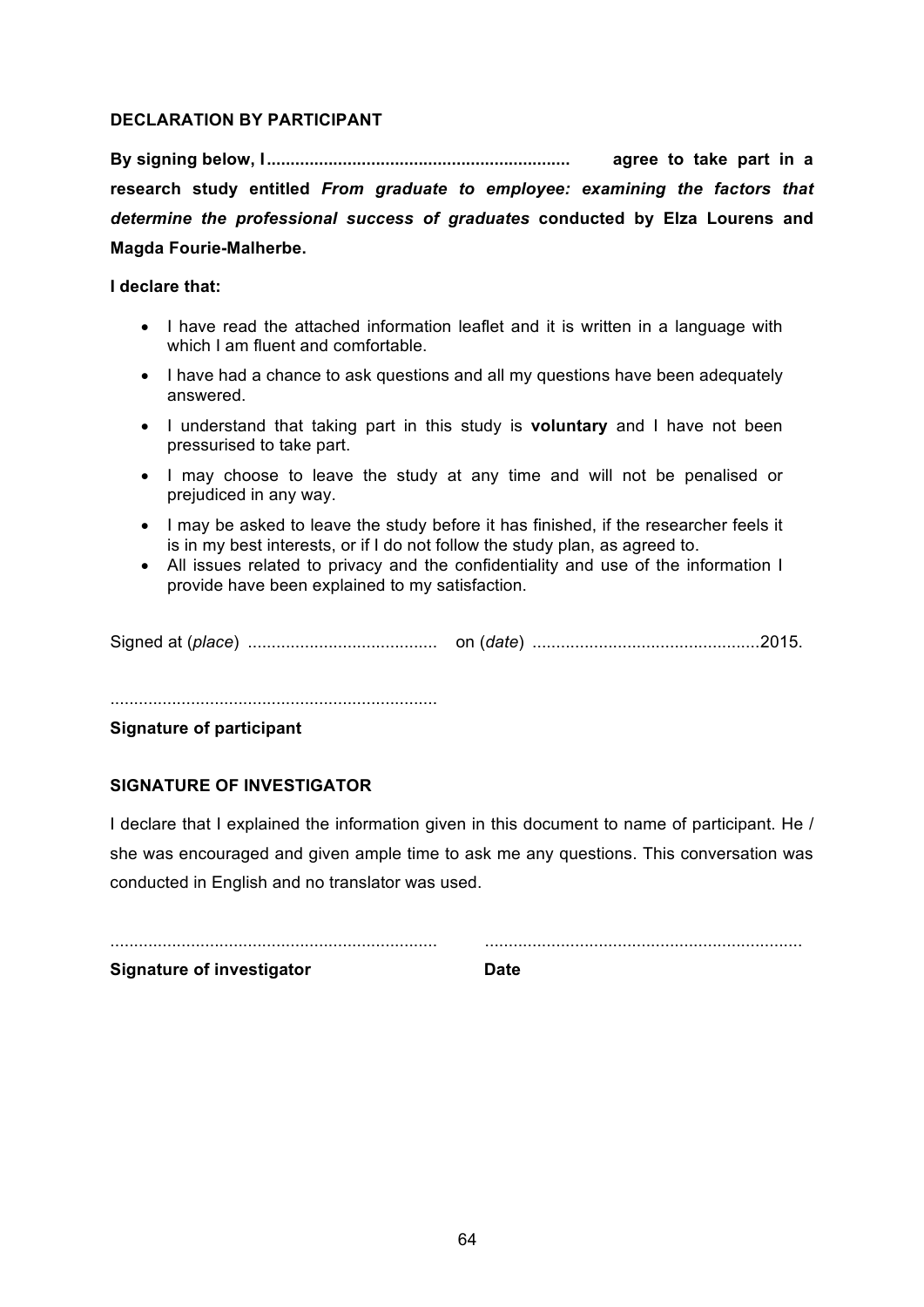# **Appendix F:**

# **Abbreviations used in identifiers**

| <b>BA</b>      | <b>Bachelor of Arts</b>                      |
|----------------|----------------------------------------------|
| BAcc           | <b>Bachelor of Accounting</b>                |
| <b>BCurr</b>   | <b>Bachelor of Nursing Science</b>           |
| <b>BCom</b>    | <b>Bachelor of Commerce</b>                  |
| BEd            | <b>Bachelor of Education</b>                 |
| <b>BEng</b>    | <b>Bachelor of Engineering</b>               |
| Bio            | <b>Biology</b>                               |
| <b>Biotech</b> | Biotechnology                                |
| BSc            | <b>Bachelor of Science</b>                   |
| <b>BSocSc</b>  | <b>Bachelor of Social Science</b>            |
| <b>BTech</b>   | <b>Bachelor of Technology</b>                |
| Eng            | Engineering                                  |
| Environ        | Environmental                                |
| Hons           | Honours                                      |
| ΙT             | <b>Information Technology</b>                |
| MA             | Master of Arts                               |
| MSc            | <b>Master of Science</b>                     |
| <b>MBChB</b>   | Bachelor of Medicine and Bachelor of Surgery |
| <b>ND</b>      | National Diploma                             |
| <b>NHC</b>     | <b>National Higher Certificate</b>           |
| <b>PGD</b>     | Postgraduate Diploma                         |
| <b>PGCE</b>    | Postgraduate Certificate in Education        |
| PhD            | Doctor of Philosophy                         |
| Proj Man       | <b>Project Management</b>                    |